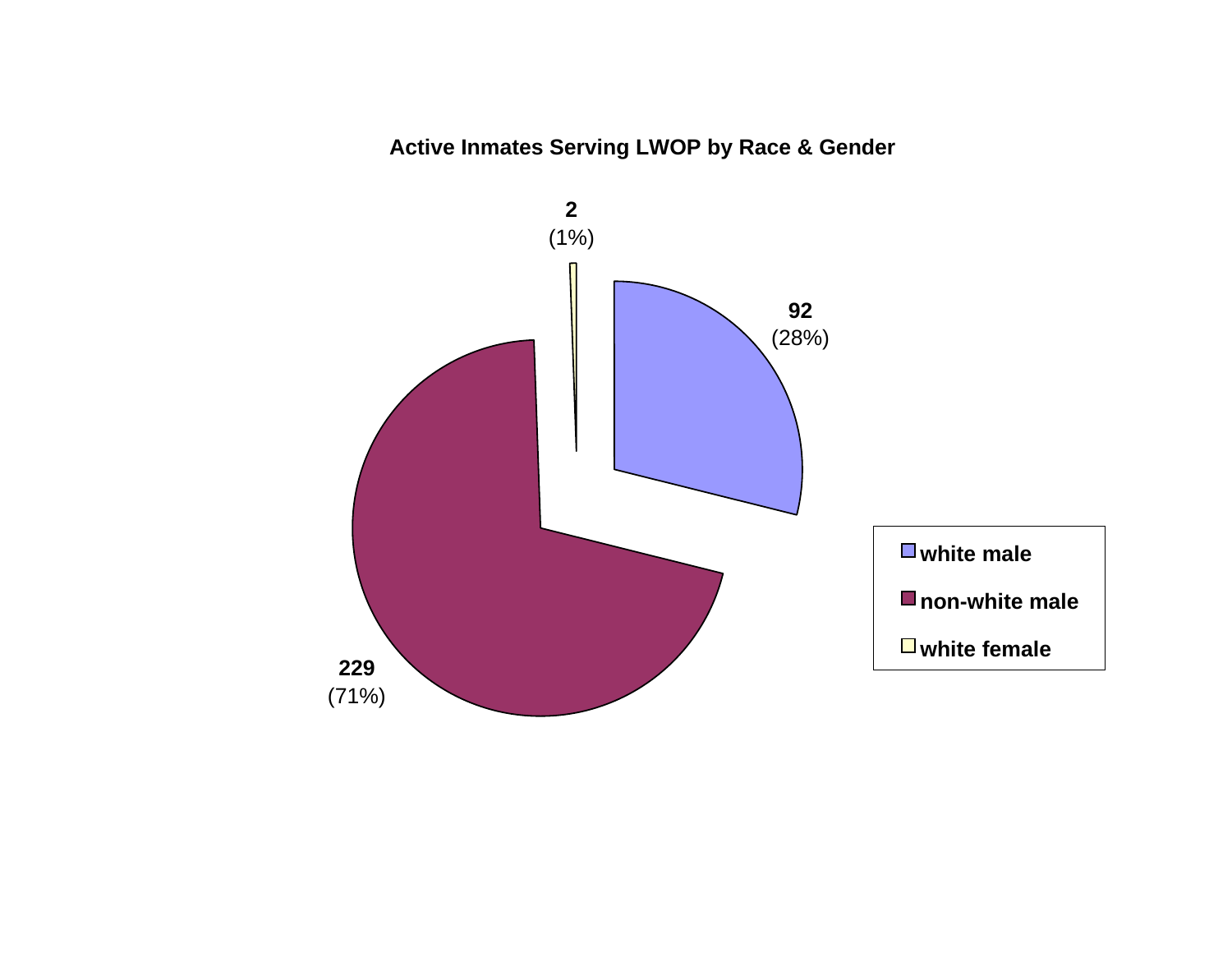# **Active Inmates Serving LWOP By Prior Incarcerations**

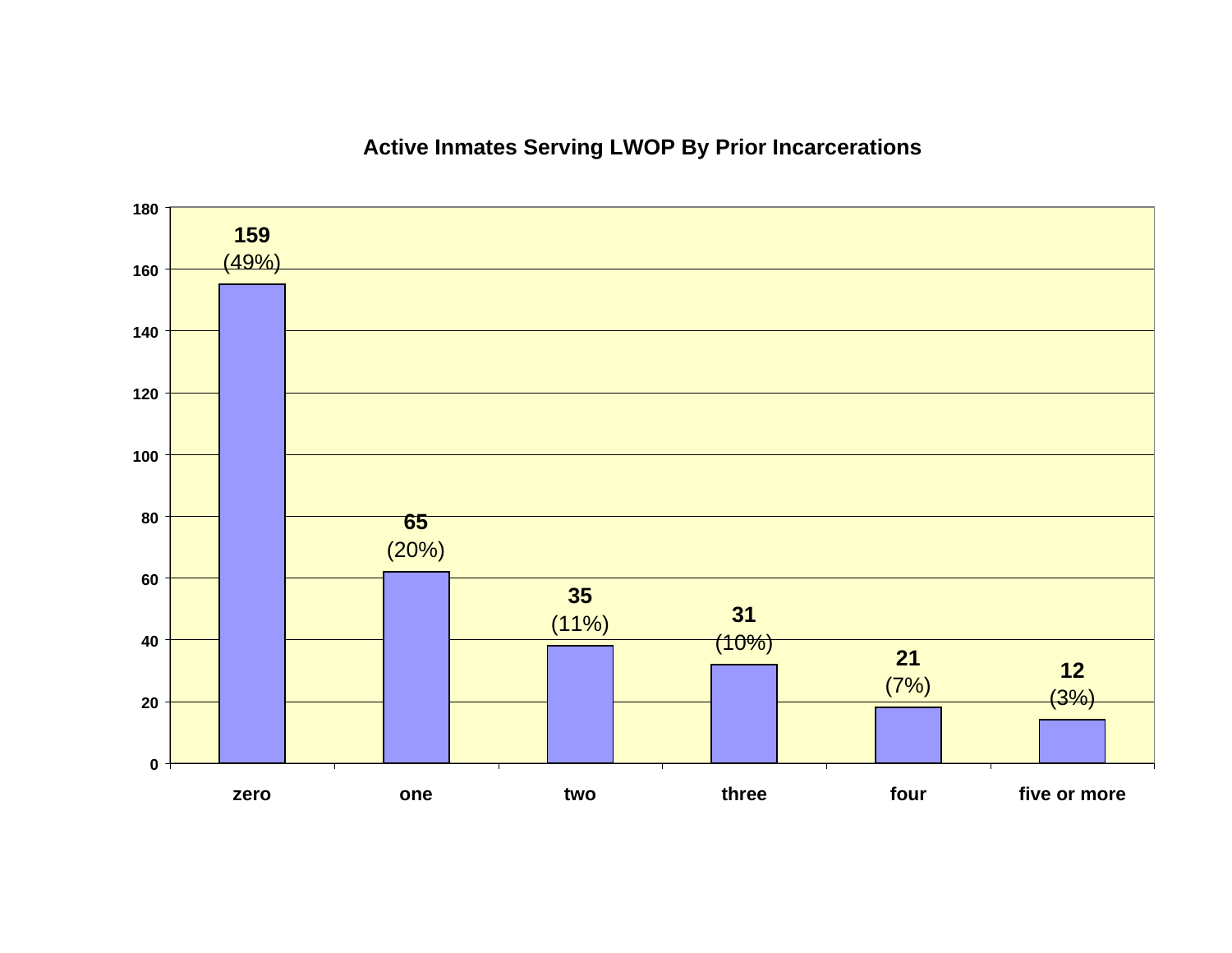**Active Inmates Serving LWOP by Crime Type**

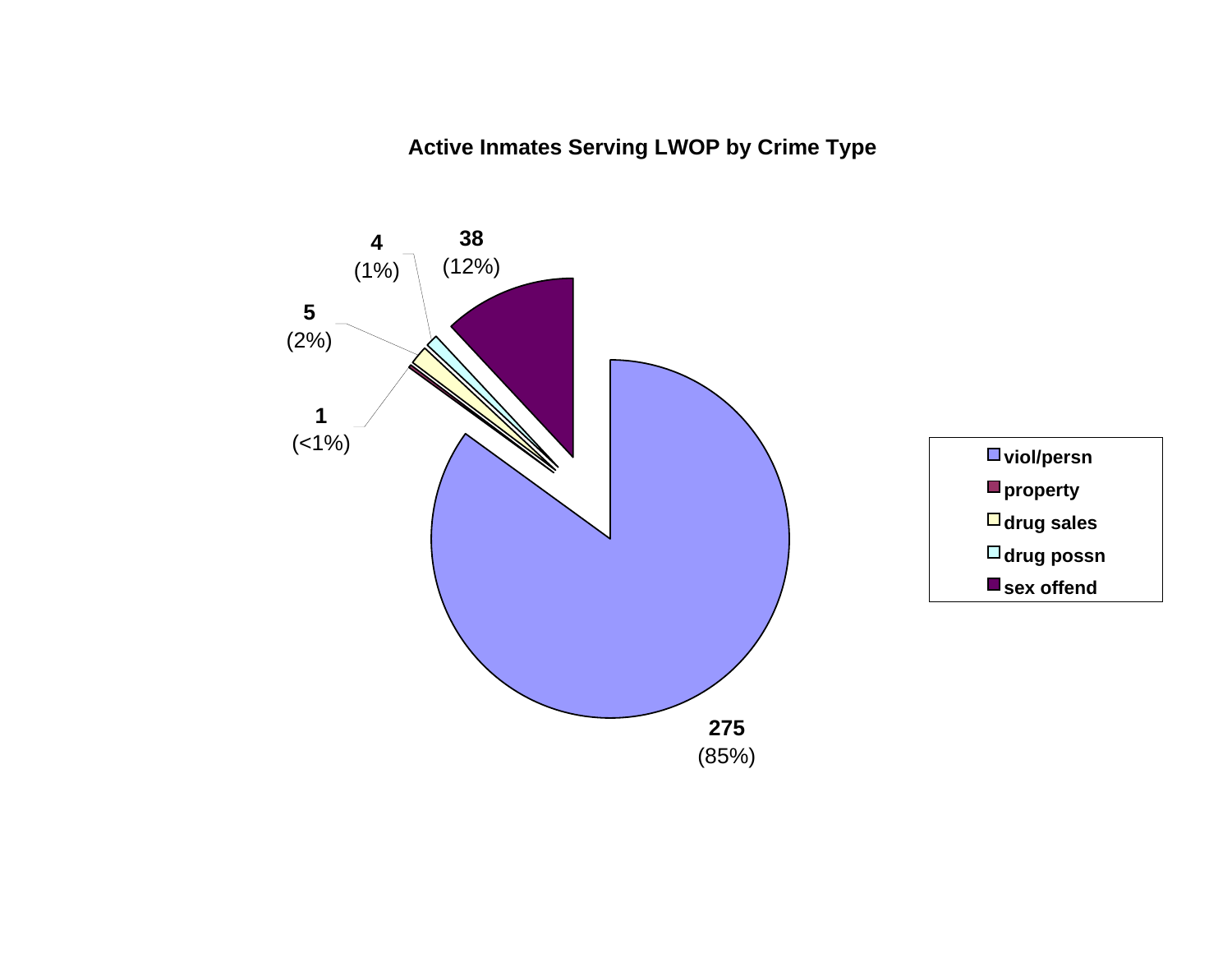Georgia Department of Corrections Page 1 Run  $04/22/03$  12:19 pm Office of Planning and Analysis

#### Inmate statistical profile

TABLE OF CONTENTS FOR ACTIVE PRISONERS EXCLUDING JAIL

Title PAGE ----- ---- RACE AND SEX............................ 2 Culture Fair IQ Scores.................. 3 Self-Rpt Socioeconomic Class............ 4 Self-Rpt Environment To Age 16.......... 5 Self-Rpt Education Level................ 6 Functional Reading Level (WRAT Scores).. 7 Functional Math Level (WRAT Scores)..... 8 Functional Spelling Level (WRAT Scores). 9 Self-Rpt Guardian Status To Age 16......10 Self-Rpt Employment Status Before Prison11 Self-Rpt Marital Status At Admission....12 Self-Rpt Number Of Children At Admission13 Self-Rpt Religious Affiliation..........14 Self-Rpt Family Behavior Patterns \*.....15 Inmate Diagnostic Behavior Problem \*....16 Physical Profile (General Condition)....17 Security Status...........................18 Number Of Sentences.....................19 Number Of Disciplinaries................20 Number Of Escapes........................21 Number Of Prior Georgia Incarcerations \*22 Number Of Transfers.....................23 County Of Conviction....................24 Circ Of Conviction......................27 Home County.............................29 Prison Sentence In Years................32 Probation To Follow Prison..............33Admission Type............................34 Release Type..............................35 Inst By Group..............................36 Institution.............................37 Misdemeanors And Felonies...............38 Crimes By Group.............................39 Most Serious Offense....................40 Most Serious Crime Type.................41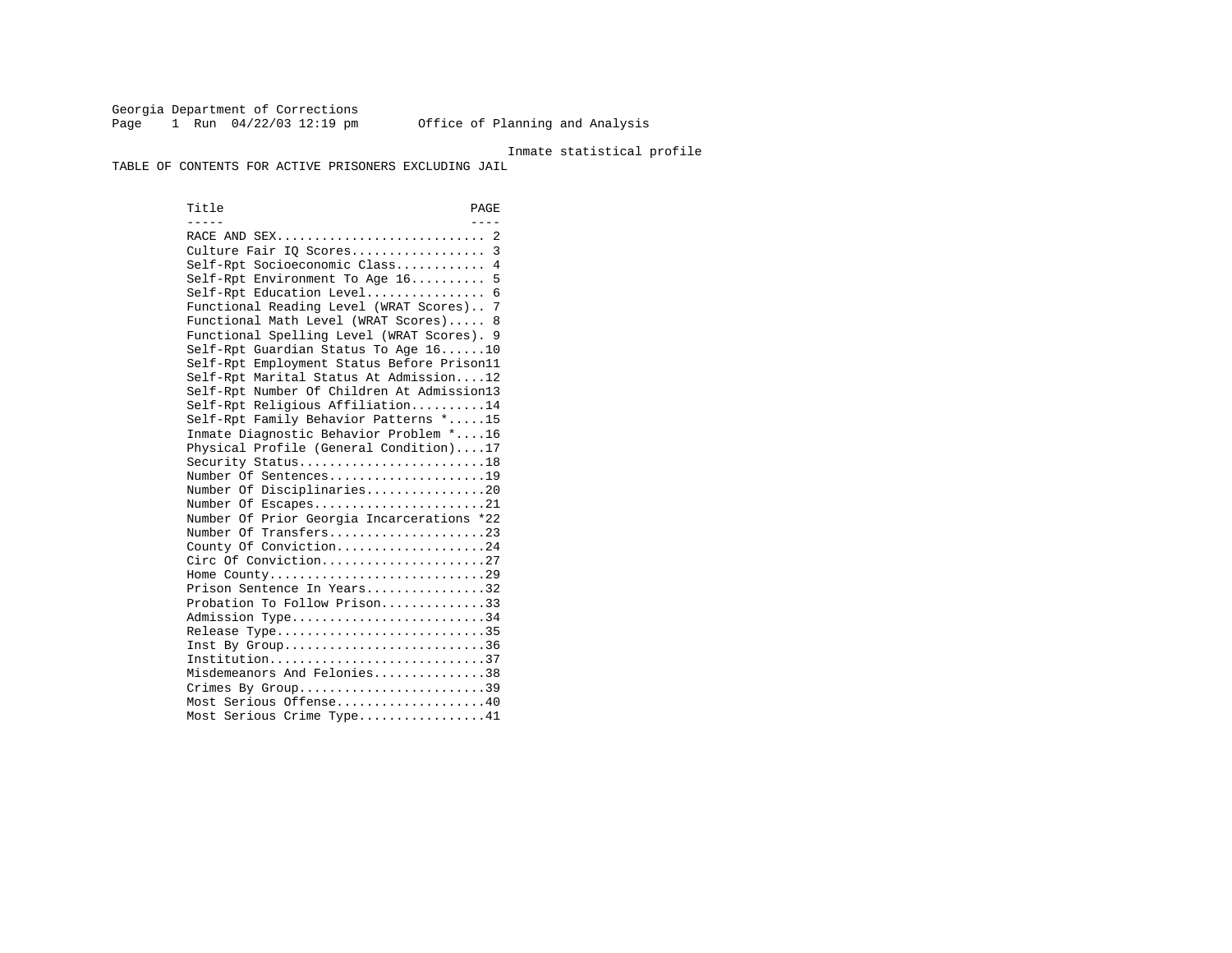#### Georgia Department of Corrections Page 2 Run 04/22/03 12:19 pm Office of Planning and Analysis

#### Inmate statistical profile

Sample: ACTIVE PRISONERS EXCLUDING JAIL **Requestor:** Statistics Active inmates 04/22/2003

RACE AND SEX by current age & sex

|                  |                  |                     | M E N                      |                  |                            |                  |                   | <b>WOMEN</b>            |                            |                   |                                  |
|------------------|------------------|---------------------|----------------------------|------------------|----------------------------|------------------|-------------------|-------------------------|----------------------------|-------------------|----------------------------------|
| RACE AND SEX     | Age<br>$00 - 21$ | Age<br>$ 22-39 $    | Age<br>$ 40-54 $           | Age<br>$8 55-99$ | Men<br>ႜ<br>% Total        | Age<br>$ 00-21 $ | Age<br>$ 22-39 $  | Age<br>$ 40-54 $        | Age<br>$8 55-99$           | Women<br>% Total  | Grand<br>%   Total<br>ႜ          |
| WHITE MALE       | 13               | 44<br>25            | 35<br>30                   | 12<br>55         | 92<br>29                   | 0<br>0           | 0<br>0            | 0                       | 0                          | 0                 | 92<br>-28                        |
| NON WHITE MALE   | 88               | 132<br>75           | 70<br>80                   | 10<br>45         | 229<br>71                  | 0<br>0           | 0<br>$\mathbf 0$  | 0<br>$\mathbf 0$        | 0<br>0                     | $\Omega$<br>0     | 229<br>71                        |
| WHITE FEMALE     | 0<br>0           | $\overline{0}$<br>0 | $\mathbf 0$<br>0           | $\Omega$<br>0    | $\Omega$<br>0              | $\mathbf 0$<br>0 | 2 100             | $\mathbf 0$<br>$\Omega$ | 0                          | 2 100             | 2<br>1                           |
| NON WHITE FEMALE | 0<br>0           | 0 <br>$\mathbf 0$   | $\mathbf 0$<br>$\mathbf 0$ | $\mathbf 0$<br>0 | $\mathbf 0$<br>$\mathbf 0$ | $\mathbf 0$<br>0 | $\mathbf{0}$<br>0 | 0<br>$\mathbf 0$        | $\mathbf 0$<br>0           | $\mathbf{0}$<br>0 | $\overline{0}$<br>$\overline{0}$ |
| Total reported   | 8 100            | 176 100             | 115 100                    | 22 100           | 321 100                    | 0<br>0           | 2 100             | $\mathbf 0$<br>$\Omega$ | $\Omega$<br>$\overline{0}$ | 2 100             | 323 100                          |
| Percent reported | 100.0            | 100.0               | 100.0                      | 100.0            | 100.0                      | .0 <sup>1</sup>  | 100.0             | . 0                     | $\cdot$ 0                  | 100.0             | 100.0                            |
| NOT REPORTED     | $\mathbf 0$      | 0                   | $\mathbf 0$                | $\mathbf 0$      | $\Omega$                   | $\mathbf 0$      | $\Omega$          | $\mathbf 0$             | $\Omega$                   | $\Omega$          | $\mathbf 0$                      |
| Total            | 8                | 176                 | 115                        | 22               | 321                        | $\Omega$         | 2                 | $\mathbf 0$             | $\Omega$                   | 2                 | 323                              |
|                  |                  |                     |                            |                  |                            |                  |                   |                         |                            |                   |                                  |
|                  |                  |                     |                            |                  |                            |                  |                   |                         |                            |                   |                                  |
| AVERAGE AGE      | 20.13            | 31.27               | 46.03                      | 60.82            | 38.30                      | .00              | 33.00             | .00                     | .00                        | 33.00             | 38.27                            |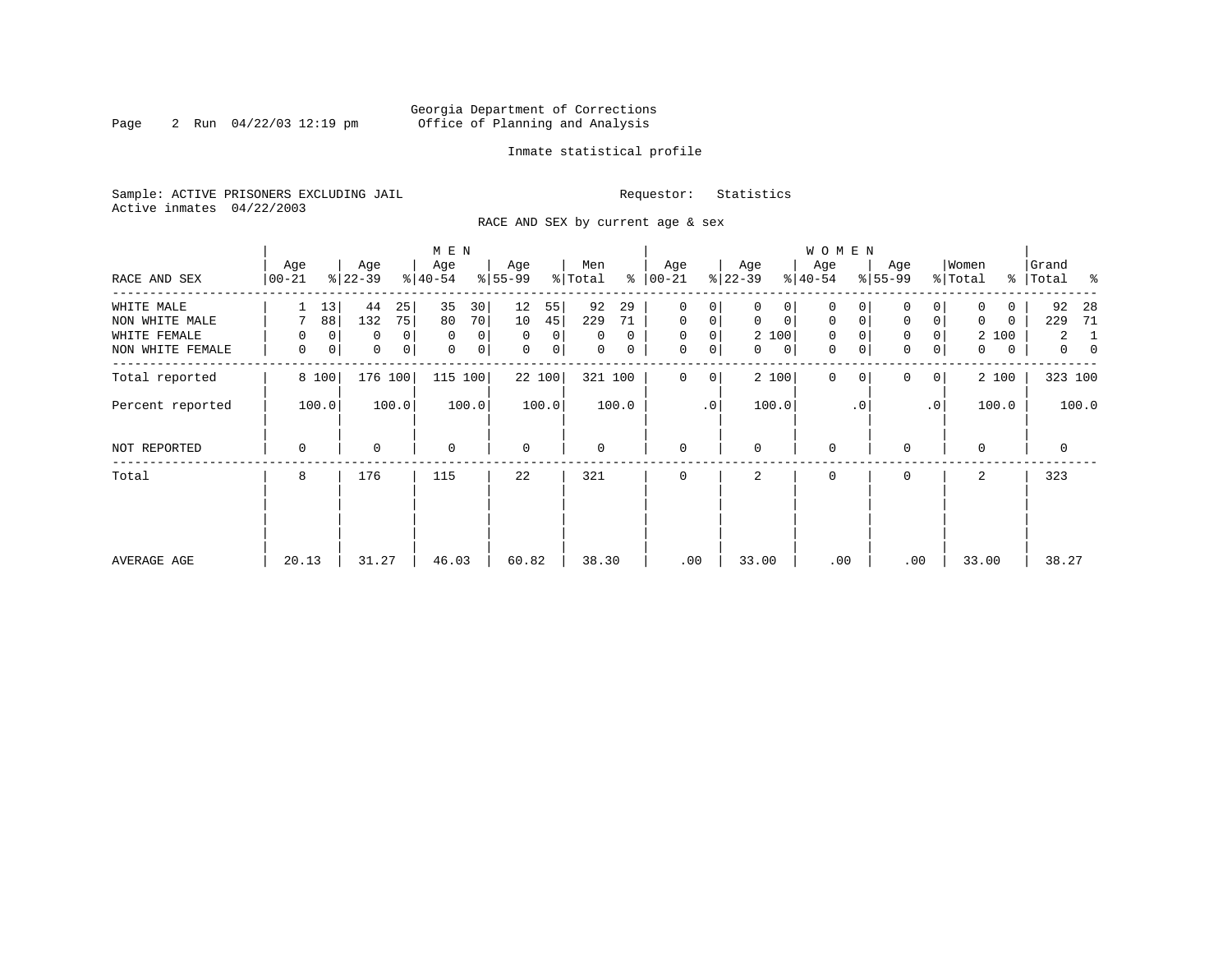#### Georgia Department of Corrections Page 3 Run 04/22/03 12:19 pm Office of Planning and Analysis

#### Inmate statistical profile

Sample: ACTIVE PRISONERS EXCLUDING JAIL **Requestor:** Statistics Active inmates 04/22/2003

Culture Fair IQ Scores by current age & sex

|                           |                  |                     | M E N              |                         |                      |                                         |                            | <b>WOMEN</b>     |                                        |                        |                    |
|---------------------------|------------------|---------------------|--------------------|-------------------------|----------------------|-----------------------------------------|----------------------------|------------------|----------------------------------------|------------------------|--------------------|
| IQ Score                  | Age<br>$00 - 21$ | Age<br>$ 22-39 $    | Age<br>$8 40-54$   | Age<br>$ 55-99$         | Men<br>% Total<br>နွ | Age<br>$ 00 - 21 $                      | Age<br>$ 22-39$            | Age<br>$8 40-54$ | Age<br>$8 55-99$                       | Women<br>% Total       | Grand<br>% Total % |
| LESS THAN 70<br>70 AND UP | 0<br>0<br>6 100  | 5<br>3<br>97<br>158 | 9<br>9<br>93<br>91 | $\Omega$<br>0<br>19 100 | 14<br>5<br>276<br>95 | 0<br>0<br>$\mathbf 0$<br>0 <sup>1</sup> | $\mathbf{0}$<br>0<br>2 100 | 0<br>0<br>0<br>0 | $\overline{0}$<br>$\Omega$<br> 0 <br>0 | $\Omega$<br>0<br>2 100 | 14 5<br>278 95     |
| Total reported            | 6 100            | 163 100             | 102 100            | 19 100                  | 290 100              | $\mathbf 0$<br>$\overline{0}$           | 2 100                      | $\mathbf 0$<br>0 | 0<br> 0                                | 2 100                  | 292 100            |
| Percent reported          | 75.0             | 92.6                | 88.7               | 86.4                    | 90.3                 | .0 <sup>1</sup>                         | 100.0                      | $\cdot$ 0        | $\cdot$ 0                              | 100.0                  | 90.4               |
| NOT REPORTED              | 2                | 13                  | 13                 | 3                       | 31                   | $\mathbf 0$                             | $\mathbf 0$                | $\mathbf 0$      | $\Omega$                               | $\mathbf 0$            | 31                 |
| Total                     | 8                | 176                 | 115                | 22                      | 321                  | $\mathbf 0$                             | 2                          | $\mathbf 0$      | 0                                      | 2                      | 323                |
|                           |                  |                     |                    |                         |                      |                                         |                            |                  |                                        |                        |                    |
|                           |                  |                     |                    |                         |                      |                                         |                            |                  |                                        |                        |                    |
| AVERAGE IQ                | 97.00            | 100.80              | 95.75              | 98.74                   | 98.81                | .00                                     | 107.00                     | .00              | .00                                    | 107.00                 | 98.87              |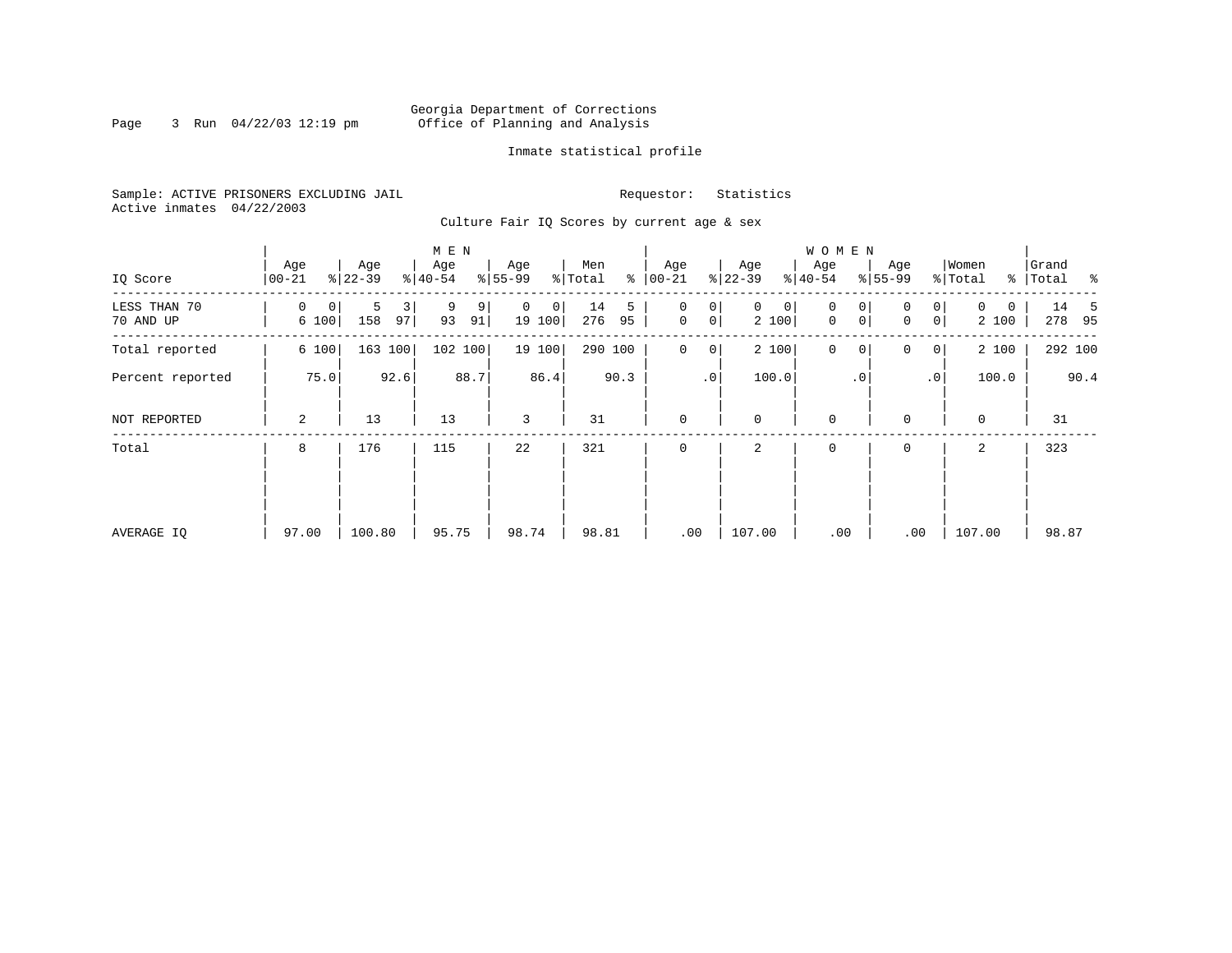#### Georgia Department of Corrections<br>4 Run 04/22/03 12:19 pm office of Planning and Analysis Page 4 Run 04/22/03 12:19 pm Office of Planning and Analysis

#### Inmate statistical profile

Sample: ACTIVE PRISONERS EXCLUDING JAIL **Requestor:** Statistics Active inmates 04/22/2003

Self-Rpt Socioeconomic Class by current age & sex

|                     |          |                |           |         | M E N    |                |          |        |         |      |              |                 |           |             | <b>WOMEN</b> |              |           |                 |          |       |           |            |
|---------------------|----------|----------------|-----------|---------|----------|----------------|----------|--------|---------|------|--------------|-----------------|-----------|-------------|--------------|--------------|-----------|-----------------|----------|-------|-----------|------------|
|                     | Age      |                | Age       |         | Age      |                | Age      |        | Men     |      | Age          |                 | Age       |             | Age          |              | Age       |                 | Women    |       | Grand     |            |
| Socioeconomic Class | $ 00-21$ |                | $ 22-39 $ |         | $ 40-54$ |                | $ 55-99$ |        | % Total | နွ   | $00 - 21$    |                 | $ 22-39 $ |             | $ 40-54 $    |              | $8 55-99$ |                 | % Total  |       | %   Total | $\sim$     |
| WELFARE             |          | 14             |           | 4       |          | 4              |          | 0      | 13      | 4    | $\Omega$     | 0               | $\Omega$  | 0           | $\Omega$     |              | $\Omega$  | 0               | $\Omega$ | 0     | 13        |            |
| OCC EMPLOY          | 0        | $\overline{0}$ | 10        | 6       | 4        | 4              | $\Omega$ | 0      | 14      | 4    | $\Omega$     | $\Omega$        | $\Omega$  | $\mathbf 0$ | $\Omega$     | $\Omega$     | $\Omega$  | $\Omega$        | $\Omega$ | 0     | 14        |            |
| MINIMUM STD         | 5.       | 71             | 96        | 56      | 58       | 52             | 11       | 52     | 170     | 54   | $\Omega$     |                 | $\Omega$  | 0           | $\Omega$     | $\Omega$     | $\Omega$  |                 | $\Omega$ | 0     | 170       | - 54       |
| MIDDLE              |          | 14             | 56        | 33      | 42       | 38             | 10       | 48     | 109     | 35   | $\mathbf 0$  | 0               |           | 50          | $\mathbf 0$  | 0            | 0         |                 |          | 50    | 110       | 35         |
| OTHER               | 0        | 0 <sup>1</sup> | 3         | 2       | 3        | 3 <sup>1</sup> | 0        | 0      | 6       | 2    | 0            | 0               |           | 50          | $\mathbf 0$  | 0            | 0         | 0               |          | 50    |           | $7\quad 2$ |
| Total reported      |          | 7 100          |           | 172 100 | 112      | 100            |          | 21 100 | 312 100 |      | $\mathbf 0$  | $\mathbf 0$     |           | 2 100       | $\mathbf 0$  | 0            | 0         | $\overline{0}$  |          | 2 100 |           | 314 100    |
| Percent reported    |          | 87.5           |           | 97.7    |          | 97.4           |          | 95.5   |         | 97.2 |              | .0 <sup>1</sup> |           | 100.0       |              | $.0^{\circ}$ |           | .0 <sup>1</sup> |          | 100.0 |           | 97.2       |
| NOT RPTD            |          |                | 4         |         | 3        |                |          |        | 9       |      | $\mathbf{0}$ |                 | $\Omega$  |             | $\mathbf 0$  |              |           |                 | $\Omega$ |       | 9         |            |
| Total               | 8        |                | 176       |         | 115      |                | 22       |        | 321     |      | $\mathbf{0}$ |                 | 2         |             | $\mathbf 0$  |              | 0         |                 | 2        |       | 323       |            |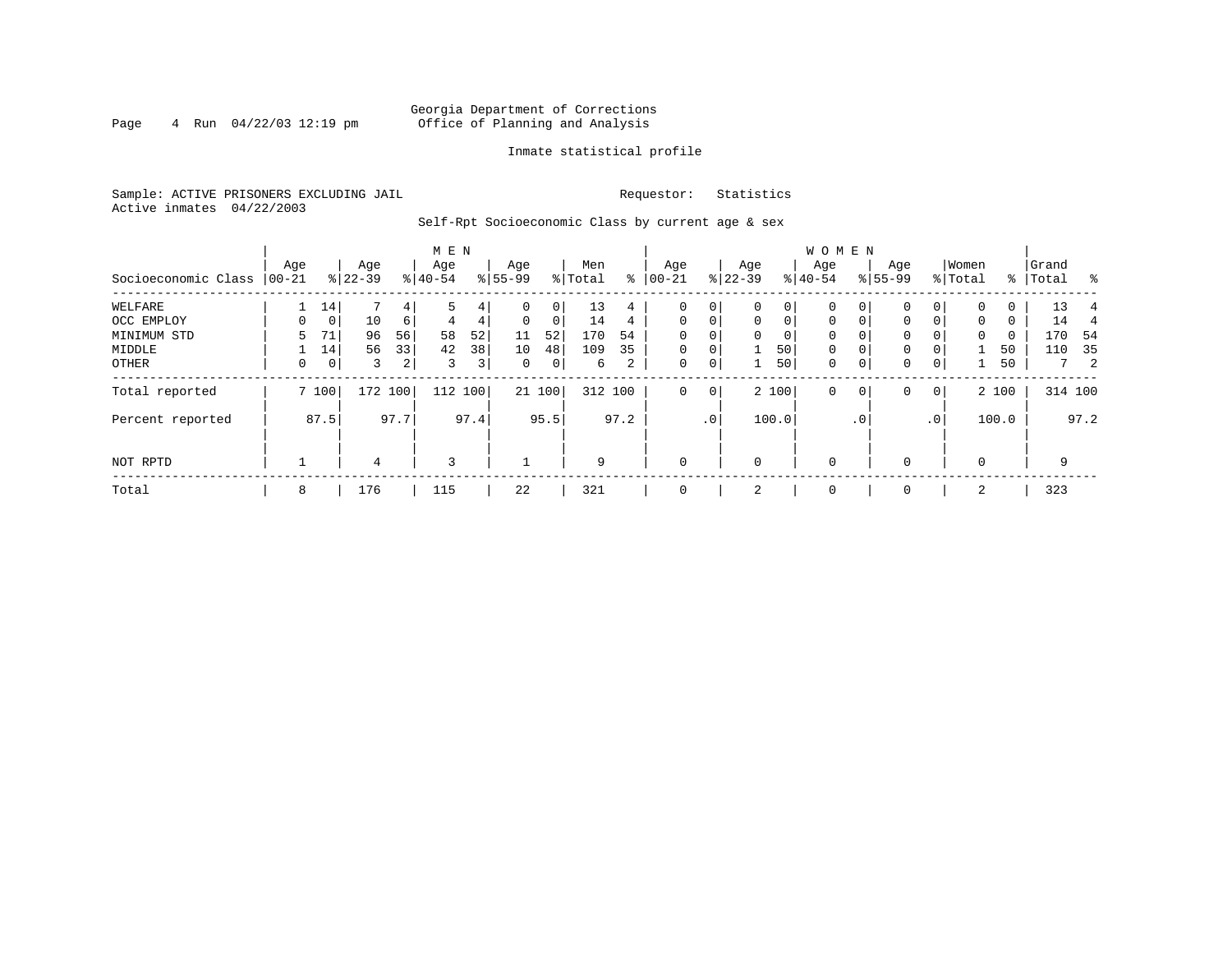#### Georgia Department of Corrections Page 5 Run 04/22/03 12:19 pm Office of Planning and Analysis

#### Inmate statistical profile

Sample: ACTIVE PRISONERS EXCLUDING JAIL **Requestor:** Statistics Active inmates 04/22/2003

Self-Rpt Environment To Age 16 by current age & sex

|                  |                  |                |                  |      |                  |      | <b>WOMEN</b>    |        |                |      |                 |             |                 |          |                  |           |                  |                 |                  |       |                |      |
|------------------|------------------|----------------|------------------|------|------------------|------|-----------------|--------|----------------|------|-----------------|-------------|-----------------|----------|------------------|-----------|------------------|-----------------|------------------|-------|----------------|------|
| Environment      | Age<br>$ 00-21 $ |                | Age<br>$8 22-39$ |      | Age<br>$8 40-54$ |      | Age<br>$ 55-99$ |        | Men<br>% Total | နွ   | Age<br>$ 00-21$ |             | Age<br>$ 22-39$ |          | Age<br>$8 40-54$ |           | Age<br>$8 55-99$ |                 | Women<br>% Total | ႜ     | Grand<br>Total | ွေ   |
| RURAL/FARM       | 0                | 0 <sup>1</sup> |                  |      | 4                | 4    | 4               | 18     | 9              | 3    | $\mathbf 0$     | 0           | $\Omega$        | $\circ$  | 0                | 0         | $\mathbf{0}$     |                 | $\Omega$         | 0     | 9              |      |
| RURAL/NFARM      |                  | 0              | 8                | 5    | 8                | 7    | $\overline{2}$  | 9      | 18             | 6    | $\mathbf 0$     | 0           |                 | 50       | 0                |           | $\mathbf{0}$     | $\Omega$        |                  | 50    | 19             |      |
| S.M.S.A          |                  | 38             | 74               | 44   | 37               | 33   | 7               | 32     | 121            | 39   | $\mathbf 0$     | 0           | $\Omega$        | $\Omega$ | 0                |           | $\mathbf{0}$     |                 | $\Omega$         | 0     | 121            | 39   |
| URBAN            | 2                | 25             | 34               | 20   | 20               | 18   | $\overline{2}$  | 9      | 58             | 19   | $\mathbf 0$     | $\mathbf 0$ | $\Omega$        | 0        | 0                |           | $\mathbf{0}$     |                 | $\mathbf 0$      | 0     | 58             | 18   |
| SMALL TOWN       |                  | 38             | 52               | 31   | 42               | 38   | 7               | 32     | 104            | 33   | $\mathbf 0$     | 0           |                 | 50       | 0                |           | $\mathbf 0$      |                 |                  | 50    | 105            | 33   |
| OTHER            | 0                | 0 <sup>1</sup> |                  |      |                  | ⊥    | $\Omega$        | 0      | 2              |      | $\mathbf 0$     | 0           | $\Omega$        | 0        | 0                |           | $\mathbf{0}$     | 0               | $\mathbf 0$      | 0     | $\overline{2}$ |      |
| Total reported   |                  | 8 100          | 170              | 100  | 112              | 100  |                 | 22 100 | 312 100        |      | $\mathbf 0$     | 0           |                 | 2 100    | 0                | 0         | $\mathbf 0$      | $\mathbf 0$     |                  | 2 100 | 314 100        |      |
| Percent reported |                  | 100.0          |                  | 96.6 |                  | 97.4 |                 | 100.0  |                | 97.2 |                 | $\cdot$ 0   |                 | 100.0    |                  | $\cdot$ 0 |                  | .0 <sup>°</sup> |                  | 100.0 |                | 97.2 |
| NOT RPTD         | 0                |                | 6                |      | 3                |      | $\Omega$        |        | 9              |      | $\mathbf 0$     |             | $\Omega$        |          | $\mathbf 0$      |           | $\mathbf{0}$     |                 | $\Omega$         |       | 9              |      |
| Total            | 8                |                | 176              |      | 115              |      | 22              |        | 321            |      | $\mathbf 0$     |             | 2               |          | 0                |           | 0                |                 | 2                |       | 323            |      |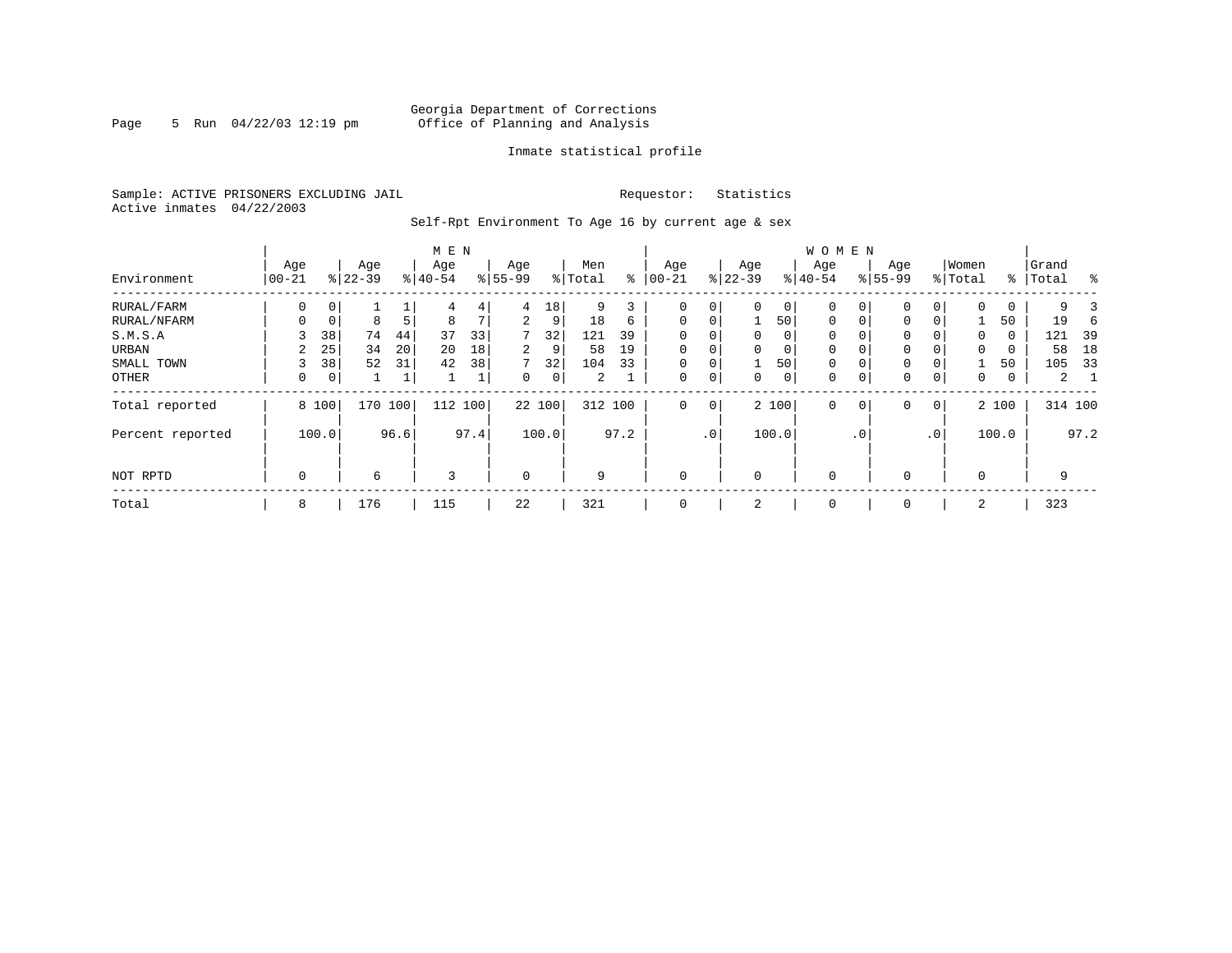#### Georgia Department of Corrections Page 6 Run 04/22/03 12:19 pm office of Planning and Analysis

#### Inmate statistical profile

Sample: ACTIVE PRISONERS EXCLUDING JAIL **Requestor:** Statistics Active inmates 04/22/2003

Self-Rpt Education Level by current age & sex

|                     | M E N     |             |           |         |           |      |             |        |         |      |          |                 |              |           | <b>WOMEN</b> |          |           |           |              |       |           |                |
|---------------------|-----------|-------------|-----------|---------|-----------|------|-------------|--------|---------|------|----------|-----------------|--------------|-----------|--------------|----------|-----------|-----------|--------------|-------|-----------|----------------|
|                     | Age       |             | Age       |         | Age       |      | Aqe         |        | Men     |      | Aqe      |                 | Age          |           | Aqe          |          | Age       |           | Women        |       | Grand     |                |
| Education Level     | $00 - 21$ |             | $ 22-39 $ |         | $ 40-54 $ |      | $ 55-99$    |        | % Total | ⊱    | $ 00-21$ |                 | $ 22-39 $    | $ 40-54 $ |              |          | $8 55-99$ |           | % Total      |       | %   Total | ಿ              |
| LESS THAN GRADE 7   | $\Omega$  | 0           | 6         | 3       |           | 4    | 3           | 14     | 13      | 4    | $\Omega$ | 0               | $\Omega$     | 0         | 0            | O        | 0         |           |              | 0     | 13        |                |
| GRADE 7             | 2         | 25          | 3         | 2       | 8         |      | $\Omega$    | 0      | 13      | 4    | $\Omega$ | 0               | 0            | 0         | 0            | 0        | $\Omega$  |           |              | 0     | 13        | $\overline{4}$ |
| GRADE 8             | 2         | 25          | 20        | 11      |           |      | 5           | 23     | 32      | 10   | O        |                 | $\Omega$     | 0         | 0            | O        | 0         |           |              | 0     | 32        | 10             |
| GRADE 9             |           | 13          | 26        | 15      | 15        | 13   |             | 5      | 43      | 14   |          |                 | $\Omega$     | $\Omega$  | 0            | O        | 0         |           | 0            | U     | 43        | 14             |
| GRADE 10            |           | 13          | 43        | 25      | 24        | 21   |             | 5      | 69      | 22   | $\Omega$ | 0               | $\Omega$     | $\Omega$  | $\mathbf 0$  | $\Omega$ | 0         |           | $\Omega$     |       | 69        | 22             |
| GRADE 11            |           | 13          | 29        | 17      | 10        | 9    | 4           | 18     | 44      | 14   | $\Omega$ |                 | 2 100        |           | $\mathbf 0$  |          | 0         |           | 2            | 100   | 46        | 14             |
| GRADE 12            |           | 13          | 31        | 18      | 15        | 13   | 2           | 9      | 49      | 16   | $\Omega$ | 0               | $\Omega$     | 0         | 0            | $\Omega$ | 0         |           | 0            | 0     | 49        | 15             |
| MORE THAN GRADE 12  | 0         | $\mathbf 0$ | 16        | 9       | 31        | 28   | 6           | 27     | 53      | 17   | 0        | 0               | $\Omega$     | 0         | 0            | 0        | 0         | 0         | $\Omega$     | 0     | 53        | 17             |
| Total reported      |           | 8 100       |           | 174 100 | 112 100   |      |             | 22 100 | 316 100 |      | $\Omega$ | 0               | 2 100        |           | $\mathbf 0$  | $\Omega$ | 0         | 0         |              | 2 100 |           | 318 100        |
| Percent reported    |           | 100.0       |           | 98.9    |           | 97.4 |             | 100.0  |         | 98.4 |          | .0 <sup>1</sup> | 100.0        |           |              | . 0      |           | $\cdot$ 0 |              | 100.0 |           | 98.5           |
| NOT REPORTED        | 0         |             | 2         |         | 3         |      | $\mathbf 0$ |        | 5       |      | 0        |                 | 0            |           | 0            |          | $\Omega$  |           | $\Omega$     |       | 5         |                |
| Total               | 8         |             | 176       |         | 115       |      | 22          |        | 321     |      | $\Omega$ |                 | $\mathbf{2}$ |           | $\Omega$     |          | $\Omega$  |           | $\mathbf{2}$ |       | 323       |                |
|                     |           |             |           |         |           |      |             |        |         |      |          |                 |              |           |              |          |           |           |              |       |           |                |
| AVG EDUCATION LEVEL | 9.00      |             | 11.06     |         | 12.10     |      | 11.50       |        | 11.41   |      | .00      |                 | 11.00        |           | .00          |          | .00       |           | 11.00        |       | 11.40     |                |

\* NOTE: THE FIELD LABLED "LESS THAN GRADE 7" WAS CORRECTED IN MARCH 1989: MISSING DATA FOR INMATES STILL IN DIAGNOSTICS NOW HAS BEEN REMOVED FROM THIS FIELD AND IDENTIFIED AS "NOT REPORTED" INFORMATION.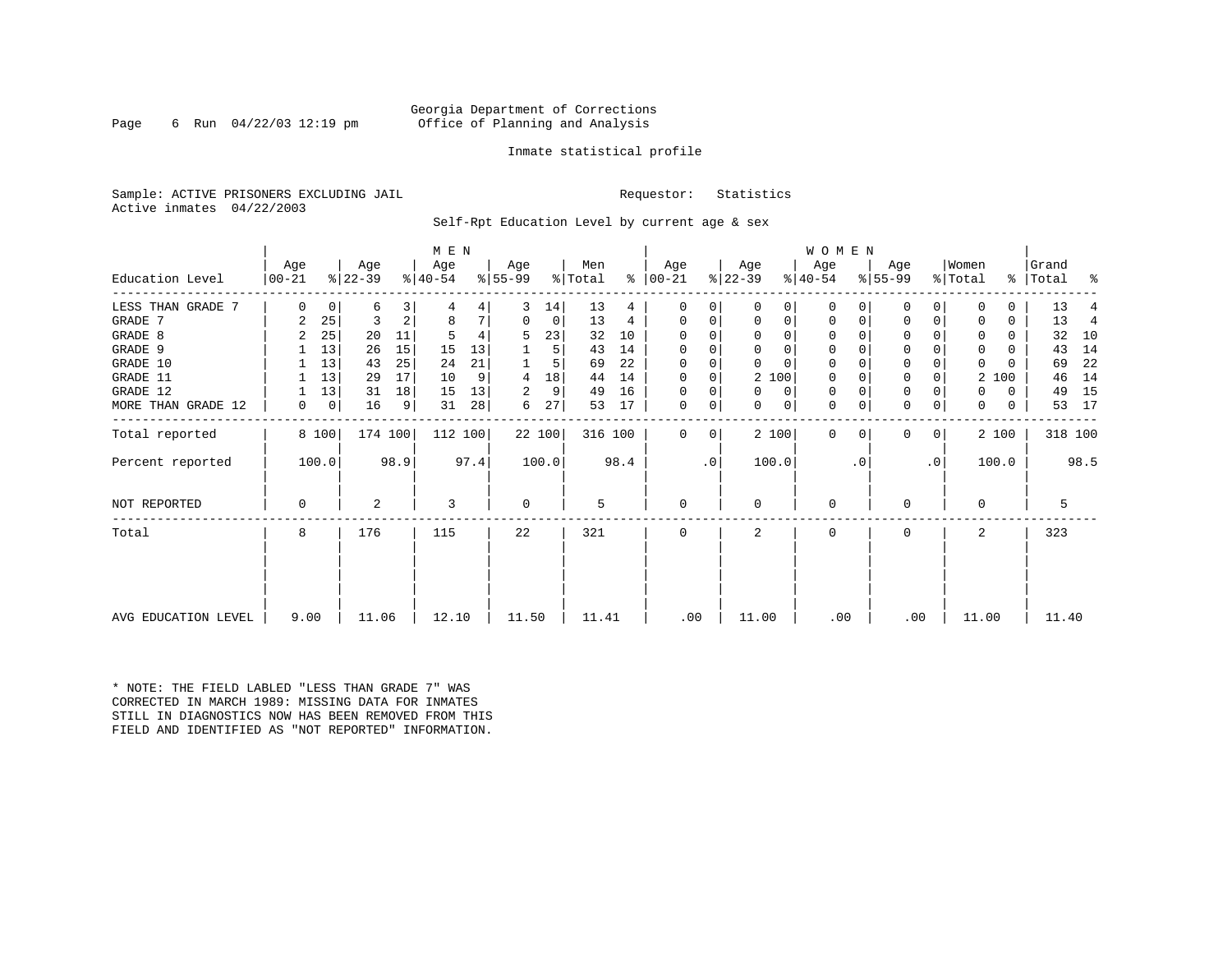#### Georgia Department of Corrections Page 7 Run 04/22/03 12:19 pm Office of Planning and Analysis

#### Inmate statistical profile

Sample: ACTIVE PRISONERS EXCLUDING JAIL **Requestor:** Statistics Active inmates 04/22/2003

Functional Reading Level (WRAT Scores) by current age & sex

|                    |                 |       |                  |         | M E N            |      |                  |        |                |      |                      |           |                  |                | W O M E N        |           |                  |             |                  |          |                |      |
|--------------------|-----------------|-------|------------------|---------|------------------|------|------------------|--------|----------------|------|----------------------|-----------|------------------|----------------|------------------|-----------|------------------|-------------|------------------|----------|----------------|------|
| WRAT Reading Score | Age<br>$ 00-21$ |       | Age<br>$ 22-39 $ |         | Age<br>$ 40-54 $ |      | Age<br>$ 55-99 $ |        | Men<br>% Total |      | Age<br>$8   00 - 21$ |           | Age<br>$ 22-39 $ |                | Age<br>$ 40-54 $ |           | Age<br>$ 55-99 $ |             | Women<br>% Total | %        | Grand<br>Total | ႜ    |
| LESS THAN GRADE 6  | 2               | 33    | 53               | 32      | 36               | 35   | 6                | 32     | 97             | 33   | $\mathbf 0$          | 0         |                  | 501            | $\Omega$         |           | $\mathbf 0$      | $\Omega$    |                  | 50       | 98             | 33   |
| 6TH THRU 8TH GRADE | 4               | 67    | 35               | 21      | 19               | 18   | 4                | 21     | 62             | 21   | $\mathbf 0$          | 0         | $\Omega$         | $\overline{0}$ | 0                | 0         | 0                | 0           |                  | 0        | 62             | 21   |
| GRADE 9            |                 | 0     | 15               | 9       | 16               | 16   | 2                | 11     | 33             | 11   | $\mathbf 0$          | $\Omega$  |                  | $\Omega$       | $\Omega$         |           | 0                |             |                  | 0        | 33             | 11   |
| GRADE 10           | 0               | 0     | 5                |         | 4                | 4    |                  | 5      | 10             | 3    | 0                    | 0         |                  |                | 0                |           | $\mathbf 0$      |             | 0                | 0        | 10             | 3    |
| GRADE 11           | 0               |       |                  |         | 6                | 6    |                  |        | 14             | 5    | $\Omega$             |           |                  |                |                  |           | $\mathbf 0$      |             | $\Omega$         | $\Omega$ | 14             |      |
| GRADE 12           | 0               | 0     | 30               | 18      | 12               | 12   | 4                | 21     | 46             | 16   | $\Omega$             | 0         | $\Omega$         | $\Omega$       | 0                |           | $\mathbf 0$      |             | 0                | 0        | 46             | 16   |
| MORE THAN GRADE 12 | 0               | 0     | 19               | 12      | 10               | 10   |                  | 5      | 30             | 10   | 0                    | 0         |                  | 50             | 0                | 0         | $\mathbf 0$      | 0           |                  | 50       | 31             | - 11 |
| Total reported     |                 | 6 100 |                  | 164 100 | 103 100          |      |                  | 19 100 | 292 100        |      | $\Omega$             | 0         |                  | 2 100          | $\mathbf 0$      | $\Omega$  | $\mathbf{0}$     | $\mathbf 0$ |                  | 2 100    | 294 100        |      |
| Percent reported   |                 | 75.0  |                  | 93.2    |                  | 89.6 |                  | 86.4   |                | 91.0 |                      | $\cdot$ 0 |                  | 100.0          |                  | $\cdot$ 0 |                  | .0'         |                  | 100.0    |                | 91.0 |
| NOT REPORTED       | 2               |       | 12               |         | 12               |      | 3                |        | 29             |      | $\mathbf 0$          |           | $\Omega$         |                | 0                |           | 0                |             | $\Omega$         |          | 29             |      |
| Total              | 8               |       | 176              |         | 115              |      | 22               |        | 321            |      | $\mathbf 0$          |           | 2                |                | 0                |           | $\mathbf 0$      |             | 2                |          | 323            |      |
|                    |                 |       |                  |         |                  |      |                  |        |                |      |                      |           |                  |                |                  |           |                  |             |                  |          |                |      |
| AVG READING SCORE  | 6.67            |       | 8.34             |         | 7.77             |      | 8.22             |        | 8.10           |      | .00                  |           | 9.10             |                | .00              |           | .00              |             | 9.10             |          | 8.10           |      |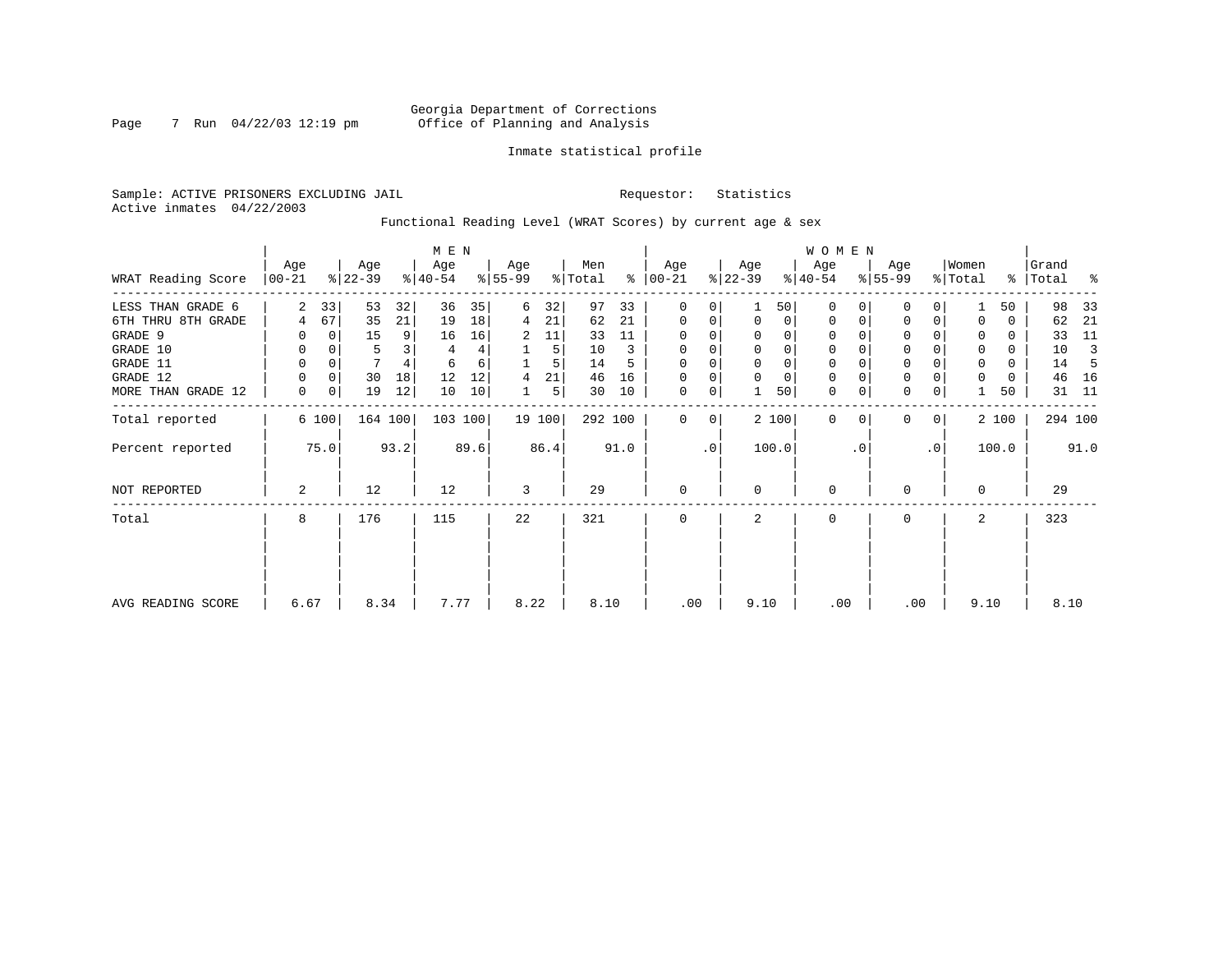#### Georgia Department of Corrections Page 8 Run 04/22/03 12:19 pm Office of Planning and Analysis

#### Inmate statistical profile

Sample: ACTIVE PRISONERS EXCLUDING JAIL **Requestor:** Statistics Active inmates 04/22/2003

Functional Math Level (WRAT Scores) by current age & sex

|                    |                 |             |                  |                | M E N            |      |                  |        |                |      |                      |    |                  |             | <b>WOMEN</b>     |           |                  |                |                  |          |                    |      |
|--------------------|-----------------|-------------|------------------|----------------|------------------|------|------------------|--------|----------------|------|----------------------|----|------------------|-------------|------------------|-----------|------------------|----------------|------------------|----------|--------------------|------|
| WRAT Math Score    | Age<br>$ 00-21$ |             | Age<br>$ 22-39 $ |                | Age<br>$ 40-54 $ |      | Age<br>$8 55-99$ |        | Men<br>% Total |      | Age<br>$8   00 - 21$ |    | Age<br>$ 22-39 $ |             | Age<br>$ 40-54 $ |           | Age<br>$8 55-99$ |                | Women<br>% Total |          | Grand<br>% Total % |      |
| LESS THAN GRADE 6  | $\overline{2}$  | 33          | 50               | 30             | 43               | 42   | 9                | 47     | 104            | 36   | $\mathbf 0$          | 0  | $\Omega$         | 0           | $\Omega$         | 0         | 0                | 0              | $\Omega$         | 0        | 104                | 35   |
| 6TH THRU 8TH GRADE |                 | 50          | 75               | 46             | 39               | 38   | 5                | 26     | 122            | 42   | $\mathbf 0$          | 0  | 0                | 0           | 0                | 0         | $\Omega$         | 0              | 0                | 0        | 122                | 41   |
| GRADE 9            |                 | 17          | 19               | 12             | 11               | 11   | 0                | 0      | 31             | 11   | 0                    |    |                  | 50          | 0                |           | U                |                |                  | 50       | 32                 | 11   |
| GRADE 10           | 0               | $\mathbf 0$ | 12               | 7 <sup>1</sup> | 4                | 4    | 2                | 11     | 18             | 6    | 0                    |    | 0                | 0           | 0                |           | $\mathbf 0$      |                | 0                | $\Omega$ | 18                 | -6   |
| GRADE 11           | 0               | 0           | 5                |                | $\mathbf 0$      | 0    |                  | 5      | 6              | 2    | 0                    |    |                  | 0           | $\Omega$         |           | $\Omega$         |                | 0                | $\Omega$ | 6                  | 2    |
| GRADE 12           | 0               | 0           | $\overline{c}$   |                | 4                | 4    |                  | 5      |                | 2    | 0                    | 0  | $\Omega$         | $\mathbf 0$ | 0                |           | $\mathbf 0$      |                | $\Omega$         | 0        | 7                  | 2    |
| MORE THAN GRADE 12 | $\mathbf 0$     | 0           |                  |                | $\overline{2}$   | 2    |                  | 5      | 4              |      | 0                    | 0  |                  | 50          | $\mathbf 0$      | 0         | $\mathbf 0$      | 0              |                  | 50       | 5                  | 2    |
| Total reported     |                 | 6 100       | 164 100          |                | 103 100          |      |                  | 19 100 | 292 100        |      | $\Omega$             | 0  |                  | 2 100       | $\Omega$         |           | <sup>0</sup>     | 0 <sup>1</sup> |                  | 2 100    | 294 100            |      |
| Percent reported   |                 | 75.0        |                  | 93.2           |                  | 89.6 |                  | 86.4   |                | 91.0 |                      | .0 |                  | 100.0       |                  | $\cdot$ 0 |                  | $\cdot$ 0      |                  | 100.0    |                    | 91.0 |
| NOT REPORTED       | 2               |             | 12               |                | 12               |      | 3                |        | 29             |      | $\mathbf{0}$         |    | $\Omega$         |             | 0                |           | U                |                | $\Omega$         |          | 29                 |      |
| Total              | 8               |             | 176              |                | 115              |      | 22               |        | 321            |      | 0                    |    | 2                |             | 0                |           | $\mathbf 0$      |                | 2                |          | 323                |      |
|                    |                 |             |                  |                |                  |      |                  |        |                |      |                      |    |                  |             |                  |           |                  |                |                  |          |                    |      |
| AVG MATH SCORE     | 6.57            |             | 7.14             |                | 6.58             |      | 6.81             |        | 6.91           |      | .00                  |    | 11.40            |             | .00              |           | .00              |                | 11.40            |          | 6.94               |      |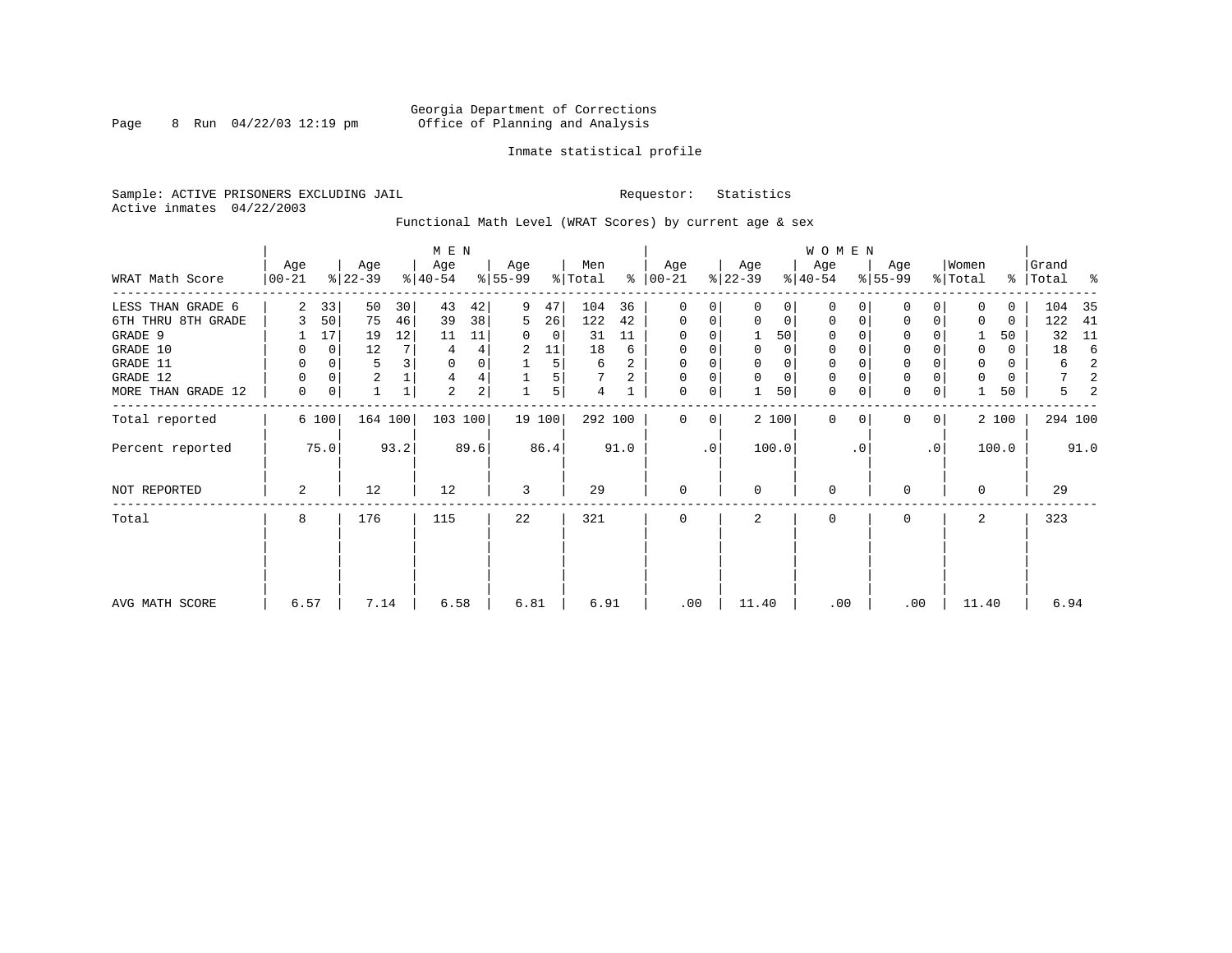#### Georgia Department of Corrections Page 9 Run 04/22/03 12:19 pm Office of Planning and Analysis

#### Inmate statistical profile

Sample: ACTIVE PRISONERS EXCLUDING JAIL **Requestor:** Statistics Active inmates 04/22/2003

Functional Spelling Level (WRAT Scores) by current age & sex

|                             |      |       |                  |         | M E N            |      |                  |        |                |      |                    |    |                  |          | <b>WOMEN</b>     |          |                  |           |                  |       |                    |      |
|-----------------------------|------|-------|------------------|---------|------------------|------|------------------|--------|----------------|------|--------------------|----|------------------|----------|------------------|----------|------------------|-----------|------------------|-------|--------------------|------|
| WRAT Spelling Score   00-21 | Age  |       | Age<br>$ 22-39 $ |         | Age<br>$8 40-54$ |      | Age<br>$8 55-99$ |        | Men<br>% Total | ∻    | Age<br>$ 00 - 21 $ |    | Age<br>$ 22-39 $ |          | Age<br>$ 40-54 $ |          | Age<br>$8 55-99$ |           | Women<br>% Total |       | Grand<br>%   Total | ႜ    |
| LESS THAN GRADE 6           |      | 17    | 56               | 34      | 47               | 46   | 8                | 42     | 112            | 38   | $\mathbf{0}$       | 0  | $\Omega$         | 0        | $\mathbf 0$      | $\Omega$ | $\Omega$         | $\Omega$  | <sup>0</sup>     | 0     | 112                | 38   |
| 6TH THRU 8TH GRADE          | 4    | 67    | 49               | 30      | 27               | 26   | 6                | 32     | 86             | 29   | 0                  | 0  |                  | 50       | $\mathbf 0$      | 0        | 0                | 0         |                  | 50    | 87                 | 30   |
| GRADE 9                     |      | 17    | 16               | 10      |                  |      | 2                | 11     | 24             | 8    | 0                  |    |                  | 0        | 0                |          | $\Omega$         |           | $\Omega$         | 0     | 24                 | 8    |
| GRADE 10                    | 0    | 0     | 12               |         |                  |      | 0                | 0      | 17             | 6    | 0                  |    | $\mathbf 0$      | 0        | $\mathbf 0$      |          | 0                |           | $\Omega$         | 0     | 17                 | 6    |
| GRADE 11                    | 0    |       |                  |         |                  |      |                  | 5      | 13             | 4    | 0                  |    |                  | $\Omega$ | 0                |          | $\Omega$         |           |                  | 0     | 13                 | 4    |
| GRADE 12                    | 0    | 0     | 14               | 9       |                  |      |                  | 5      | 22             | 8    | 0                  |    | $\Omega$         | $\Omega$ | $\mathbf 0$      |          | 0                |           |                  | 0     | 22                 | 7    |
| MORE THAN GRADE 12          | 0    | 0     | 10               | 6       | 7                | 7    |                  | 5      | 18             | 6    | 0                  | 0  |                  | 50       | $\mathbf 0$      | 0        | $\mathbf 0$      | 0         |                  | 50    | 19                 | -6   |
| Total reported              |      | 6 100 |                  | 164 100 | 103 100          |      |                  | 19 100 | 292 100        |      | $\Omega$           | 0  |                  | 2 100    | $\Omega$         | $\Omega$ | $\Omega$         | 0         |                  | 2 100 | 294 100            |      |
| Percent reported            |      | 75.0  |                  | 93.2    |                  | 89.6 |                  | 86.4   |                | 91.0 |                    | .0 |                  | 100.0    |                  | . 0      |                  | $\cdot$ 0 |                  | 100.0 |                    | 91.0 |
| <b>NOT REPORTED</b>         | 2    |       | 12               |         | 12               |      | 3                |        | 29             |      | $\mathbf 0$        |    | $\Omega$         |          | $\mathbf 0$      |          | $\Omega$         |           | $\Omega$         |       | 29                 |      |
| Total                       | 8    |       | 176              |         | 115              |      | 22               |        | 321            |      | $\mathbf{0}$       |    | 2                |          | $\mathbf 0$      |          | 0                |           | 2                |       | 323                |      |
|                             |      |       |                  |         |                  |      |                  |        |                |      |                    |    |                  |          |                  |          |                  |           |                  |       |                    |      |
| AVG SPELLING SCORE          | 7.13 |       | 7.59             |         | 6.63             |      | 7.11             |        | 7.21           |      | .00                |    | 9.70             |          | .00              |          | .00              |           | 9.70             |       | 7.23               |      |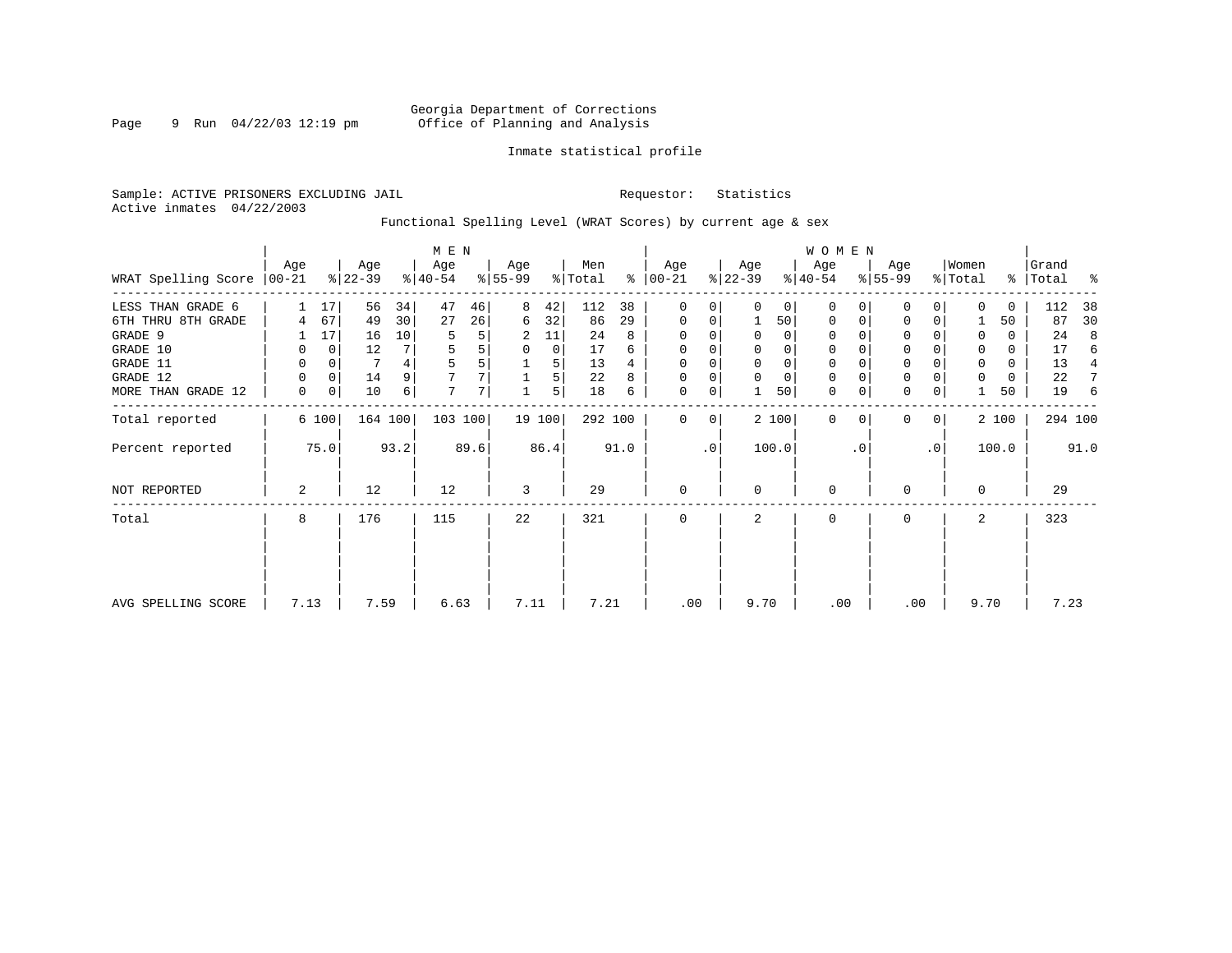Page 10 Run  $04/22/03$  12:19 pm

#### Inmate statistical profile

Sample: ACTIVE PRISONERS EXCLUDING JAIL **Requestor:** Statistics Active inmates 04/22/2003

Self-Rpt Guardian Status To Age 16 by current age & sex

|                  | M E N             |       |                  |      |                  |      |                  |        |                |              |                  |           |                 |          | WOMEN            |           |                  |              |                  |          |                |         |
|------------------|-------------------|-------|------------------|------|------------------|------|------------------|--------|----------------|--------------|------------------|-----------|-----------------|----------|------------------|-----------|------------------|--------------|------------------|----------|----------------|---------|
| Guardian Status  | Age<br>$ 00 - 21$ |       | Age<br>$ 22-39 $ |      | Age<br>$ 40-54 $ |      | Age<br>$8 55-99$ |        | Men<br>% Total | ⊱            | Age<br>$ 00-21 $ |           | Age<br>$ 22-39$ |          | Age<br>$ 40-54 $ |           | Age<br>$ 55-99 $ |              | Women<br>% Total | ွေ       | Grand<br>Total | ႜ       |
| ORPHANAGE        |                   |       | O                |      | n                | 0    |                  |        | 0              | <sup>n</sup> | O                | 0         |                 | O        | 0                |           |                  |              | U                | 0        |                |         |
| FATHER ONLY      |                   |       | 6                |      | 2                | 2    |                  | 0      | 8              |              | $\Omega$         | 0         |                 | $\Omega$ | $\Omega$         |           |                  | 0            |                  | 0        |                |         |
| FTR MTR HD       |                   |       | 15               | 9    | 6                | 5    |                  | 9      | 23             |              |                  |           |                 |          | O                |           |                  |              | 0                | 0        | 23             |         |
| MOTHER ONLY      |                   | 38    | 67               | 39   | 42               | 37   |                  | 14     | 115            | 36           |                  |           |                 |          | O                |           |                  |              | 0                | $\Omega$ | 115            | 36      |
| MTR FTR HD       |                   | 38    | 49               | 28   | 47               | 42   | 11               | 50     | 110            | 35           | $\Omega$         | 0         |                 | 2 100    | 0                |           |                  |              |                  | 2 100    | 112            | 35      |
| OTH FEMALE       |                   |       |                  |      |                  |      |                  | 5      | 10             |              | 0                |           |                 | 0        | 0                |           | 0                |              |                  | 0        | 10             |         |
| OTH MALE         |                   |       | 2                |      |                  |      |                  |        | 2              |              | 0                |           |                 |          | 0                |           |                  |              | 0                | 0        | 2              |         |
| STEP-PARNTS      |                   | 13    |                  |      |                  | ⊥    | 2                | 9      | 9              |              | $\Omega$         | 0         |                 | $\Omega$ | 0                |           | $\Omega$         |              | 0                | 0        |                |         |
| FOSTER HOME      |                   | 0     | 6                |      |                  | 0    |                  |        |                | $\Omega$     | $\Omega$         | N         |                 | $\Omega$ | 0                |           |                  |              | $\Omega$         | 0        |                |         |
| GRAND PRNTS      |                   | 13    | 11               | 6    |                  | 6    |                  | 5      | 20             | 6            | $\Omega$         | 0         |                 | $\Omega$ | 0                |           |                  |              |                  | $\Omega$ | 20             |         |
| OTHER            | 0                 | 0     | 7                | 4    | $\overline{4}$   | 4    |                  | 5      | 12             |              | $\mathbf 0$      | 0         |                 | $\Omega$ | 0                |           |                  | 0            |                  | 0        | 12             |         |
| Total reported   |                   | 8 100 | 173 100          |      | 113 100          |      |                  | 22 100 | 316 100        |              | $\Omega$         | 0         |                 | 2 100    | $\Omega$         | 0         | $\Omega$         | $\mathbf{0}$ |                  | 2 100    |                | 318 100 |
| Percent reported |                   | 100.0 |                  | 98.3 |                  | 98.3 |                  | 100.0  |                | 98.4         |                  | $\cdot$ 0 |                 | 100.0    |                  | $\cdot$ 0 |                  | .0'          |                  | 100.0    |                | 98.5    |
| NOT RPTD         | 0                 |       | 3                |      | 2                |      | 0                |        | 5              |              | $\mathbf 0$      |           | $\Omega$        |          | 0                |           | $\Omega$         |              | 0                |          | 5              |         |
| Total            | 8                 |       | 176              |      | 115              |      | 22               |        | 321            |              |                  |           |                 |          | $\Omega$         |           |                  |              | 2                |          | 323            |         |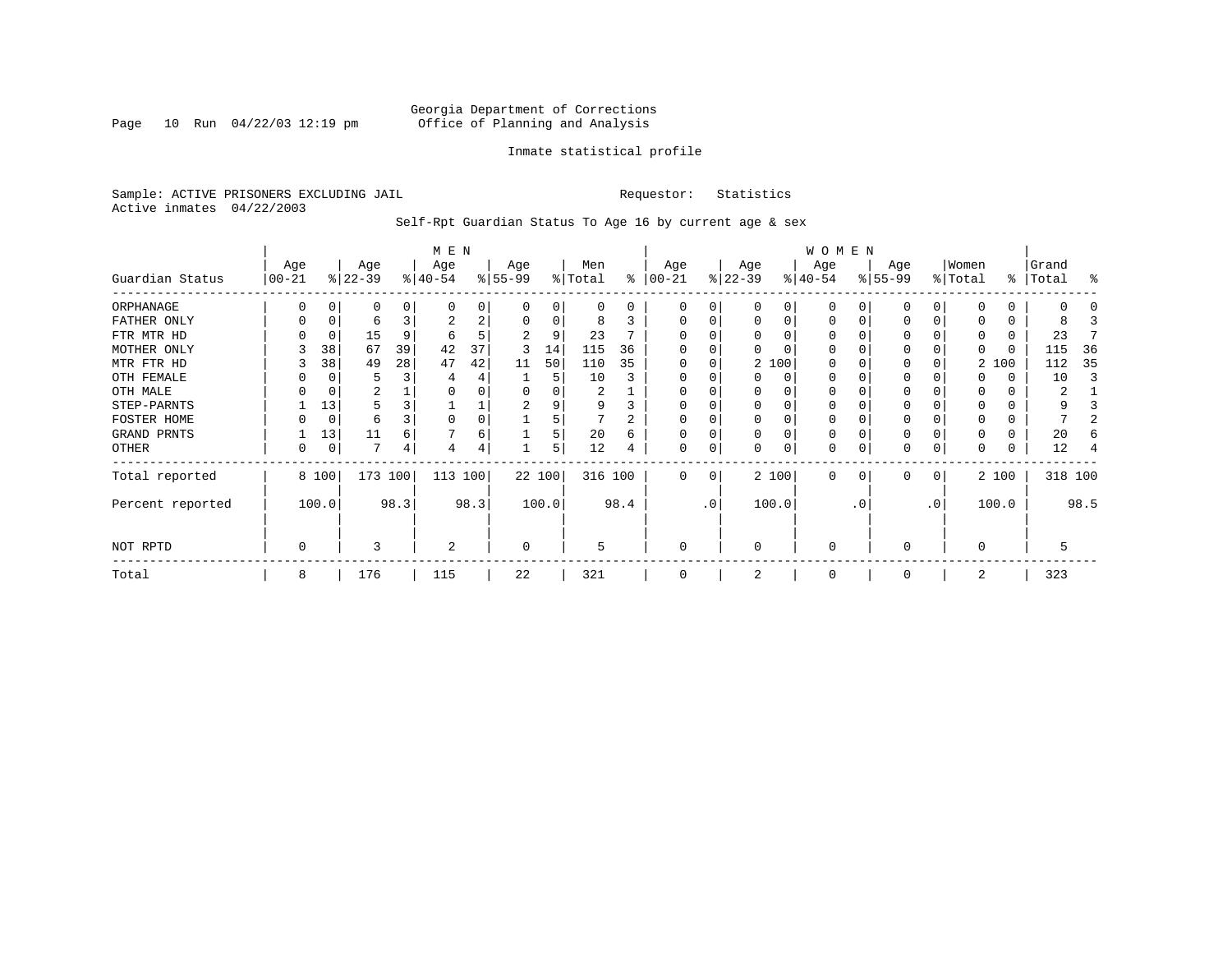Page 11 Run  $04/22/03$  12:19 pm

### Inmate statistical profile

Sample: ACTIVE PRISONERS EXCLUDING JAIL **Requestor:** Statistics Active inmates 04/22/2003

Self-Rpt Employment Status Before Prison by current age & sex

|                  |                 |       |                  |      | M E N           |      |                 |        |                |          |                  |     |                  |             | W O M E N        |                |                    |     |                  |       |                |         |
|------------------|-----------------|-------|------------------|------|-----------------|------|-----------------|--------|----------------|----------|------------------|-----|------------------|-------------|------------------|----------------|--------------------|-----|------------------|-------|----------------|---------|
| Employment       | Age<br>$ 00-21$ |       | Age<br>$ 22-39 $ |      | Age<br>$ 40-54$ |      | Age<br>$ 55-99$ |        | Men<br>% Total | ွေ       | Age<br>$00 - 21$ |     | Age<br>$ 22-39 $ |             | Age<br>$8 40-54$ |                | Age<br>$8155 - 99$ |     | Women<br>% Total | ႜ     | Grand<br>Total | ွေ      |
| FULL TIME        |                 | 14    | 83               | 50   | 67              | 66   | 14              | 67     | 165            | 56       | $\mathbf 0$      | 0   |                  | 2 100       | $\mathbf 0$      |                | $\mathbf 0$        | 0   |                  | 2 100 | 167            | 56      |
| PART TIME        |                 | 14    | 10               | 6    | 3               | 3    | $\mathbf 0$     | 0      | 14             | 5        | $\mathbf 0$      | 0   | $\Omega$         | $\mathbf 0$ | $\mathbf 0$      |                | 0                  | 0   | $\Omega$         | 0     | 14             |         |
| UNEMPL < 6M      |                 | 14    | 20               | 12   | 10              | 10   | 0               | 0      | 31             | 11       | $\mathbf 0$      |     |                  | $\Omega$    | 0                |                | 0                  |     | 0                | 0     | 31             | 10      |
| UNEMPL > 6M      | 0               | 0     | 32               | 19   | 14              | 14   | $\overline{2}$  | 10     | 48             | 16       | $\Omega$         |     | $\Omega$         | $\Omega$    | $\Omega$         |                | $\Omega$           |     | $\Omega$         | 0     | 48             | 16      |
| NEVER WORKD      | 4               | 57    | 16               | 10   |                 |      |                 | 5      | 22             |          | 0                |     |                  | $\Omega$    | 0                |                | 0                  |     |                  | 0     | 22             |         |
| <b>STUDENT</b>   | 0               | 0     |                  |      | $\Omega$        |      | $\Omega$        | 0      |                | $\Omega$ | 0                | 0   | $\Omega$         | $\Omega$    | 0                |                | 0                  |     | $\Omega$         | 0     |                |         |
| INCAPABLE        | 0               |       | 3                | 2    | 6               | 6    | 4               | 19     | 13             | 4        | $\mathbf 0$      | 0   | 0                | $\Omega$    | 0                |                | 0                  |     |                  | 0     | 13             |         |
| <b>OTHER</b>     | 0               | 0     | 0                | 0    | $\Omega$        | 0    | 0               | 0      | 0              | 0        | 0                | 0   | $\Omega$         | 0           | 0                |                | 0                  | 0   | $\Omega$         | 0     | 0              |         |
| Total reported   |                 | 7 100 | 165              | 100  | 101 100         |      |                 | 21 100 | 294 100        |          | 0                | 0   |                  | 2 100       | $\mathbf 0$      | 0 <sup>1</sup> | 0                  | 0   |                  | 2 100 |                | 296 100 |
| Percent reported |                 | 87.5  |                  | 93.8 |                 | 87.8 |                 | 95.5   |                | 91.6     |                  | .0' |                  | 100.0       |                  | $\cdot$ 0      |                    | .0' |                  | 100.0 |                | 91.6    |
| NOT RPTD         |                 |       | 11               |      | 14              |      |                 |        | 27             |          | $\mathbf{0}$     |     |                  |             | 0                |                |                    |     | $\Omega$         |       | 27             |         |
| Total            | 8               |       | 176              |      | 115             |      | 22              |        | 321            |          | $\mathbf 0$      |     | 2                |             | 0                |                | $\mathbf 0$        |     | 2                |       | 323            |         |

\* NOTE: THE FIELD LABELD "OTHER" WAS CORRECTED IN APRIL 1989; INMATES CODED "PRE-OTIS NOT REPORTED" NOW HAVE BEEN REMOVED FROM THIS FIELD AND IDENTIFIED AS "NOT REPORTED".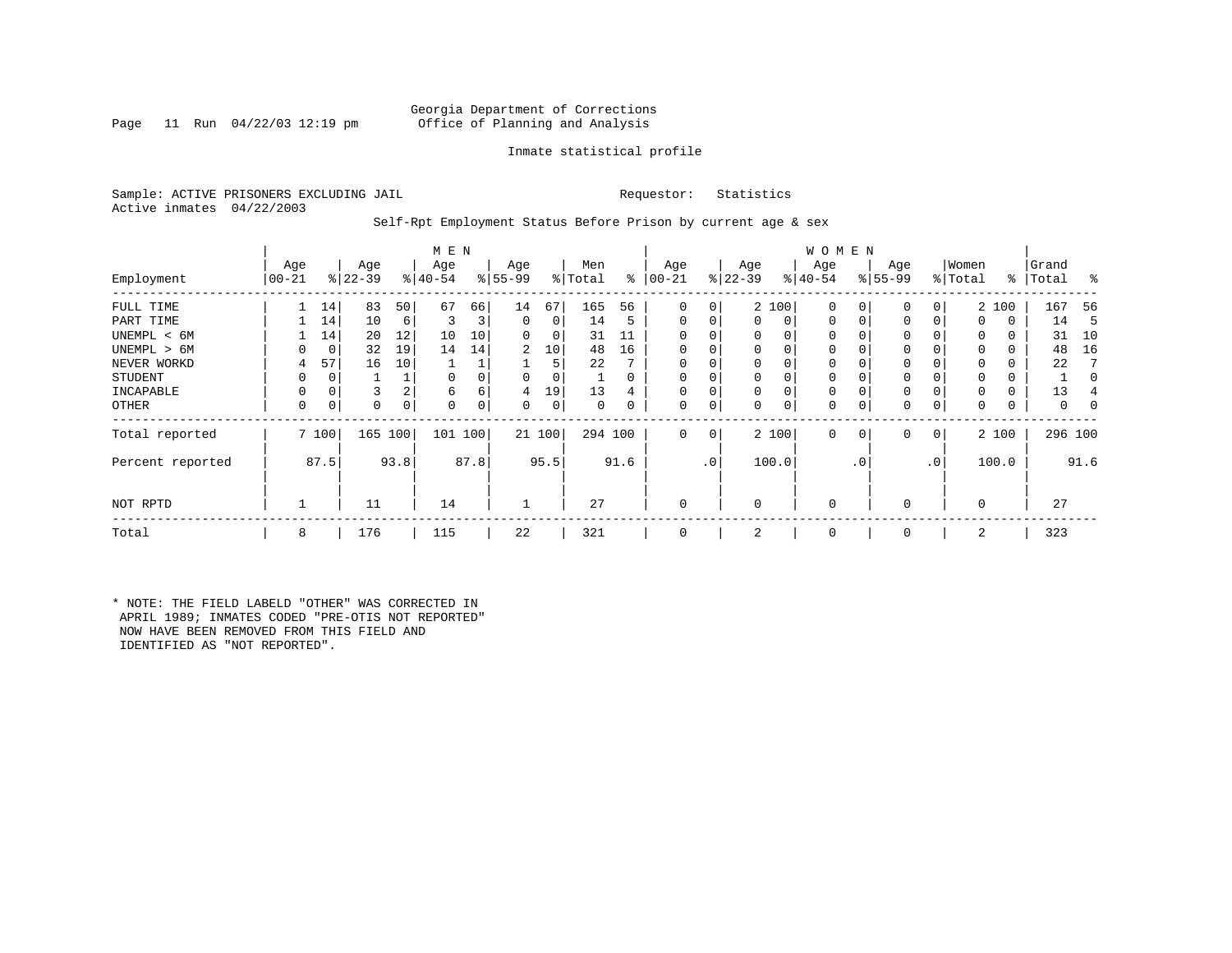Page 12 Run  $04/22/03$  12:19 pm

#### Inmate statistical profile

Sample: ACTIVE PRISONERS EXCLUDING JAIL **Requestor:** Statistics Active inmates 04/22/2003

Self-Rpt Marital Status At Admission by current age & sex

|                  |          |          |           |      | M E N          |      |                |       |         |      |              |     |             |          | <b>WOMEN</b> |                |             |                 |          |       |         |             |
|------------------|----------|----------|-----------|------|----------------|------|----------------|-------|---------|------|--------------|-----|-------------|----------|--------------|----------------|-------------|-----------------|----------|-------|---------|-------------|
|                  | Age      |          | Age       |      | Age            |      | Age            |       | Men     |      | Age          |     | Age         |          | Age          |                | Age         |                 | Women    |       | Grand   |             |
| Marital Status   | $ 00-21$ |          | $ 22-39 $ |      | $8 40-54$      |      | $8 55-99$      |       | % Total | ွေ   | $00 - 21$    |     | $ 22-39$    |          | $ 40-54 $    |                | $8 55-99$   |                 | % Total  | ႜ     | Total   | ွေ          |
| SINGLE           |          | 88       | 125       | 72   | 47             | 42   | $\overline{2}$ | 9     | 181     | 57   | 0            | 0   |             | 50       | 0            | $\Omega$       | 0           | 0               |          | 50    | 182     | - 57        |
| MARRIED          |          | 13       | 17        | 10   | 14             | 12   | 10             | 45    | 42      | 13   | $\mathbf{0}$ | 0   | $\mathbf 0$ | $\Omega$ | 0            | 0              | 0           | $\Omega$        | 0        | 0     | 42      | - 13        |
| SEPARATED        | 0        | $\Omega$ | 3         | 2    | 8              |      |                | 5     | 12      | 4    | $\Omega$     | 0   | $\Omega$    | $\Omega$ | 0            |                | 0           |                 | $\Omega$ | 0     | 12      | 4           |
| DIVORCED         | 0        | 0        |           | 4    | 27             | 24   | 4              | 18    | 38      | 12   | 0            | 0   | $\Omega$    | 0        | 0            |                | 0           |                 | $\Omega$ | 0     | 38      | 12          |
| WIDOWED          |          | 0        | 2         |      | 6              | 5    |                | 5     | 9       | 3    | 0            | 0   |             | 50       | 0            |                | 0           |                 |          | 50    | 10      |             |
| COMMON LAW       | 0        | $\Omega$ | 20        | 11   | 11             | 10   | 4              | 18    | 35      |      |              | 0   | $\Omega$    | 0        | $\mathbf 0$  |                | 0           |                 | $\Omega$ | 0     | 35      | 11          |
| OTHER            | 0        | 0        | 0         | 0    | 0              | 0    | 0              | 0     | 0       | 0    | $\mathbf 0$  | 0   | $\Omega$    | 0        | 0            |                | $\mathbf 0$ | 0               | 0        | 0     | 0       | $\mathbf 0$ |
| Total reported   |          | 8 100    | 174       | 100  | 113            | 100  | 22 100         |       | 317     | 100  | $\mathbf{0}$ | 0   |             | 2 100    | 0            | $\overline{0}$ | $\mathbf 0$ | 0               |          | 2 100 | 319 100 |             |
| Percent reported |          | 100.0    |           | 98.9 |                | 98.3 |                | 100.0 |         | 98.8 |              | .0' |             | 100.0    |              | $\cdot$ 0      |             | .0 <sup>′</sup> |          | 100.0 |         | 98.8        |
| NOT RPTD         | 0        |          | 2         |      | $\overline{2}$ |      | $\mathbf 0$    |       | 4       |      | $\mathbf 0$  |     | $\Omega$    |          | 0            |                | 0           |                 | $\Omega$ |       | 4       |             |
| Total            | 8        |          | 176       |      | 115            |      | 22             |       | 321     |      | 0            |     | 2           |          | 0            |                | 0           |                 | 2        |       | 323     |             |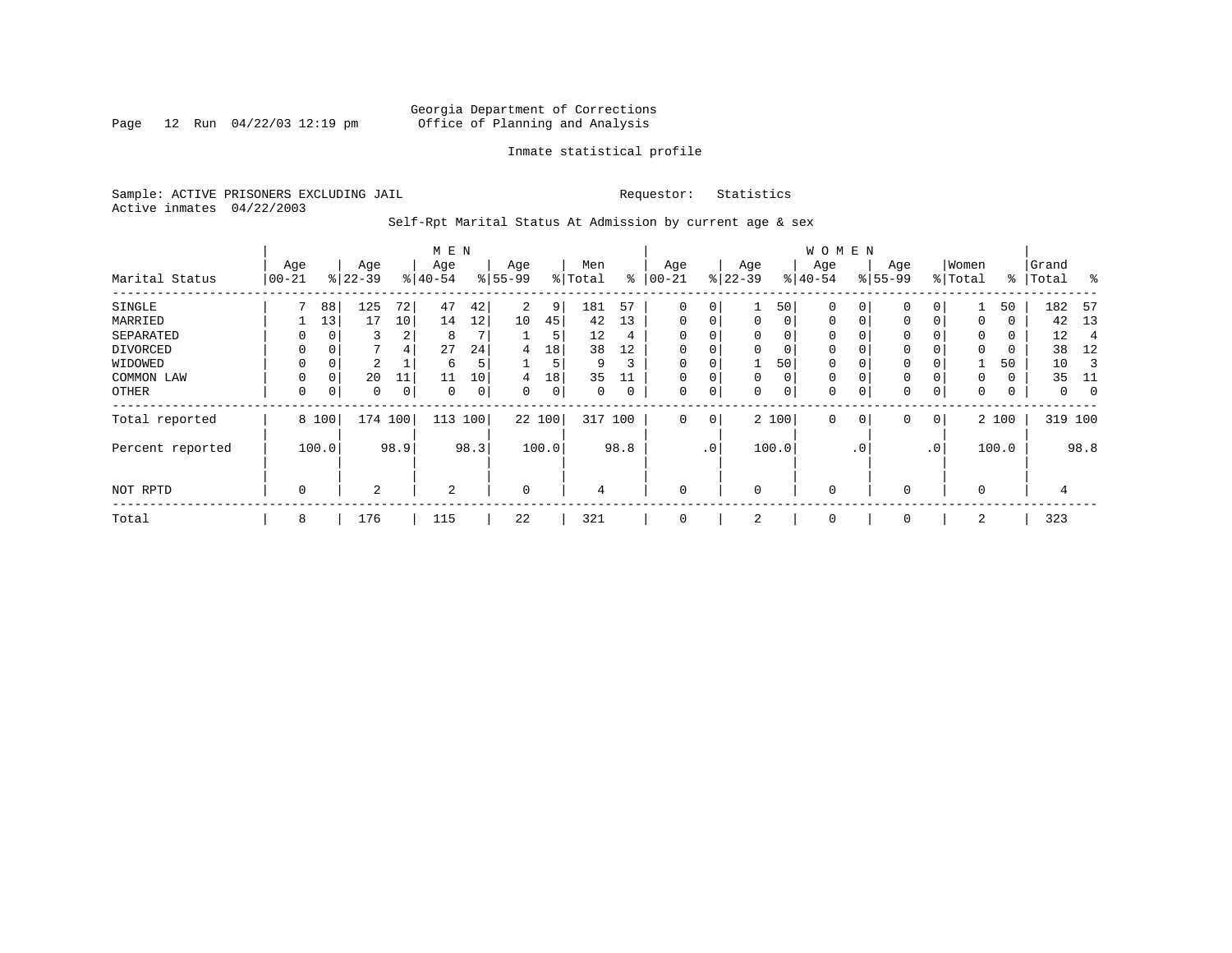Page 13 Run  $04/22/03$  12:19 pm

#### Inmate statistical profile

Sample: ACTIVE PRISONERS EXCLUDING JAIL **Requestor:** Statistics Active inmates 04/22/2003

Self-Rpt Number Of Children At Admission by current age & sex

|                      |          |             |                |      | M E N     |        |           |        |         |          |               |           |           |             | <b>WOMEN</b> |           |             |           |          |          |           |      |
|----------------------|----------|-------------|----------------|------|-----------|--------|-----------|--------|---------|----------|---------------|-----------|-----------|-------------|--------------|-----------|-------------|-----------|----------|----------|-----------|------|
|                      | Age      |             | Age            |      | Age       |        | Age       |        | Men     |          | Age           |           | Age       |             | Age          |           | Age         |           | Women    |          | Grand     |      |
| Number Of Children   | $ 00-21$ |             | $ 22-39 $      |      | $ 40-54 $ |        | $8 55-99$ |        | % Total |          | $8   00 - 21$ |           | $ 22-39 $ |             | $8 40-54$    |           | $ 55-99 $   |           | % Total  |          | %   Total | ႜ    |
| NO CHILDREN          | U        | $\mathbf 0$ |                |      | $\Omega$  | 0      | $\Omega$  | 0      |         | $\Omega$ | 0             | 0         | 0         | 0           | $\Omega$     |           | $\Omega$    | 0         | 0        | 0        |           |      |
| ONE CHILD            | 2        | 40          | 45             | 45   | 27        | 33     |           | 37     | 81      | 39       | 0             | 0         | $\Omega$  | 0           | $\Omega$     | O         | 0           | 0         | $\Omega$ | $\Omega$ | 81        | 39   |
| TWO CHILDREN         | 3        | 60          | 29             | 29   | 25        | 31     | 4         | 21     | 61      | 30       | $\Omega$      | $\Omega$  |           | 1 100       | $\Omega$     |           | $\Omega$    |           |          | 1 100    | 62        | 30   |
| THREE CHILDREN       | 0        | $\Omega$    | 15             | 15   | 18        | 22     | 3         | 16     | 36      | 17       | $\Omega$      | 0         | 0         | $\Omega$    | 0            |           | $\mathbf 0$ |           |          | $\Omega$ | 36        | 17   |
| FOUR CHILDREN        | 0        | 0           | 8              | 8    |           | 4      | 2         | 11     | 13      | 6        | 0             | 0         | U         | $\mathbf 0$ | $\mathbf 0$  |           | $\mathbf 0$ |           | 0        | 0        | 13        | 6    |
| FIVE CHILDREN        | 0        | $\Omega$    | $\overline{2}$ |      |           | 5      |           | 5      |         | 3        | 0             | 0         | 0         | $\mathbf 0$ | 0            |           | $\mathbf 0$ |           | 0        | 0        | 7         |      |
| MORE THAN 5 CHILDREN | 0        | 0           |                |      | 4         | 5      | 2         | 11     | 7       | 3        | 0             | 0         | 0         | 0           | $\mathbf 0$  |           | $\mathbf 0$ | 0         | 0        | 0        | 7         |      |
| Total reported       |          | 5 100       | 101            | 100  |           | 81 100 |           | 19 100 | 206 100 |          | $\Omega$      | 0         |           | 1 100       | $\Omega$     | $\Omega$  | $\Omega$    | 0         |          | 1 100    | 207 100   |      |
| Percent reported     |          | 62.5        |                | 57.4 |           | 70.4   |           | 86.4   |         | 64.2     |               | $\cdot$ 0 |           | 50.0        |              | $\cdot$ 0 |             | $\cdot$ 0 |          | 50.0     |           | 64.1 |
| NOT REPORTED         | 3        |             | 75             |      | 34        |        | 3         |        | 115     |          | $\mathbf 0$   |           |           |             | $\Omega$     |           | 0           |           |          |          | 116       |      |
| Total                | 8        |             | 176            |      | 115       |        | 22        |        | 321     |          | 0             |           | 2         |             | $\mathbf 0$  |           | 0           |           | 2        |          | 323       |      |
|                      |          |             |                |      |           |        |           |        |         |          |               |           |           |             |              |           |             |           |          |          |           |      |
|                      |          |             |                |      |           |        |           |        |         |          |               |           |           |             |              |           |             |           |          |          |           |      |
| AVG NUM CHILDREN     | 1.60     |             | 1.94           |      | 2.46      |        | 3.00      |        | 2.23    |          | .00           |           | 2.00      |             | .00          |           | .00         |           | 2.00     |          | 2.23      |      |

\* NOTE: THE FIELD LABLED "NO CHILDREN" WAS CORRECTED IN MARCH 1989: MISSING DATA FOR INMATES STILL IN DIAGNOSTICS NOW HAS BEEN REMOVED FROM THIS FIELD AND IDENTIFIED AS "NOT REPORTED" INFORMATION.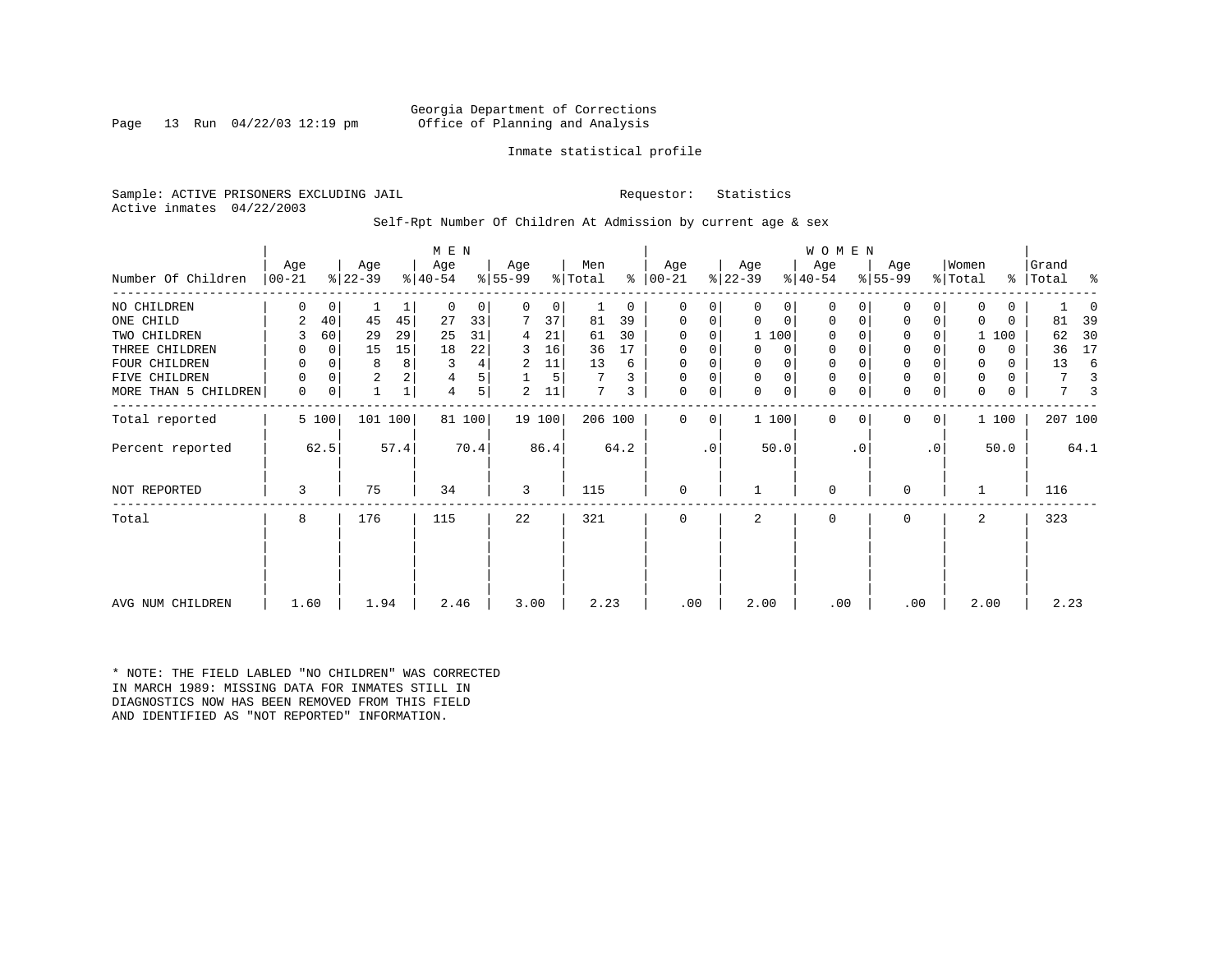Page 14 Run  $04/22/03$  12:19 pm

#### Inmate statistical profile

Sample: ACTIVE PRISONERS EXCLUDING JAIL **Requestor:** Statistics Active inmates 04/22/2003

### Self-Rpt Religious Affiliation by current age & sex

|                  |           |             |          |          | M E N          |          |           |    |          |          |            |           |             |       | <b>WOMEN</b> |           |          |             |             |          |           |                |
|------------------|-----------|-------------|----------|----------|----------------|----------|-----------|----|----------|----------|------------|-----------|-------------|-------|--------------|-----------|----------|-------------|-------------|----------|-----------|----------------|
|                  | Age       |             | Age      |          | Age            |          | Age       |    | Men      |          | Age        |           | Age         |       | Age          |           | Age      |             | Women       |          | Grand     |                |
| Religion         | $00 - 21$ |             | $ 22-39$ |          | $ 40-54$       |          | $8 55-99$ |    | % Total  | ွေ       | $ 00 - 21$ |           | $ 22-39$    |       | $ 40-54$     |           | $ 55-99$ |             | % Total     |          | %   Total | ႜ              |
| ISLAM            | 0         | 0           | 16       | 9        |                | 6        | 2         | 9  | 25       | 8        | $\Omega$   | 0         | $\Omega$    | 0     | $\Omega$     | 0         | 0        | 0           | $\Omega$    | $\Omega$ | 25        | 8              |
| CATHOLIC         |           | 13          | 3        | 2        |                | 1        | $\Omega$  | 0  | 5        | 2        | $\Omega$   | $\Omega$  | $\mathbf 0$ | 0     | $\Omega$     | 0         | 0        | 0           | $\Omega$    | $\Omega$ | 5         | $\overline{2}$ |
| <b>BAPTIST</b>   |           | 13          | 57       | 34       | 66             | 58       | 8         | 36 | 132      | 42       | O          | $\Omega$  | 1           | 50    | $\Omega$     | 0         | 0        | $\Omega$    | 1           | 50       | 133       | 42             |
| METHODIST        |           | 0           | 3        | 2        | 0              | 0        | 2         | 9  | 5        | 2        | $\Omega$   | $\Omega$  | $\Omega$    | 0     | $\Omega$     | $\Omega$  | 0        | $\Omega$    | $\Omega$    | $\Omega$ | 5         | $\overline{2}$ |
| EPISCOPLN        |           | $\mathbf 0$ | 0        | $\Omega$ | $\Omega$       | 0        | U         | 0  | 0        | $\Omega$ | $\Omega$   | $\Omega$  | $\Omega$    | 0     | $\Omega$     | $\Omega$  | 0        | 0           | $\Omega$    | $\Omega$ | U         | $\mathbf 0$    |
| PRESBYTRN        |           | $\Omega$    | U        | $\Omega$ | $\Omega$       | 0        | U         | O  | $\Omega$ | O        | O          | $\Omega$  | $\Omega$    | 0     | O            | $\Omega$  | 0        | $\Omega$    | $\Omega$    | $\Omega$ | O         | $\Omega$       |
| CHC OF GOD       |           | $\Omega$    |          | 1        |                |          | 0         | 0  | 2        | -1       | $\Omega$   | $\Omega$  | $\Omega$    | 0     | $\Omega$     | $\Omega$  | $\Omega$ | $\Omega$    | $\Omega$    | $\Omega$ | 2         | 1              |
| HOLINESS         |           | $\mathbf 0$ | 3        | 2        | 3              | 3        |           | 9  | 8        | 3        | $\Omega$   | $\Omega$  | -1          | 50    | $\Omega$     | $\Omega$  | 0        | $\Omega$    |             | 50       | 9         | 3              |
| <b>JEWISH</b>    |           | 0           |          | 1        | $\Omega$       | 0        | $\Omega$  | 0  |          | O        | $\Omega$   |           | $\Omega$    | 0     | $\Omega$     | $\Omega$  | 0        | $\Omega$    | $\Omega$    | $\Omega$ |           | $\mathbf 0$    |
| ANGLICAN         |           | 0           | 0        | $\Omega$ | 0              | 0        | U         | 0  | 0        | 0        | $\Omega$   | ∩         | 0           | 0     | $\Omega$     | 0         | 0        | 0           | $\Omega$    | 0        |           | $\mathbf 0$    |
| GRK ORTHDX       |           | $\Omega$    | U        | $\Omega$ | $\Omega$       | 0        | U         | O  | $\Omega$ | $\Omega$ | $\Omega$   | $\Omega$  | 0           | 0     | $\Omega$     | 0         | 0        | $\Omega$    | $\Omega$    | 0        |           | $\Omega$       |
| HINDU            |           | $\Omega$    | U        | $\Omega$ | $\Omega$       | $\Omega$ | U         | O  | $\Omega$ | $\Omega$ | $\Omega$   | $\Omega$  | $\Omega$    | 0     | $\Omega$     | $\Omega$  | 0        | $\Omega$    | $\Omega$    | $\Omega$ |           | $\Omega$       |
| <b>BUDDHIST</b>  |           | 0           | U        | $\Omega$ | $\Omega$       | $\Omega$ | U         | 0  | $\Omega$ | 0        | $\Omega$   | $\Omega$  | 0           | 0     | $\Omega$     | $\Omega$  | 0        | $\Omega$    | $\Omega$    | $\Omega$ |           | $\Omega$       |
| TAOIST           |           | $\Omega$    |          | $\Omega$ | $\Omega$       | 0        | U         | O  | 0        | O        | O          | $\Omega$  | $\Omega$    | 0     | $\Omega$     | 0         | 0        | $\Omega$    | $\Omega$    | $\Omega$ |           | $\Omega$       |
| SHINTOIST        |           | $\Omega$    | U        | $\Omega$ | $\mathbf 0$    | $\Omega$ | U         | O  | $\Omega$ | O        | O          | $\Omega$  | $\Omega$    | 0     | O            | $\Omega$  | 0        | $\Omega$    | $\Omega$    | $\Omega$ |           | $\Omega$       |
| SEVEN D AD       |           | $\Omega$    |          | 1        | 2              | 2        | U         | O  | ζ        |          | O          | $\Omega$  | $\Omega$    | O     | $\Omega$     | $\Omega$  | 0        | $\Omega$    | $\Omega$    | $\Omega$ |           |                |
| JEHOVAH WT       |           | $\mathbf 0$ | 2        | 1        |                | 1        |           | 5  |          | 1        | $\Omega$   | $\Omega$  | $\Omega$    | 0     | $\Omega$     | $\Omega$  | $\Omega$ | $\Omega$    | $\Omega$    | $\Omega$ |           | $\mathbf{1}$   |
| LATR DAY S       |           | $\Omega$    | 0        | $\Omega$ | $\Omega$       | $\Omega$ | U         | 0  | 0        | O        | $\Omega$   | $\Omega$  | 0           | 0     | $\Omega$     | $\Omega$  | 0        | $\Omega$    | $\Omega$    | $\Omega$ |           | $\Omega$       |
| QUAKER           |           | 0           | 0        | $\Omega$ | $\Omega$       | $\Omega$ | U         | 0  | 0        | $\Omega$ | ∩          | $\Omega$  | $\Omega$    | 0     | $\Omega$     | 0         | 0        | 0           | $\Omega$    | 0        | U         | 0              |
| OTHER PROD       |           | 13          | 24       | 14       | 9              | 8        | -1        | 5  | 35       | 11       | $\Omega$   | $\Omega$  | $\Omega$    | 0     | $\Omega$     | $\Omega$  | 0        | $\Omega$    | $\Omega$    | $\Omega$ | 35        | 11             |
| <b>NONE</b>      | 3         | 38          | 38       | 22       | 17             | 15       | 6         | 27 | 64       | 21       | $\Omega$   | $\Omega$  | $\Omega$    | 0     | $\Omega$     | 0         | $\Omega$ | $\Omega$    | $\Omega$    | $\Omega$ | 64        | 20             |
| OTHER            | 2         | 25          | 20       | 12       | 6              | 5        | 0         | 0  | 28       | 9        | 0          | 0         | $\Omega$    | 0     | $\Omega$     | 0         | $\Omega$ | 0           | $\Omega$    | $\Omega$ | 28        | 9              |
| Total reported   |           | 8 100       | 169 100  |          | 113 100        |          | 22 100    |    | 312 100  |          | 0          | 0         |             | 2 100 | $\Omega$     | 0         | 0        | $\mathbf 0$ |             | 2 100    | 314 100   |                |
| Percent reported |           | 100.0       |          | 96.0     |                | 98.3     | 100.0     |    |          | 97.2     |            | $\cdot$ 0 |             | 100.0 |              | $\cdot$ 0 |          | . 0         |             | 100.0    |           | 97.2           |
| NOT RPTD         | $\Omega$  |             | 7        |          | $\overline{2}$ |          | 0         |    | 9        |          | $\Omega$   |           | 0           |       | $\Omega$     |           | O        |             | $\mathbf 0$ |          | 9         |                |
| Total            | 8         |             | 176      |          | 115            |          | 22        |    | 321      |          | 0          |           | 2           |       | 0            |           | 0        |             | 2           |          | 323       |                |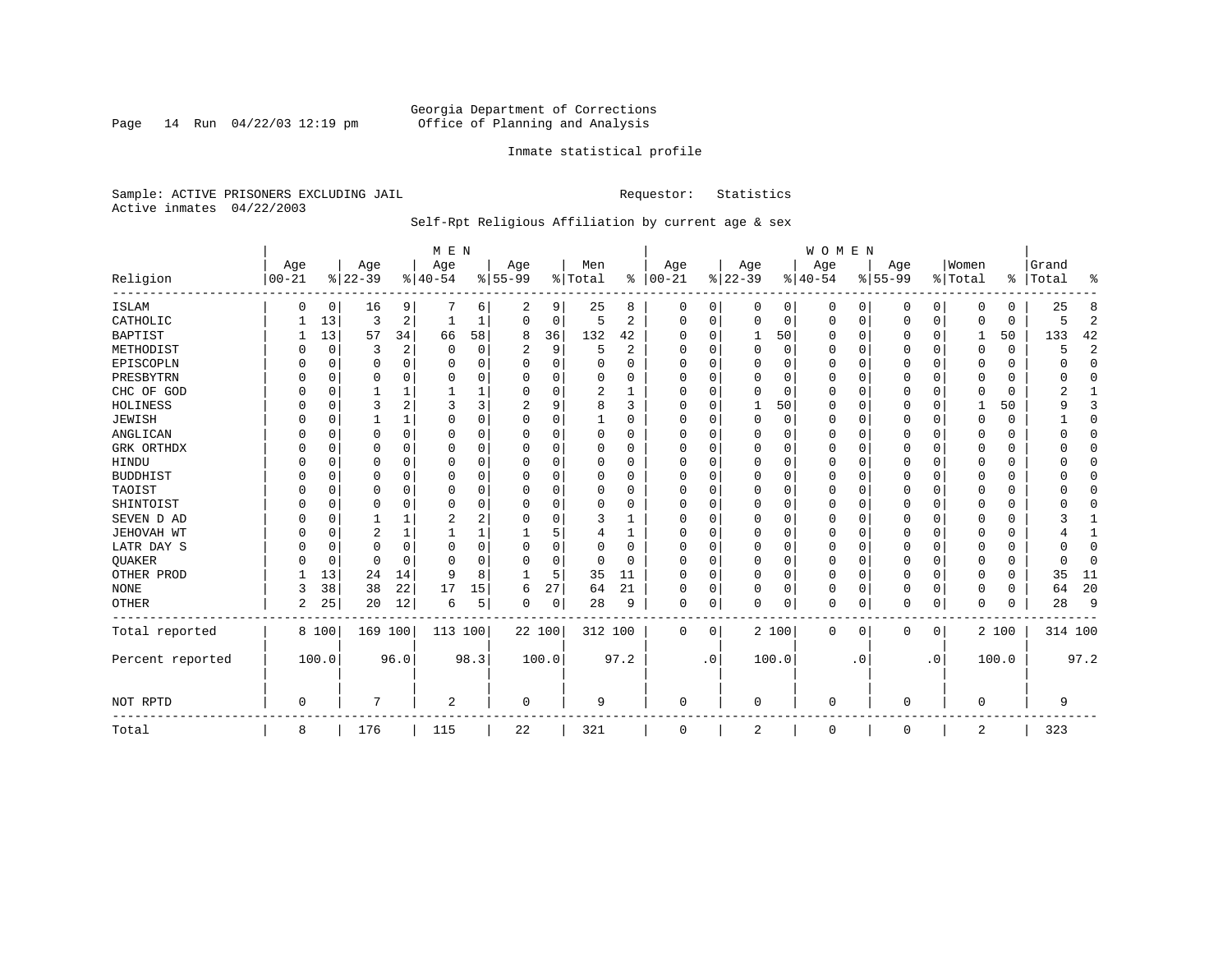Page 15 Run  $04/22/03$  12:19 pm

#### Inmate statistical profile

Sample: ACTIVE PRISONERS EXCLUDING JAIL **Requestor:** Statistics Active inmates 04/22/2003

Self-Rpt Family Behavior Patterns \* by current age & sex

|                  |                 |             |                  |          | M E N            |      |                 |        |                |          |                  |                 |                  |          | W O M E N       |           |                 |     |                  |       |                |      |
|------------------|-----------------|-------------|------------------|----------|------------------|------|-----------------|--------|----------------|----------|------------------|-----------------|------------------|----------|-----------------|-----------|-----------------|-----|------------------|-------|----------------|------|
| Family Behavior  | Age<br>$ 00-21$ |             | Age<br>$ 22-39 $ |          | Age<br>$ 40-54 $ |      | Age<br>$ 55-99$ |        | Men<br>% Total | ႜ        | Age<br>$00 - 21$ |                 | Age<br>$ 22-39 $ |          | Age<br>$ 40-54$ |           | Age<br>$ 55-99$ |     | Women<br>% Total | ∻     | Grand<br>Total | ႜ    |
| CRIMINLTY        | 4               | 19          | 53               | 20       | 39               | 26   | 5               | 23     | 101            | 22       | $\Omega$         | 0               |                  | 17       | $\Omega$        | 0         | $\Omega$        | 0   |                  | 17    | 102            | 22   |
| ALCOHOLISM       |                 | 24          | 38               | 14       | 24               | 16   | 3               | 14     | 70             | 15       | 0                | 0               |                  | 17       | 0               |           | $\Omega$        | 0   |                  | 17    | 71             | -15  |
| DRUG ABUSE       |                 | 14          | 26               | 10       | 11               |      |                 | 5      | 41             | 9        |                  |                 |                  | 17       | U               |           |                 |     |                  | 17    | 42             | q    |
| DOMINERING       |                 | $\Omega$    |                  | 0        | $\Omega$         |      |                 |        |                | O        |                  |                 |                  | 17       | <sup>0</sup>    |           |                 |     |                  | 17    | 2              |      |
| MIGRANT          |                 | 0           |                  |          |                  |      |                 |        |                |          |                  |                 |                  | 0        | 0               |           | $\Omega$        |     |                  | 0     |                |      |
| INFL BTGS        |                 | 5           | 12               |          | 6                | 4    |                 | 9      | 21             | h        |                  |                 |                  | $\Omega$ | 0               |           | $\Omega$        |     |                  | 0     | 21             |      |
| PERMISSIVE       | 0               | $\mathbf 0$ |                  | $\Omega$ | $\Omega$         |      | $\Omega$        | 0      |                | $\Omega$ | $\Omega$         | U               |                  | 17       | 0               |           | $\Omega$        |     |                  | 17    | 2              |      |
| FATH ABSNT       | 6               | 29          | 99               | 37       | 51               | 34   | 8               | 36     | 164            | 35       |                  |                 |                  | $\Omega$ | 0               |           |                 |     |                  | 0     | 164            | -35  |
| MOTH ABSNT       |                 | 10          | 32               | 12       | 14               | 9    | 3               | 14     | 51             | 11       | 0                | 0               |                  | $\Omega$ | 0               |           | $\Omega$        |     |                  | 0     | 51             | -11  |
| NONE             | 0               | 0           | 4                |          | 3                | 2    | 0               | 0      |                | 2        | 0                | 0               |                  | 17       | 0               |           | 0               |     |                  | 17    | 8              |      |
| Total reported   |                 | 21 100      | 269              | 100      | 150 100          |      |                 | 22 100 | 462 100        |          | 0                | 0               |                  | 6 100    | $\mathbf{0}$    | 0         | 0               | 0   |                  | 6 100 | 468 100        |      |
| Percent reported |                 | 100.0       |                  | 76.7     |                  | 74.8 |                 | 59.1   |                | 75.4     |                  | .0 <sup>1</sup> |                  | 100.0    |                 | $\cdot$ 0 |                 | .0' |                  | 100.0 |                | 75.5 |
| <b>OTHER</b>     | 0               |             | 41               |          | 29               |      | 9               |        | 79             |          | 0                |                 | $\Omega$         |          | $\Omega$        |           | $\Omega$        |     | $\Omega$         |       | 79             |      |
| Total            | 8               |             | 176              |          | 115              |      | 22              |        | 321            |          | 0                |                 | 2                |          | 0               |           | 0               |     | 2                |       | 323            |      |

\* NOTE: SINCE THERE CAN BE UP TO FIVE BEHAVIOR CODES PER INMATE, THE NUMBER OF CASES REPORTED IN THE DETAIL LINES AND THE TOTAL REPORTED LINE MAY EXCEED THE TOTAL NUMBER OF CASES. IN SHORT, THIS TABLE COUNTS THE NUMBER OF BEHAVIOR PROBLEMS, NOT INMATES.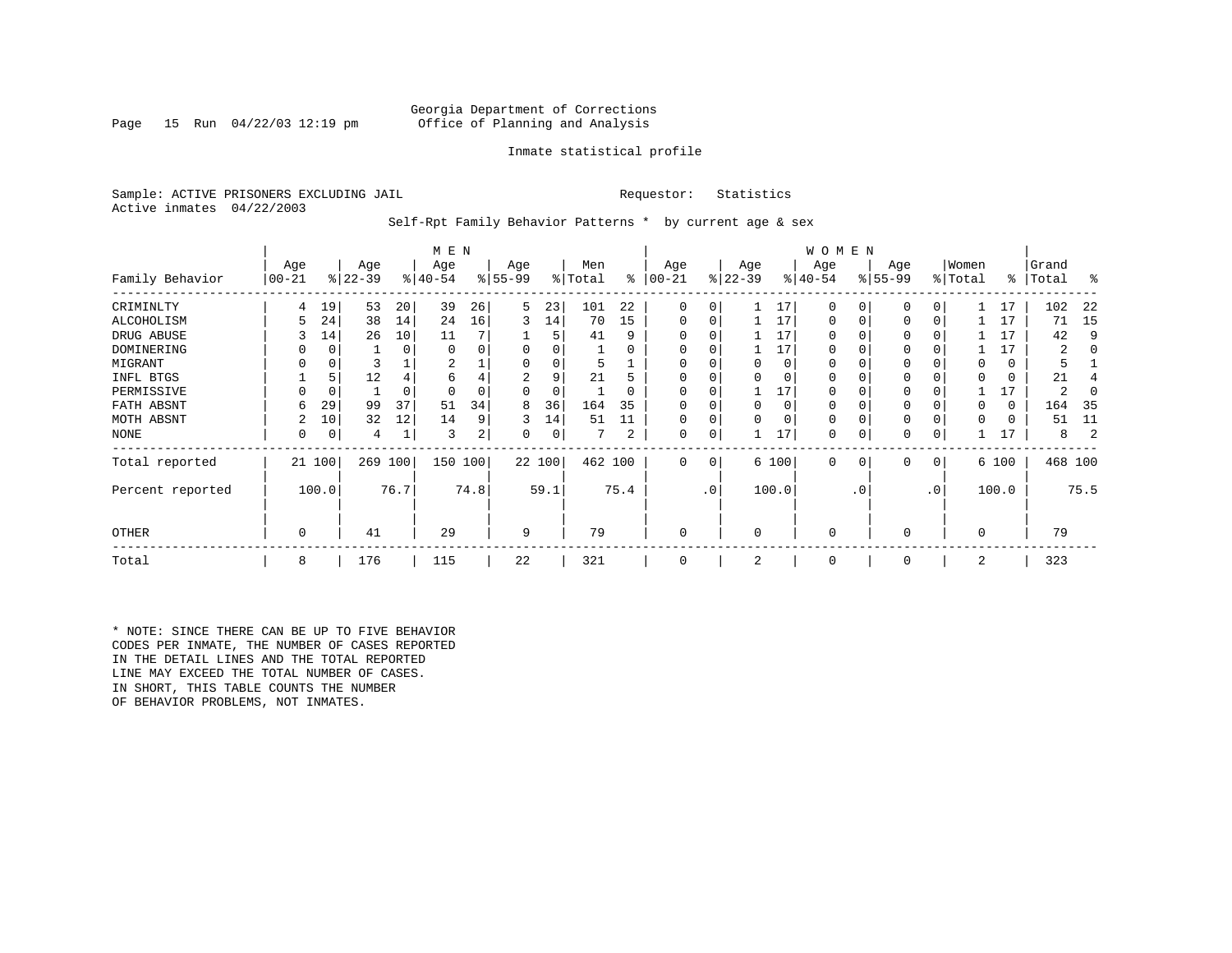Page 16 Run  $04/22/03$  12:19 pm

#### Inmate statistical profile

Sample: ACTIVE PRISONERS EXCLUDING JAIL **Requestor:** Statistics Active inmates 04/22/2003

#### Inmate Diagnostic Behavior Problem \* by current age & sex

|                    |            |          |           |                | M E N     |                |          |          |                |          |           |           |             |          | <b>WOMEN</b> |           |           |             |          |          |           |              |
|--------------------|------------|----------|-----------|----------------|-----------|----------------|----------|----------|----------------|----------|-----------|-----------|-------------|----------|--------------|-----------|-----------|-------------|----------|----------|-----------|--------------|
|                    | Age        |          | Age       |                | Age       |                | Age      |          | Men            |          | Age       |           | Age         |          | Age          |           | Age       |             | Women    |          | Grand     |              |
| Diagnostic Problem | $ 00 - 21$ |          | $ 22-39 $ |                | $8 40-54$ |                | $ 55-99$ |          | % Total        | ွေ       | $ 00-21 $ |           | $ 22-39 $   |          | $ 40-54 $    |           | $ 55-99 $ |             | % Total  |          | %   Total | ႜ            |
| ALCOHOLIC          |            | 5        | 10        | 2              | 8         | 3              | 3        |          | 22             | 3        | 0         | 0         |             | 25       | 0            | 0         | 0         | $\Omega$    |          | 25       | 23        | 3            |
| <b>ALCOH ABSE</b>  |            | 10       | 39        | 9              | 28        | 11             | 3        | 7        | 72             | 10       | 0         | 0         | $\mathbf 0$ | 0        | 0            | 0         | 0         | $\mathbf 0$ | $\Omega$ | $\Omega$ | 72        | 10           |
| DRUG EXP           |            | 14       | 56        | 13             | 35        | 13             | 7        | 16       | 101            | 14       |           |           | $\Omega$    | 0        | $\Omega$     | 0         | 0         | $\Omega$    | $\Omega$ | 0        | 101       | 13           |
| DRUG ABSE          |            | 14       | 70        | 17             | 40        | 15             | 3        | 7        | 116            | 16       | U         |           |             | 25       | 0            | 0         | 0         | $\Omega$    |          | 25       | 117       | 16           |
| NARC ADDCT         |            | 0        | 5         | $\mathbf{1}$   | 3         |                | O        | $\Omega$ | 8              |          |           |           | $\Omega$    | $\Omega$ | $\Omega$     | $\Omega$  | U         | $\Omega$    | $\Omega$ | $\Omega$ | 8         | $\mathbf{1}$ |
| EPILEPTIC          |            | 0        | 3         |                |           |                |          | U        | 6              |          | U         |           | $\Omega$    | O        | $\Omega$     | $\Omega$  | U         | $\Omega$    | $\Omega$ | $\Omega$ | 6         |              |
| MANIPULTVE         |            | 19       | 42        | 10             | 19        |                |          | 7        | 68             | 9        |           |           | $\Omega$    | 0        | $\Omega$     | $\Omega$  | 0         | $\Omega$    | $\Omega$ | $\Omega$ | 68        | 9            |
| ASSAULTIVE         |            | 33       | 140       | 33             | 89        | 34             | 17       | 39       | 253            | 34       | U         |           | 2           | 50       | $\Omega$     | 0         | 0         | 0           | 2        | 50       | 255       | 34           |
| ESCPE TEND         |            | 0        | 16        | 4              | 17        |                |          | 9        | 37             | 5        | U         |           | $\Omega$    | 0        | $\Omega$     | $\Omega$  |           | O           | $\Omega$ | $\Omega$ | 37        | 5            |
| SUICIDAL           |            | 0        | 16        | 4              |           | 2              |          | 5        | 23             |          | ∩         |           | $\Omega$    | O        | $\Omega$     | $\Omega$  |           | O           | ∩        | $\Omega$ | 23        | 3            |
| WITHDRAWN          |            | $\Omega$ | 2         |                |           |                |          | U        | 2              |          |           |           | $\Omega$    | O        | 0            | $\Omega$  |           | O           |          | 0        |           | $\Omega$     |
| PR RLTY CT         |            | $\Omega$ |           |                |           |                |          | U        | 6              |          | $\Omega$  |           | $\Omega$    | O        | $\Omega$     | $\Omega$  |           | $\Omega$    | $\Omega$ | $\Omega$ |           |              |
| HOMOSEXUAL         |            | 5        | 0         | $\Omega$       |           |                |          | 0        | $\overline{2}$ | $\Omega$ | ∩         |           | $\Omega$    | $\Omega$ | $\Omega$     | $\Omega$  | 0         | $\Omega$    |          | U        |           | U            |
| <b>NONE</b>        |            | $\Omega$ | ς         |                |           |                |          | 2        | 5              |          | ∩         |           | $\Omega$    | O        | $\Omega$     | $\Omega$  | U         | $\Omega$    |          | 0        |           |              |
| OTHER              |            | $\Omega$ | 8         | $\overline{2}$ | 6         | $\overline{2}$ |          | 0        | 14             | 2        | U         |           | $\Omega$    | O        | 0            | $\Omega$  | 0         | $\Omega$    | $\Omega$ | $\Omega$ | 14        | 2            |
| NOT RPTD           | $\Omega$   | 0        | 5         |                | २         |                |          | 2        | 9              |          | $\Omega$  | 0         | $\mathbf 0$ | 0        | 0            | 0         | U         | 0           | $\Omega$ | $\Omega$ | 9         |              |
| Total reported     |            | 21 100   | 420       | 100            | 260 100   |                | 44 100   |          | 745 100        |          | $\Omega$  | $\Omega$  |             | 4 100    | $\Omega$     | 0         | 0         | 0           |          | 4 100    | 749 100   |              |
| Percent reported   |            | 100.0    |           | 99.4           |           | 100.0          |          | 100.0    |                | 99.7     |           | $\cdot$ 0 |             | 100.0    |              | $\cdot$ 0 |           | $\cdot$ 0   |          | 100.0    |           | 99.7         |
|                    |            |          |           |                |           |                |          |          |                |          |           |           |             |          |              |           |           |             |          |          |           |              |
| UNKNOWN            | $\Omega$   |          |           |                | $\Omega$  |                | 0        |          |                |          | $\Omega$  |           | $\mathbf 0$ |          | $\Omega$     |           | 0         |             | $\Omega$ |          |           |              |
| Total              | 8          |          | 176       |                | 115       |                | 22       |          | 321            |          | $\Omega$  |           | 2           |          | 0            |           | 0         |             | 2        |          | 323       |              |

\* NOTE: SINCE THERE CAN BE UP TO FIVE BEHAVIOR CODES PER INMATE, THE NUMBER OF CASES REPORTED IN THE DETAIL LINES AND THE TOTAL REPORTED LINE MAY EXCEED THE TOTAL NUMBER OF CASES.IN SHORT, THIS TABLE COUNTS THE NUMBER OF BEHAVIOR PROBLEMS, NOT INMATES.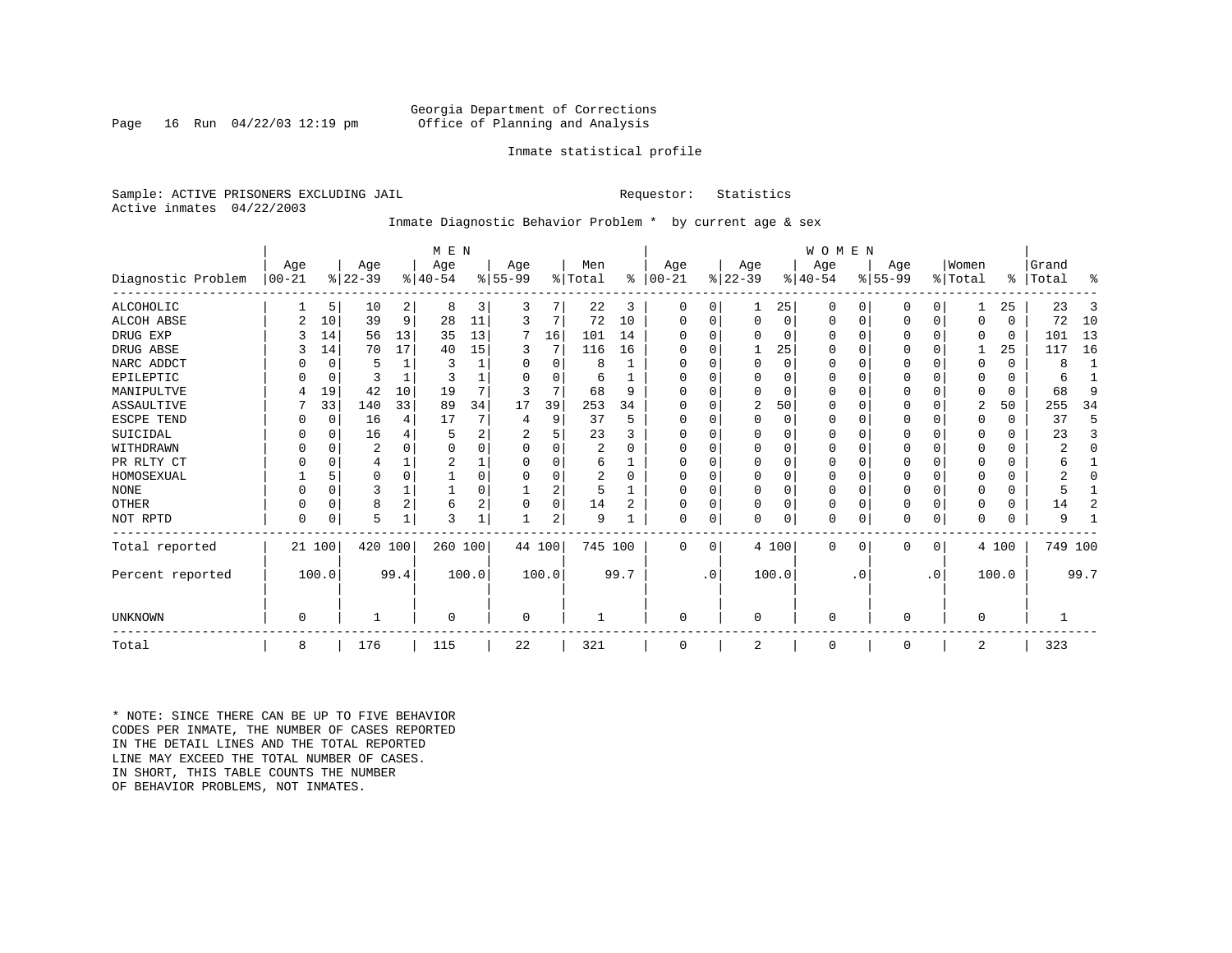Page 17 Run  $04/22/03$  12:19 pm

#### Inmate statistical profile

Sample: ACTIVE PRISONERS EXCLUDING JAIL **Requestor:** Statistics Active inmates 04/22/2003

Physical Profile (General Condition) by current age & sex

|                      |             |                |           |      | M E N     |      |                |        |                |      |             |             |           |                | W O M E N   |              |              |                 |              |          |       |             |
|----------------------|-------------|----------------|-----------|------|-----------|------|----------------|--------|----------------|------|-------------|-------------|-----------|----------------|-------------|--------------|--------------|-----------------|--------------|----------|-------|-------------|
|                      | Age         |                | Age       |      | Age       |      | Age            |        | Men            |      | Age         |             | Age       |                | Age         |              | Age          |                 | Women        |          | Grand |             |
| Physical Profile     | 00-21       |                | $8 22-39$ |      | $8 40-54$ |      | $8 55-99$      |        | % Total        | ႜ    | $ 00-21$    |             | $ 22-39 $ |                | $8 40-54$   |              | $8155 - 99$  |                 | % Total      | ႜ        | Total | ႜ           |
| NO LIMITATION        |             | 88             | 132       | 75   | 50        | 44   | 7              | 32     | 196            | 61   | $\mathbf 0$ | $\mathbf 0$ |           | 2 100          | 0           | 0            | $\mathbf{0}$ |                 |              | 2 100    |       | 198 62      |
| DEFECT NO MAJOR LIMT |             | 13             | 22        | 13   | 33        | 29   | 8              | 36     | 64             | 20   | $\Omega$    | 0           | $\Omega$  | $\Omega$       | 0           | $\mathbf{0}$ | $\mathbf 0$  | $\Omega$        | $\mathbf{0}$ | $\Omega$ | 64    | - 20        |
| DEFECT MAJOR LIMIT   | 0           | 0 <sup>1</sup> | 21        | 12   | 30        | 26   | 5.             | 23     | 56             | 18   | $\mathbf 0$ | 0           | $\Omega$  | $\Omega$       | 0           |              | $\mathbf 0$  |                 | $\Omega$     | $\Omega$ | 56    | 17          |
| VERY MAJOR DEFECT    | 0           | 0 <sup>1</sup> | 0         | 0    |           | 1    | $\overline{2}$ | 9      | 3              |      | $\mathbf 0$ | 0           | $\Omega$  | $\overline{0}$ | $\mathbf 0$ | 0            | $\mathbf 0$  | $\mathbf 0$     | 0            | 0        |       | $3 \quad 1$ |
| Total reported       |             | 8 100          | 175       | 100  | 114 100   |      |                | 22 100 | 319 100        |      | $\mathbf 0$ | 0           |           | 2 100          | 0           | $\mathbf{0}$ | $\mathbf{0}$ | $\mathbf 0$     |              | 2 100    |       | 321 100     |
| Percent reported     |             | 100.0          |           | 99.4 |           | 99.1 |                | 100.0  |                | 99.4 |             | $\cdot$ 0   |           | 100.0          |             | $\cdot$ 0    |              | .0 <sup>1</sup> |              | 100.0    |       | 99.4        |
| NOT REPORTED         | $\mathbf 0$ |                |           |      |           |      | $\mathbf 0$    |        | $\mathfrak{D}$ |      | $\mathbf 0$ |             | $\Omega$  |                | $\mathbf 0$ |              | $\mathbf{0}$ |                 | $\mathbf 0$  |          | 2     |             |
| Total                | 8           |                | 176       |      | 115       |      | 22             |        | 321            |      | 0           |             | 2         |                | 0           |              | $\mathbf 0$  |                 | 2            |          | 323   |             |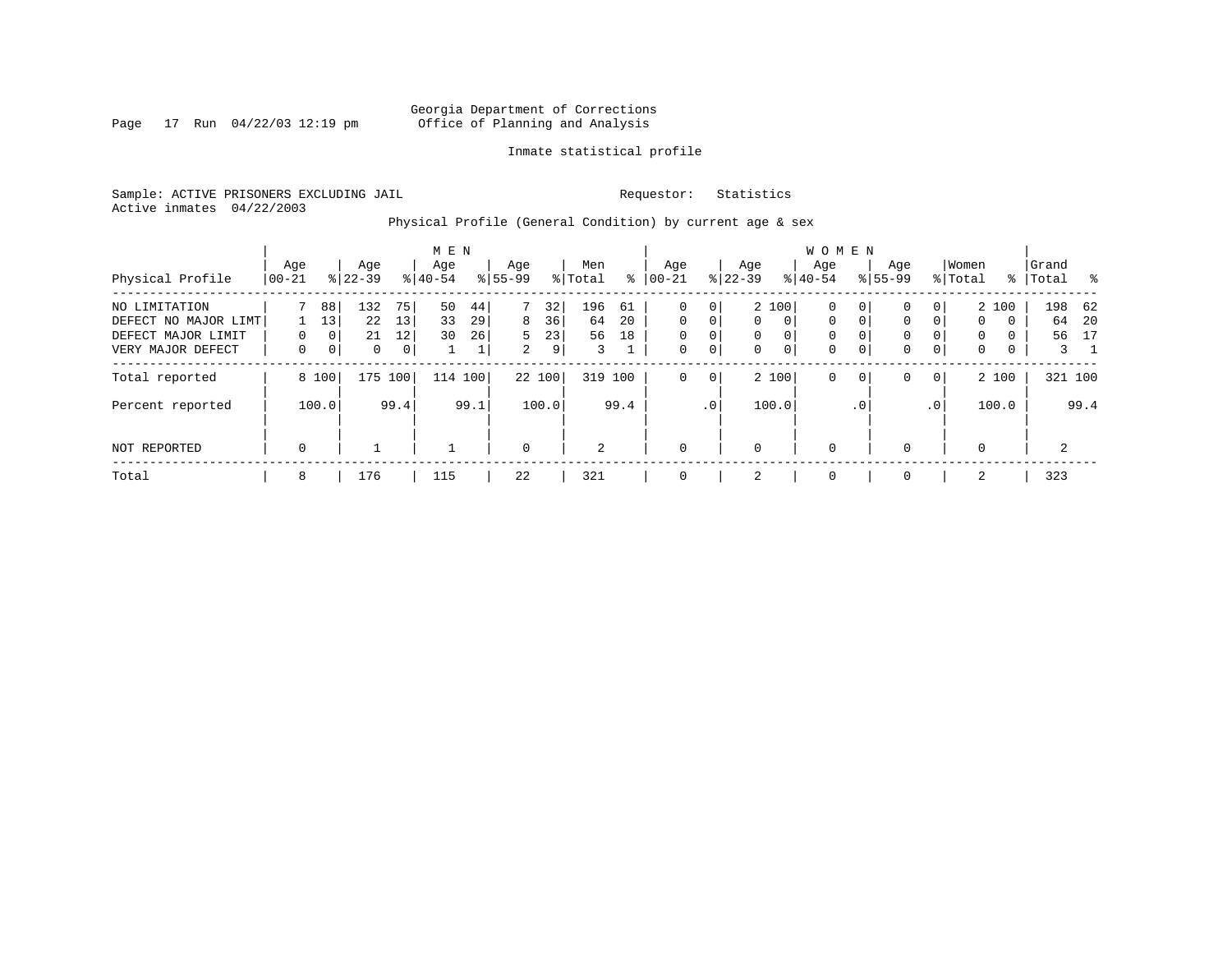Page 18 Run  $04/22/03$  12:19 pm

#### Inmate statistical profile

Sample: ACTIVE PRISONERS EXCLUDING JAIL **Requestor:** Statistics Active inmates 04/22/2003

Security Status by current age & sex

|                  |                   |          |                  |       | M E N            |       |                  |          |                |          |                  |                 |                  |          | <b>WOMEN</b>     |             |                 |                 |                  |       |                    |         |
|------------------|-------------------|----------|------------------|-------|------------------|-------|------------------|----------|----------------|----------|------------------|-----------------|------------------|----------|------------------|-------------|-----------------|-----------------|------------------|-------|--------------------|---------|
| Security         | Age<br>$ 00 - 21$ |          | Age<br>$ 22-39 $ |       | Age<br>$ 40-54 $ |       | Age<br>$8 55-99$ |          | Men<br>% Total | ႜ        | Age<br>$00 - 21$ |                 | Age<br>$ 22-39 $ |          | Age<br>$ 40-54 $ |             | Age<br>$ 55-99$ |                 | Women<br>% Total |       | Grand<br>%   Total | ႜ       |
| DIAG INCOM       | $\Omega$          |          | 0                | 0     | $\Omega$         |       | $\Omega$         | 0        | 0              | $\Omega$ | 0                | 0               | 0                | 0        | $\mathbf 0$      |             | $\Omega$        |                 |                  | 0     |                    |         |
| WRK RELEAS       |                   |          | 0                | 0     | $\mathbf 0$      | 0     | $\mathbf 0$      | 0        | 0              | 0        | 0                |                 | 0                | 0        | 0                | 0           | $\Omega$        |                 |                  | 0     |                    |         |
| TRUSTY           |                   |          | U                |       |                  |       | $\Omega$         | $\Omega$ | U              | $\Omega$ | $\Omega$         |                 | $\Omega$         | $\Omega$ | $\Omega$         |             | $\Omega$        |                 |                  |       |                    |         |
| MINIMUM          | $\Omega$          |          |                  |       |                  |       |                  | 5        | 3              |          | $\Omega$         |                 |                  | 50       | 0                |             | $\Omega$        |                 |                  | 50    |                    |         |
| MEDIUM           |                   |          | 55               | 31    | 44               | 38    | 11               | 50       | 110            | 34       | $\Omega$         |                 | 0                | 0        | 0                |             | $\Omega$        |                 | $\Omega$         | 0     | 110                | 34      |
| CLOSE            |                   | 88       | 103              | 59    | 66               | 57    | 9                | 41       | 185            | 58       | 0                |                 | 0                | 0        | 0                |             | $\Omega$        |                 |                  | 0     | 185                | 57      |
| MAXIMUM          | 0                 | $\Omega$ | 14               | 8     | 2                | 2     |                  | 5        | 17             | 5        | $\Omega$         |                 |                  | 50       | $\Omega$         | $\Omega$    | $\Omega$        |                 |                  | 50    | 18                 | 6       |
| DIAGNOSTIC       |                   | 13       | 3                | 2     | 2                | 2     | 0                | 0        | б.             | 2        | 0                | 0               | $\mathbf 0$      | 0        | 0                | 0           | 0               | 0               | 0                | 0     | 6                  |         |
| Total reported   |                   | 8 100    | 176              | 100   | 115              | 100   |                  | 22 100   | 321 100        |          | $\mathbf 0$      | $\mathbf 0$     |                  | 2 100    | $\mathbf 0$      | $\mathbf 0$ | 0               | 0               |                  | 2 100 |                    | 323 100 |
| Percent reported |                   | 100.0    |                  | 100.0 |                  | 100.0 |                  | 100.0    |                | 100.0    |                  | .0 <sup>1</sup> |                  | 100.0    |                  | . 0         |                 | .0 <sup>1</sup> |                  | 100.0 |                    | 100.0   |
| NOT RPTD         | $\mathbf 0$       |          | 0                |       | $\mathbf 0$      |       | $\mathbf 0$      |          | $\Omega$       |          | $\mathbf 0$      |                 | $\mathbf 0$      |          | $\mathbf 0$      |             | $\Omega$        |                 | $\Omega$         |       | 0                  |         |
| Total            | 8                 |          | 176              |       | 115              |       | 22               |          | 321            |          | 0                |                 | 2                |          | 0                |             | $\mathbf 0$     |                 | 2                |       | 323                |         |

\* NOTE: BEGINNING IN JULY 1987, THE FACILITIES DIVISION NO LONGER CODED INMATES AS BEING WORK RELEASE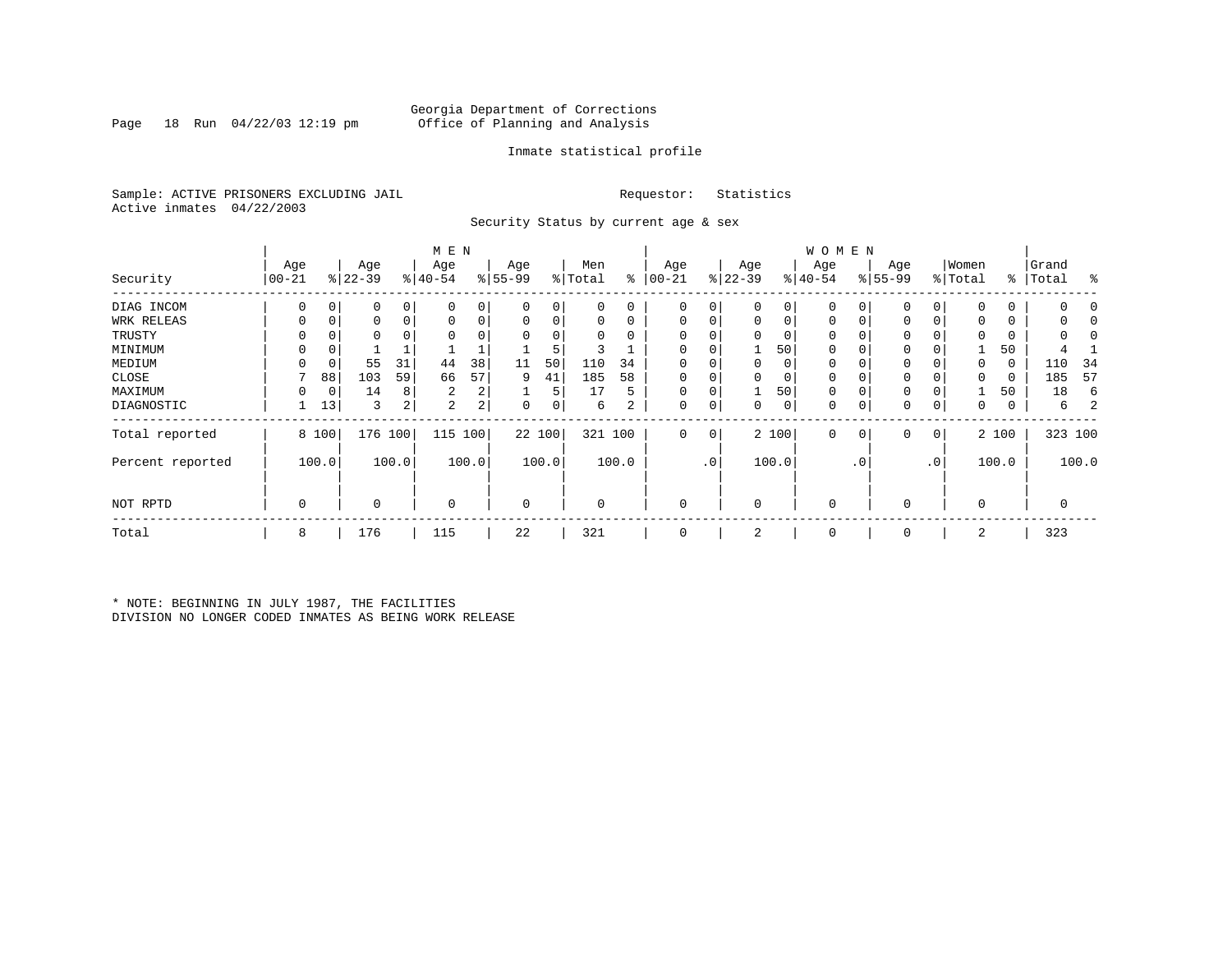Page 19 Run  $04/22/03$  12:19 pm

#### Inmate statistical profile

Sample: ACTIVE PRISONERS EXCLUDING JAIL **Requestor:** Statistics Active inmates 04/22/2003

Number Of Sentences by current age & sex

|                     |          |             |           |       | M E N       |       |             |        |         |       |               |             |           |             | W O M E N    |             |             |                 |             |       |           |       |
|---------------------|----------|-------------|-----------|-------|-------------|-------|-------------|--------|---------|-------|---------------|-------------|-----------|-------------|--------------|-------------|-------------|-----------------|-------------|-------|-----------|-------|
|                     | Age      |             | Age       |       | Age         |       | Age         |        | Men     |       | Age           |             | Age       |             | Age          |             | Age         |                 | Women       |       | Grand     |       |
| Number Of Sentences | $ 00-21$ |             | $ 22-39 $ |       | $8 40-54$   |       | $8 55-99$   |        | % Total |       | $8   00 - 21$ |             | $ 22-39 $ |             | $ 40-54 $    |             | $8 55-99$   |                 | % Total     |       | %   Total | ႜ     |
| ONE                 | 1        | 13          | 18        | 10    | 24          | 21    | 3           | 14     | 46      | 14    | $\Omega$      | 0           | $\Omega$  | 0           | $\Omega$     |             | $\Omega$    | 0               |             | 0     | 46        | 14    |
| TWO                 |          | 13          | 35        | 20    | 20          | 17    | 6           | 27     | 62      | 19    | $\Omega$      | 0           |           | 50          | 0            | $\Omega$    | $\Omega$    | 0               |             | 50    | 63        | 20    |
| THREE               | 2        | 25          | 32        | 18    | 21          | 18    | 3           | 14     | 58      | 18    | $\Omega$      |             | 0         | 0           | 0            |             | $\mathbf 0$ |                 |             | 0     | 58        | 18    |
| FOUR                | 0        | $\mathbf 0$ | 21        | 12    | 19          | 17    |             | 5      | 41      | 13    | $\Omega$      | 0           | $\Omega$  | $\mathbf 0$ | 0            |             | $\mathbf 0$ |                 | $\Omega$    | 0     | 41        | 13    |
| FIVE                | 0        | 0           | 17        | 10    | 5           | 4     | 3           | 14     | 25      | 8     | $\mathbf 0$   | 0           |           | 50          | 0            |             | $\mathbf 0$ |                 |             | 50    | 26        | 8     |
| MORE THAN FIVE      | 4        | 50          | 53        | 30    | 26          | 23    | 6           | 27     | 89      | 28    | $\mathbf 0$   | 0           | 0         | 0           | $\mathbf{0}$ | $\mathbf 0$ | $\mathbf 0$ | 0               | 0           | 0     | 89        | 28    |
| Total reported      | 8 100    |             | 176 100   |       | 115 100     |       |             | 22 100 | 321 100 |       | $\mathbf 0$   | $\mathbf 0$ |           | 2 100       | $\mathbf{0}$ | 0           | $\Omega$    | 0               |             | 2 100 | 323 100   |       |
| Percent reported    | 100.0    |             |           | 100.0 |             | 100.0 |             | 100.0  |         | 100.0 |               | $\cdot$ 0   |           | 100.0       |              | $\cdot$ 0   |             | .0 <sup>1</sup> |             | 100.0 |           | 100.0 |
| NOT REPORTED        | 0        |             | 0         |       | $\mathbf 0$ |       | $\mathbf 0$ |        | 0       |       | $\mathbf 0$   |             | $\Omega$  |             | 0            |             | $\Omega$    |                 | $\mathbf 0$ |       | 0         |       |
| Total               | 8        |             | 176       |       | 115         |       | 22          |        | 321     |       | $\mathbf 0$   |             | 2         |             | 0            |             | $\Omega$    |                 | 2           |       | 323       |       |
|                     |          |             |           |       |             |       |             |        |         |       |               |             |           |             |              |             |             |                 |             |       |           |       |
|                     |          |             |           |       |             |       |             |        |         |       |               |             |           |             |              |             |             |                 |             |       |           |       |
| AVG NUM SENTENCES   | 5.88     |             | 4.74      |       | 4.12        |       | 4.77        |        | 4.55    |       |               | .00         | 3.50      |             | .00          |             | .00         |                 | 3.50        |       | 4.54      |       |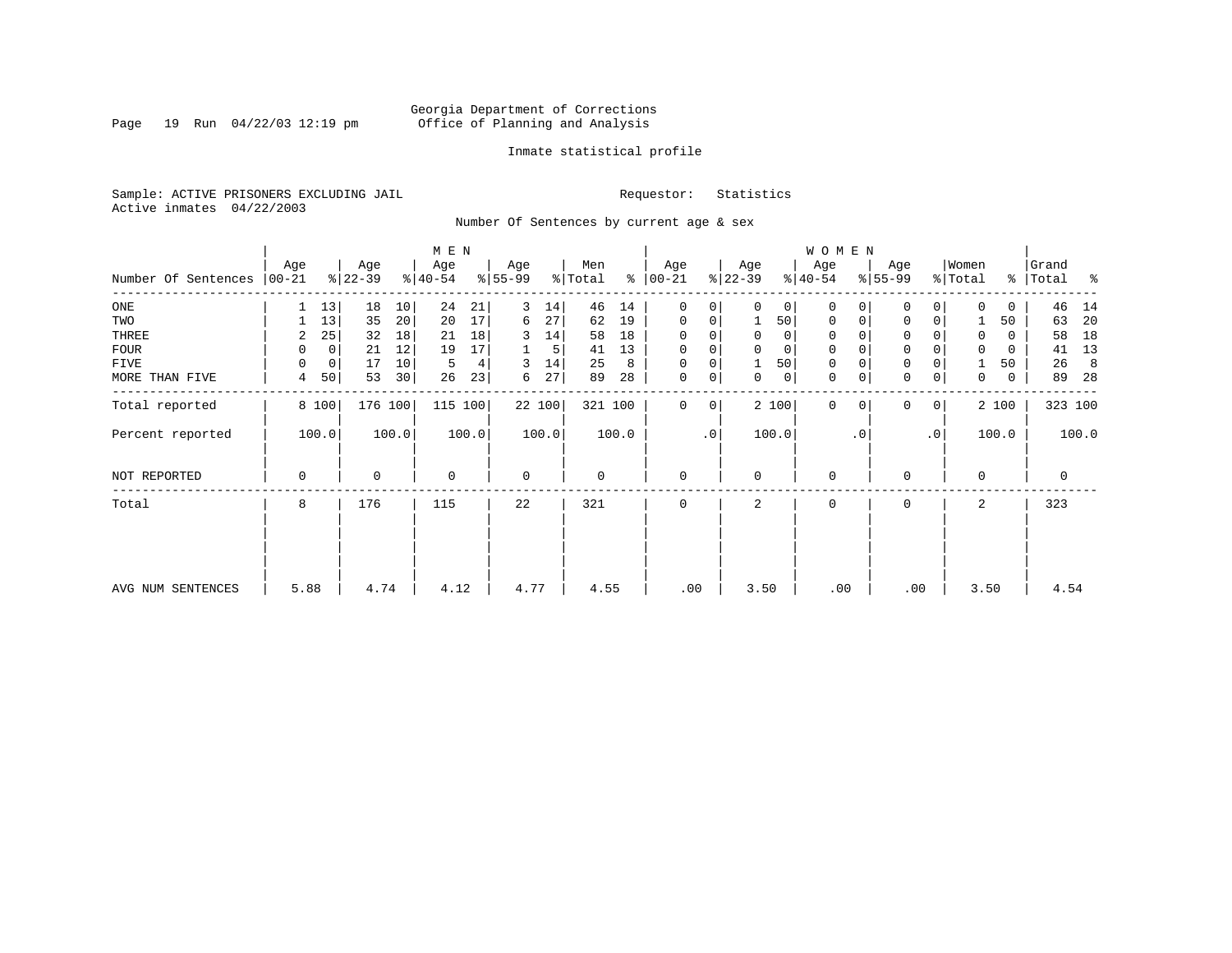Page 20 Run  $04/22/03$  12:19 pm

#### Inmate statistical profile

Sample: ACTIVE PRISONERS EXCLUDING JAIL **Requestor:** Statistics Active inmates 04/22/2003

Number Of Disciplinaries by current age & sex

|                  |                   |                |                  |       | M E N            |       |                  |        |                |       |                  |             |                  |             | W O M E N        |          |                  |             |                  |       |                    |       |
|------------------|-------------------|----------------|------------------|-------|------------------|-------|------------------|--------|----------------|-------|------------------|-------------|------------------|-------------|------------------|----------|------------------|-------------|------------------|-------|--------------------|-------|
| Disciplinaries   | Age<br>$ 00 - 21$ |                | Age<br>$ 22-39 $ |       | Age<br>$ 40-54 $ |       | Age<br>$8 55-99$ |        | Men<br>% Total | ႜ     | Age<br>$00 - 21$ |             | Age<br>$ 22-39 $ |             | Age<br>$ 40-54 $ |          | Age<br>$8 55-99$ |             | Women<br>% Total |       | Grand<br>%   Total | ႜ     |
| ZERO             | 3                 | 38             | 33               | 19    | 39               | 34    | 10               | 45     | 85             | 26    | $\mathbf{0}$     | $\Omega$    | $\Omega$         | 0           | $\mathbf 0$      | $\Omega$ | $\Omega$         | $\Omega$    | $\Omega$         | 0     | 85                 | 26    |
| ONE              | 2                 | 25             | 21               | 12    | 14               | 12    | 2                | 9      | 39             | 12    | $\mathbf 0$      | 0           | $\mathbf 0$      | $\mathbf 0$ | $\mathbf 0$      | 0        | 0                | $\mathbf 0$ |                  | 0     | 39                 | 12    |
| TWO              |                   |                | 10               | 6     | 12               | 10    | 3                | 14     | 25             | 8     | 0                |             |                  | 0           | $\mathbf 0$      | $\Omega$ | $\Omega$         |             | $\mathbf 0$      | 0     | 25                 | 8     |
| THREE            | 0                 | $\overline{0}$ | 13               |       | 9                | 8     | 3                | 14     | 25             | 8     | $\mathbf 0$      |             | $\mathbf 0$      | 0           | $\mathbf 0$      |          | $\mathbf 0$      |             | $\mathbf 0$      | 0     | 25                 | 8     |
| <b>FOUR</b>      | $\Omega$          | $\mathbf 0$    | 12               |       | 14               | 12    |                  | 5      | 27             | 8     | $\mathbf 0$      |             |                  | 50          | $\mathbf 0$      |          | $\mathbf 0$      |             |                  | 50    | 28                 | 9     |
| FIVE             | 2                 | 25             | 15               | 9     | $\overline{4}$   | 3     | 0                | 0      | 21             |       | 0                | 0           | $\mathbf 0$      | 0           | 0                | $\Omega$ | 0                |             | 0                | 0     | 21                 | 7     |
| MORE THAN FIVE   |                   | 13             | 72               | 41    | 23               | 20    | 3                | 14     | 99             | 31    | 0                | 0           |                  | 50          | $\mathbf 0$      | 0        | $\mathbf 0$      | 0           |                  | 50    | 100                | - 31  |
| Total reported   |                   | 8 100          | 176 100          |       | 115 100          |       |                  | 22 100 | 321 100        |       | $\mathbf 0$      | $\mathbf 0$ |                  | 2 100       | $\mathbf 0$      | $\Omega$ | 0                | 0           |                  | 2 100 | 323 100            |       |
| Percent reported |                   | 100.0          |                  | 100.0 |                  | 100.0 |                  | 100.0  |                | 100.0 |                  | $\cdot$ 0   |                  | 100.0       |                  | . 0      |                  | $\cdot$ 0   |                  | 100.0 |                    | 100.0 |
| NOT REPORTED     | 0                 |                | 0                |       | $\mathbf 0$      |       | $\mathbf 0$      |        | 0              |       | $\mathbf{0}$     |             | $\Omega$         |             | 0                |          | 0                |             | $\Omega$         |       | $\mathbf 0$        |       |
| Total            | 8                 |                | 176              |       | 115              |       | 22               |        | 321            |       | $\mathbf 0$      |             | 2                |             | 0                |          | 0                |             | 2                |       | 323                |       |
|                  |                   |                |                  |       |                  |       |                  |        |                |       |                  |             |                  |             |                  |          |                  |             |                  |       |                    |       |
| AVG NUM DISCIP   | 2.38              |                | 8.01             |       | 3.47             |       | 2.18             |        | 5.84           |       | .00              |             | 14.50            |             | .00              |          | .00              |             | 14.50            |       | 5.89               |       |
|                  |                   |                |                  |       |                  |       |                  |        |                |       |                  |             |                  |             |                  |          |                  |             |                  |       |                    |       |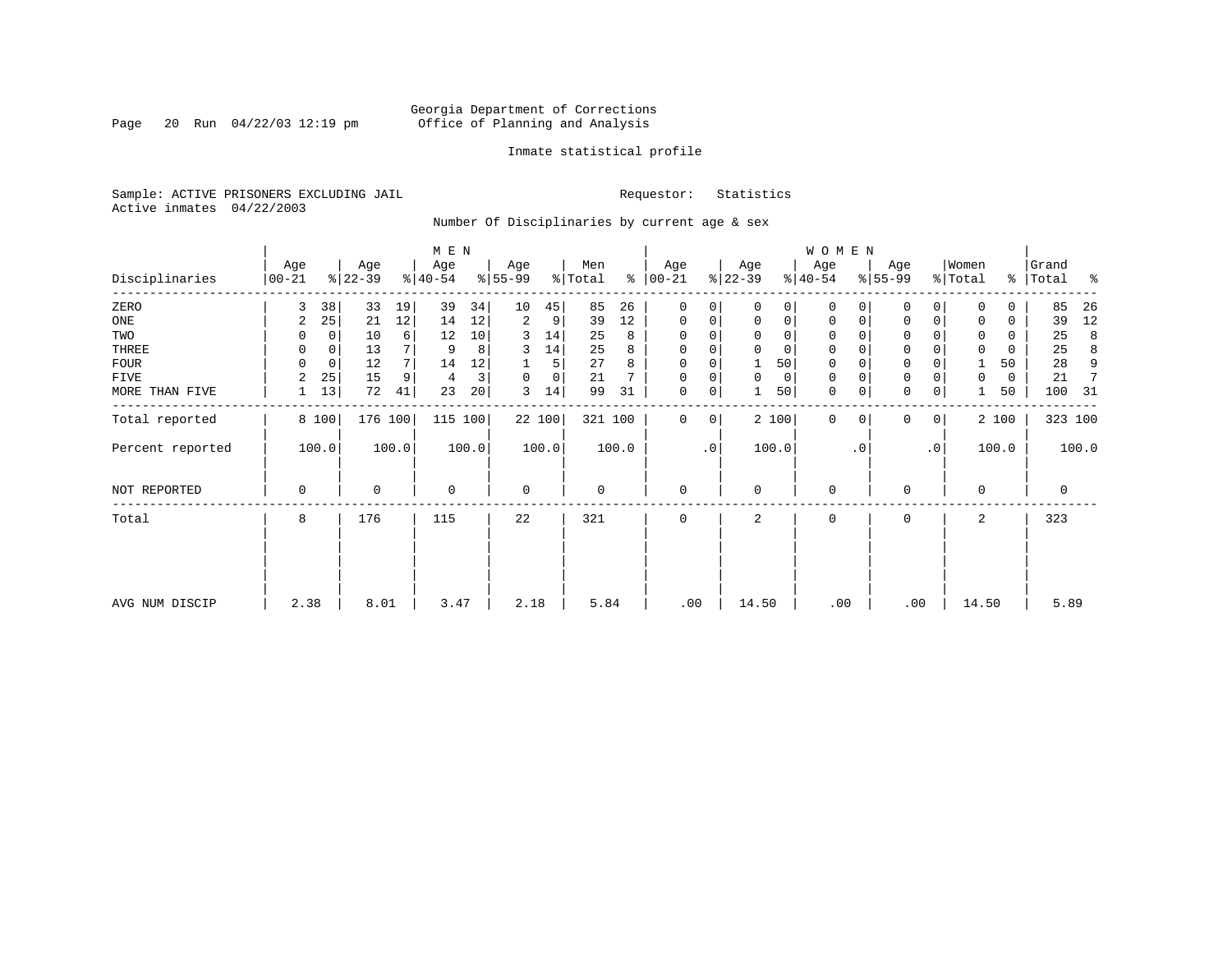Page 21 Run  $04/22/03$  12:19 pm

#### Inmate statistical profile

Sample: ACTIVE PRISONERS EXCLUDING JAIL **Requestor:** Statistics Active inmates 04/22/2003

Number Of Escapes by current age & sex

|                  |                |                  | M E N            |                  |                      |                  |                  | W O M E N               |                     |                       |                   |
|------------------|----------------|------------------|------------------|------------------|----------------------|------------------|------------------|-------------------------|---------------------|-----------------------|-------------------|
| Escapes          | Age<br>  00-21 | Age<br>$ 22-39 $ | Age<br>$ 40-54 $ | Age<br>$ 55-99 $ | Men<br>% Total<br>៖  | Age<br>$ 00-21$  | Age<br>$ 22-39 $ | Age<br>$ 40-54 $        | Age<br>$ 55-99$     | Women<br>% Total<br>ိ | Grand<br> Total % |
| ZERO             | 100<br>8       | 175<br>99        | 115<br>100       | 22 100           | 320 100              | $\mathbf 0$<br>0 | 2 100            | $\mathbf 0$<br>$\Omega$ | 0<br>0              | 2 100                 | 322 100           |
| ONE              | 0<br>0         |                  | $\Omega$<br>0    | 0<br>0           | $\Omega$             | 0<br>0           | $\Omega$<br>0    | 0<br>0                  | 0<br>0              | 0<br>$\Omega$         | $\Omega$          |
| TWO              | 0              | $\Omega$<br>0    | 0                | 0                | 0<br>O               | $\Omega$         | 0                | 0                       | $\Omega$            | 0<br>0                |                   |
| THREE            | 0              | 0                |                  | 0<br>0           | 0<br>0               | $\Omega$         | 0<br>0           | 0                       | 0                   | 0<br>0                |                   |
| <b>FOUR</b>      | 0              | $\Omega$<br>0    |                  | 0<br>$\Omega$    | $\Omega$<br>$\Omega$ | $\Omega$         | 0<br>$\Omega$    | 0                       | $\Omega$            | 0<br>$\Omega$         |                   |
| FIVE             | 0<br>0         | $\Omega$<br>0    | $\Omega$         | $\Omega$<br>0    | $\Omega$<br>$\Omega$ | 0<br>$\Omega$    | 0<br>$\Omega$    | 0                       | $\Omega$            | 0                     |                   |
| MORE THAN FIVE   | 0<br>0         | $\Omega$<br>0    | 0<br>$\Omega$    | 0<br>0           | 0                    | 0<br>0           | 0<br>$\Omega$    | $\mathbf 0$<br>0        | $\Omega$<br>0       | 0<br>$\Omega$         |                   |
| Total reported   | 8 100          | 176 100          | 115 100          | 22 100           | 321 100              | 0<br>0           | 2 100            | $\mathbf 0$<br>$\Omega$ | $\circ$<br>$\Omega$ | 2 100                 | 323 100           |
| Percent reported | 100.0          | 100.0            | 100.0            | 100.0            | 100.0                | .0               | 100.0            | . 0                     | $\cdot$ 0           | 100.0                 | 100.0             |
| NOT REPORTED     | 0              | 0                | $\mathbf 0$      | 0                | 0                    | $\mathbf 0$      | $\Omega$         | $\mathbf 0$             | O                   | $\mathbf 0$           | 0                 |
| Total            | 8              | 176              | 115              | 22               | 321                  | $\mathbf 0$      | 2                | $\mathbf 0$             | 0                   | 2                     | 323               |
|                  |                |                  |                  |                  |                      |                  |                  |                         |                     |                       |                   |
| AVG NUM ESCAPES  | .00            | .01              | .00              | .00              | .00                  | .00              | .00              | .00                     | .00                 | .00                   | .00               |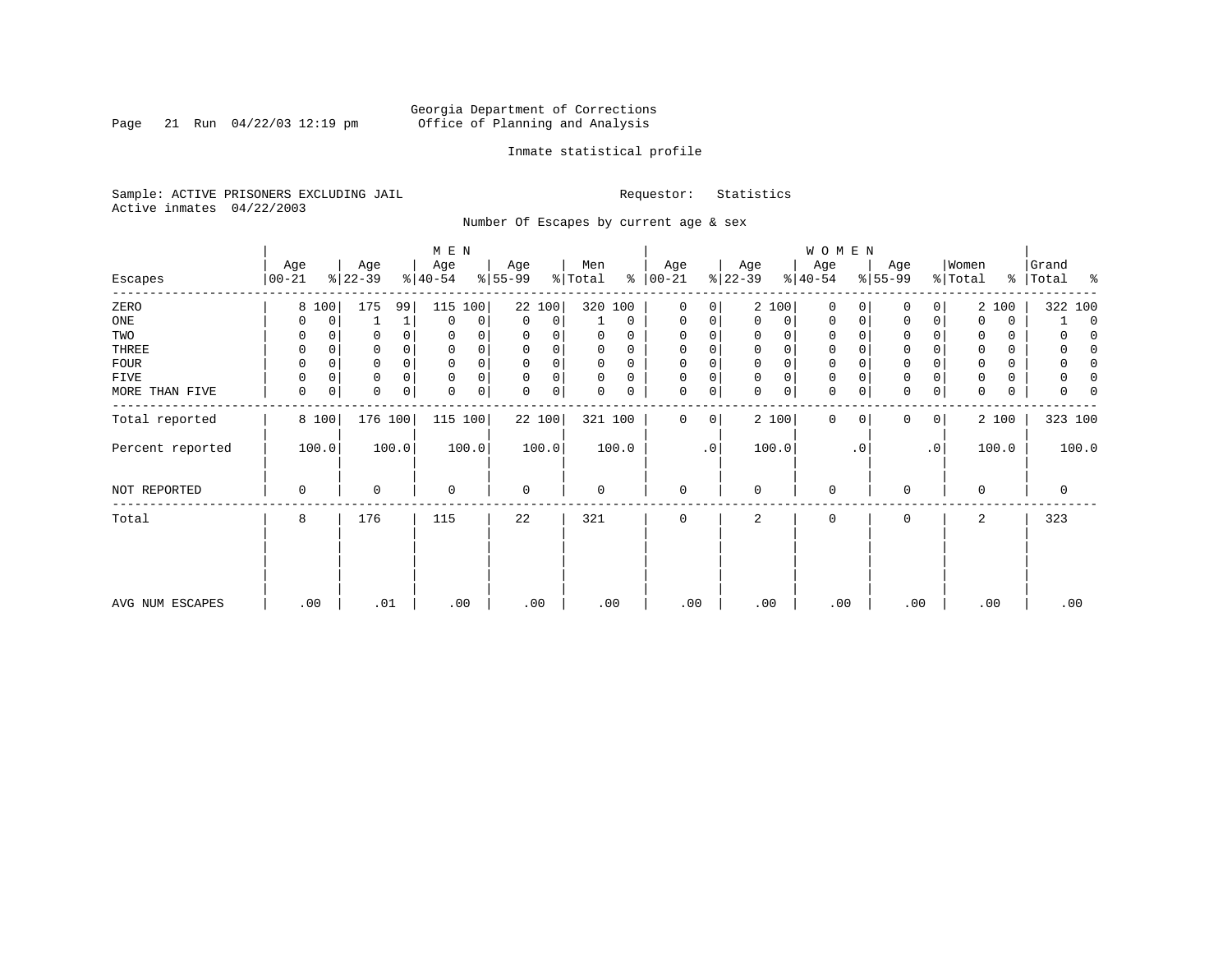Page 22 Run  $04/22/03$  12:19 pm

#### Inmate statistical profile

Sample: ACTIVE PRISONERS EXCLUDING JAIL **Requestor:** Statistics Active inmates 04/22/2003

Number Of Prior Georgia Incarcerations \* by current age & sex

|                            |             |             |                 |             | M E N            |                |                 |                |                |       |                      |                        |                  |                | WOMEN           |           |                     |           |                  |             |                    |       |
|----------------------------|-------------|-------------|-----------------|-------------|------------------|----------------|-----------------|----------------|----------------|-------|----------------------|------------------------|------------------|----------------|-----------------|-----------|---------------------|-----------|------------------|-------------|--------------------|-------|
| Prior Incarcerations 00-21 | Age         |             | Age<br>$ 22-39$ |             | Age<br>$ 40-54 $ |                | Age<br>$ 55-99$ |                | Men<br>% Total |       | Age<br>$8   00 - 21$ |                        | Age<br>$ 22-39 $ |                | Age<br>$ 40-54$ |           | Age<br>$ 55-99 $    |           | Women<br>% Total |             | Grand<br>%   Total | ႜ     |
| ZERO                       | 6           | 75          | 99              | 56          | 41               | 36             | 11              | 50             | 157            | 49    | $\Omega$             | 0 <sup>1</sup>         |                  | 2 100          | $\Omega$        |           | $\Omega$            | 0         |                  | 2 100       | 159                | 49    |
| ONE                        |             | 13          | 36              | 20          | 23               | 20             | 5               | 23             | 65             | 20    | 0                    | 0                      | $\Omega$         | $\overline{0}$ | $\Omega$        | 0         | 0                   | 0         | $\Omega$         | $\mathbf 0$ | 65                 | 20    |
| TWO                        |             | 13          | 18              | 10          | 14               | 12             | 2               | 9              | 35             | 11    | $\Omega$             | 0                      | $\Omega$         | 0              | $\Omega$        |           | 0                   |           | 0                | $\Omega$    | 35                 | 11    |
| THREE                      | 0           | $\mathbf 0$ | 15              | 9           | 13               | 11             | 3               | 14             | 31             | 10    | $\mathbf 0$          | 0                      | $\Omega$         | 0 <sup>1</sup> | $\mathbf 0$     |           | $\mathsf{O}\xspace$ | 0         | $\Omega$         | $\Omega$    | 31                 | 10    |
| <b>FOUR</b>                | 0           | 0           |                 |             | 14               | 12             | $\mathbf 0$     | $\overline{0}$ | 21             |       | 0                    | 0                      | $\mathbf 0$      | $\mathsf{O}$   | 0               |           | $\mathbf 0$         |           | $\mathbf 0$      | 0           | 21                 | 7     |
| FIVE                       | 0           | 0           |                 |             |                  | 6              | $\Omega$        | 0 <sup>1</sup> | 8              | 2     | 0                    | 0                      | $\mathbf{0}$     | 0 <sup>1</sup> | 0               |           | $\mathsf{O}\xspace$ |           | 0                | 0           | 8                  |       |
| MORE THAN FIVE             | $\mathbf 0$ | $\mathbf 0$ | $\mathbf 0$     | $\mathbf 0$ | 3                | 3 <sup>1</sup> |                 | 5 <sup>1</sup> | 4              |       | $\mathbf 0$          | $\overline{0}$         | $\Omega$         | $\mathsf{O}$   | $\mathbf 0$     | 0         | $\mathbf 0$         | 0         | $\Omega$         | 0           | 4                  |       |
| Total reported             |             | 8 100       | 176 100         |             | 115 100          |                |                 | 22 100         | 321 100        |       | $\Omega$             | $\overline{0}$         |                  | 2 100          | $\Omega$        | $\Omega$  | $\mathbf 0$         | 0         |                  | 2 100       | 323 100            |       |
| Percent reported           |             | 100.0       |                 | 100.0       |                  | 100.0          |                 | 100.0          |                | 100.0 |                      | $\boldsymbol{\cdot}$ 0 |                  | 100.0          |                 | $\cdot$ 0 |                     | $\cdot$ 0 |                  | 100.0       |                    | 100.0 |
| NOT REPORTED               | $\mathbf 0$ |             | $\mathbf 0$     |             | $\Omega$         |                | $\mathbf 0$     |                | $\mathbf 0$    |       | $\mathbf 0$          |                        | $\Omega$         |                | $\mathbf 0$     |           | $\mathbf 0$         |           | $\Omega$         |             | $\mathbf 0$        |       |
| Total                      | 8           |             | 176             |             | 115              |                | 22              |                | 321            |       | 0                    |                        | 2                |                | 0               |           | 0                   |           | 2                |             | 323                |       |
|                            |             |             |                 |             |                  |                |                 |                |                |       |                      |                        |                  |                |                 |           |                     |           |                  |             |                    |       |
|                            |             |             |                 |             |                  |                |                 |                |                |       |                      |                        |                  |                |                 |           |                     |           |                  |             |                    |       |
| AVG # INCARCERATIONS       | .38         |             | .85             |             | 1.77             |                | 1.09            |                | 1.18           |       | .00                  |                        | .00              |                | .00             |           | .00                 |           |                  | .00         | 1.18               |       |

\* This data counts a parole revocation on an existing sentenCE AS A prior incarceration. Also, this data counts, for any cohort of inmates, the total number of Georgia incarcerations the inmate has had during his entire criminal career. For example, if an inmate was admitted to prison first in FY72, and then re-admitted in FY79 and FY85, he had two prior incarcerations before the FY85 admission. This inmate's records show two prior incarcerations in all three of his records since he has had two prior incarcerations in his criminal career. If the cohort of FY72 admissions is selected for analysis, two prior incarcerations will be listed for this inmate even though in FY72, he had no prior incarcerations.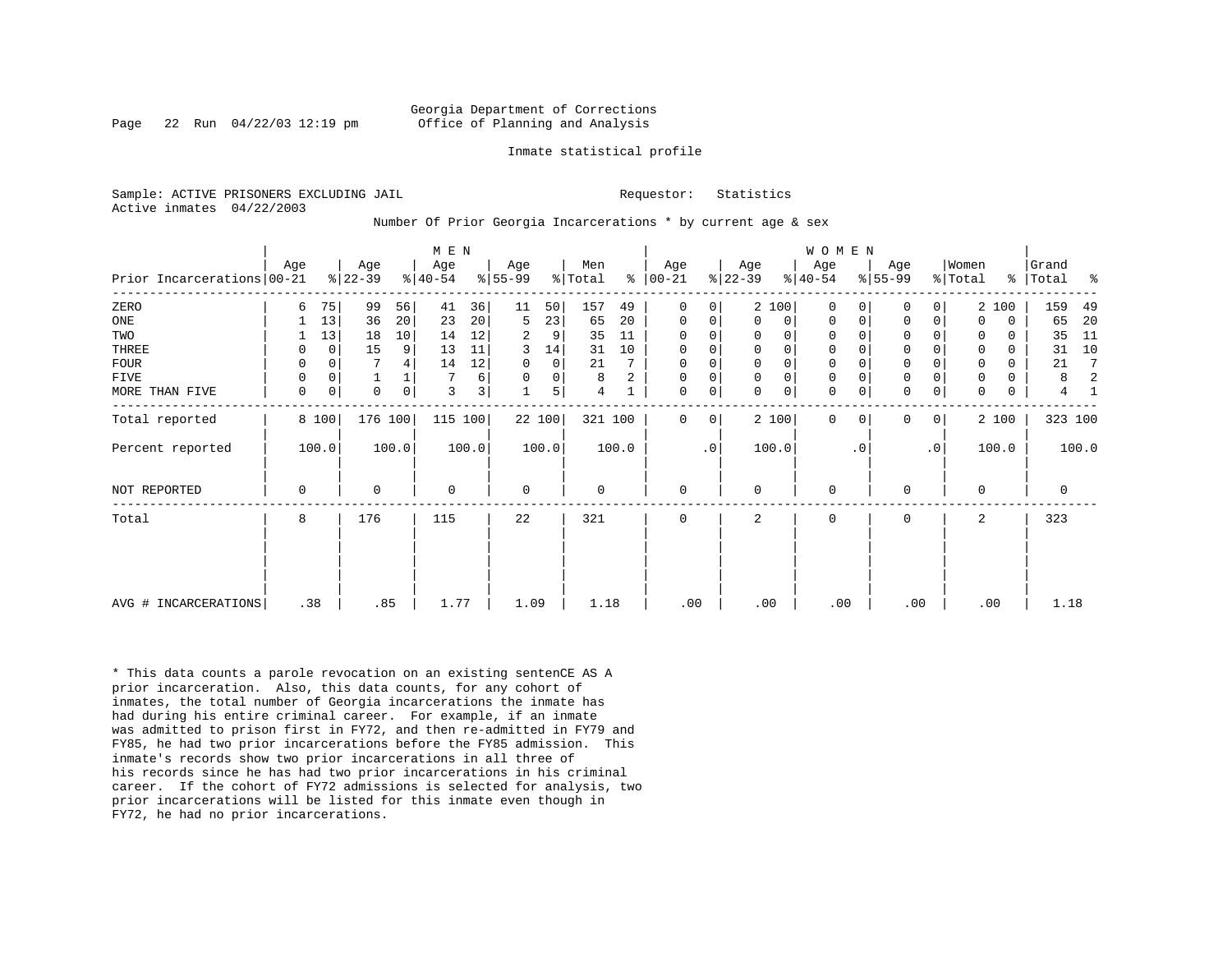Page 23 Run  $04/22/03$  12:19 pm

#### Inmate statistical profile

Sample: ACTIVE PRISONERS EXCLUDING JAIL **Requestor:** Statistics Active inmates 04/22/2003

Number Of Transfers by current age & sex

|                   |                  |             |                  |                | M E N            |       |                 |        |                |       |                   |           |                  |       | W O M E N        |             |                  |              |                  |       |                    |                |
|-------------------|------------------|-------------|------------------|----------------|------------------|-------|-----------------|--------|----------------|-------|-------------------|-----------|------------------|-------|------------------|-------------|------------------|--------------|------------------|-------|--------------------|----------------|
| Transfers         | Age<br>$00 - 21$ |             | Age<br>$ 22-39 $ |                | Age<br>$ 40-54 $ |       | Age<br>$ 55-99$ |        | Men<br>% Total | ៖     | Age<br>$ 00 - 21$ |           | Age<br>$ 22-39 $ |       | Age<br>$ 40-54 $ |             | Age<br>$8 55-99$ |              | Women<br>% Total |       | Grand<br>% Total % |                |
| ZERO              |                  | 13          | 4                | $\overline{2}$ | 3                | 3     | 0               | 0      | 8              | 2     | $\Omega$          | 0         |                  | 50    | $\mathbf 0$      | O           | 0                |              |                  | 50    | 9                  |                |
| ONE               |                  | 63          | 73               | 41             | 49               | 43    | 10              | 45     | 137            | 43    | 0                 | 0         |                  | 50    | 0                | 0           | 0                | 0            |                  | 50    | 138                | 43             |
| TWO               |                  | 13          | 46               | 26             | 31               | 27    | 7               | 32     | 85             | 26    |                   |           | 0                | 0     | 0                | $\Omega$    | $\Omega$         |              |                  | 0     | 85                 | 26             |
| THREE             |                  | 13          | 25               | 14             | 18               | 16    | 2               | 9      | 46             | 14    | $\Omega$          |           | 0                | 0     | 0                |             | 0                |              |                  | 0     | 46                 | 14             |
| FOUR              | 0                | 0           | 8                | 5              | 5                | 4     | 3               | 14     | 16             | 5     | $\Omega$          |           | $\Omega$         | 0     | $\mathbf 0$      | $\Omega$    | $\Omega$         |              |                  | 0     | 16                 | 5              |
| FIVE              | 0                | 0           | 9                | 5              |                  | 3     | 0               | 0      | 12             |       | $\Omega$          | 0         | 0                | 0     | 0                | $\Omega$    | 0                |              |                  | 0     | 12                 | $\overline{4}$ |
| MORE THAN FIVE    | $\mathbf 0$      | $\mathbf 0$ | 11               | $6 \mid$       | 6                | 5     | $\mathbf 0$     | 0      | 17             | 5     | $\Omega$          | 0         | $\Omega$         | 0     | $\mathbf 0$      | $\mathbf 0$ | $\mathbf 0$      | $\mathbf 0$  | $\Omega$         | 0     | 17                 | -5             |
| Total reported    | 8 100            |             | 176 100          |                | 115 100          |       |                 | 22 100 | 321 100        |       | $\Omega$          | 0         |                  | 2 100 | $\mathbf{0}$     | $\mathbf 0$ | 0                | $\mathbf{0}$ |                  | 2 100 | 323 100            |                |
| Percent reported  | 100.0            |             |                  | 100.0          |                  | 100.0 |                 | 100.0  |                | 100.0 |                   | $\cdot$ 0 |                  | 100.0 |                  | . 0         |                  | $\cdot$ 0    |                  | 100.0 |                    | 100.0          |
| NOT REPORTED      | 0                |             | 0                |                | 0                |       | $\mathbf 0$     |        | 0              |       | 0                 |           | 0                |       | 0                |             | 0                |              | 0                |       | 0                  |                |
| Total             | 8                |             | 176              |                | 115              |       | 22              |        | 321            |       | 0                 |           | 2                |       | 0                |             | 0                |              | 2                |       | 323                |                |
|                   |                  |             |                  |                |                  |       |                 |        |                |       |                   |           |                  |       |                  |             |                  |              |                  |       |                    |                |
| AVG NUM TRANSFERS | 1.25             |             | 2.24             |                | 2.09             |       | 1.91            |        | 2.14           |       | .00               |           | .50              |       | .00              |             | .00              |              | .50              |       | 2.13               |                |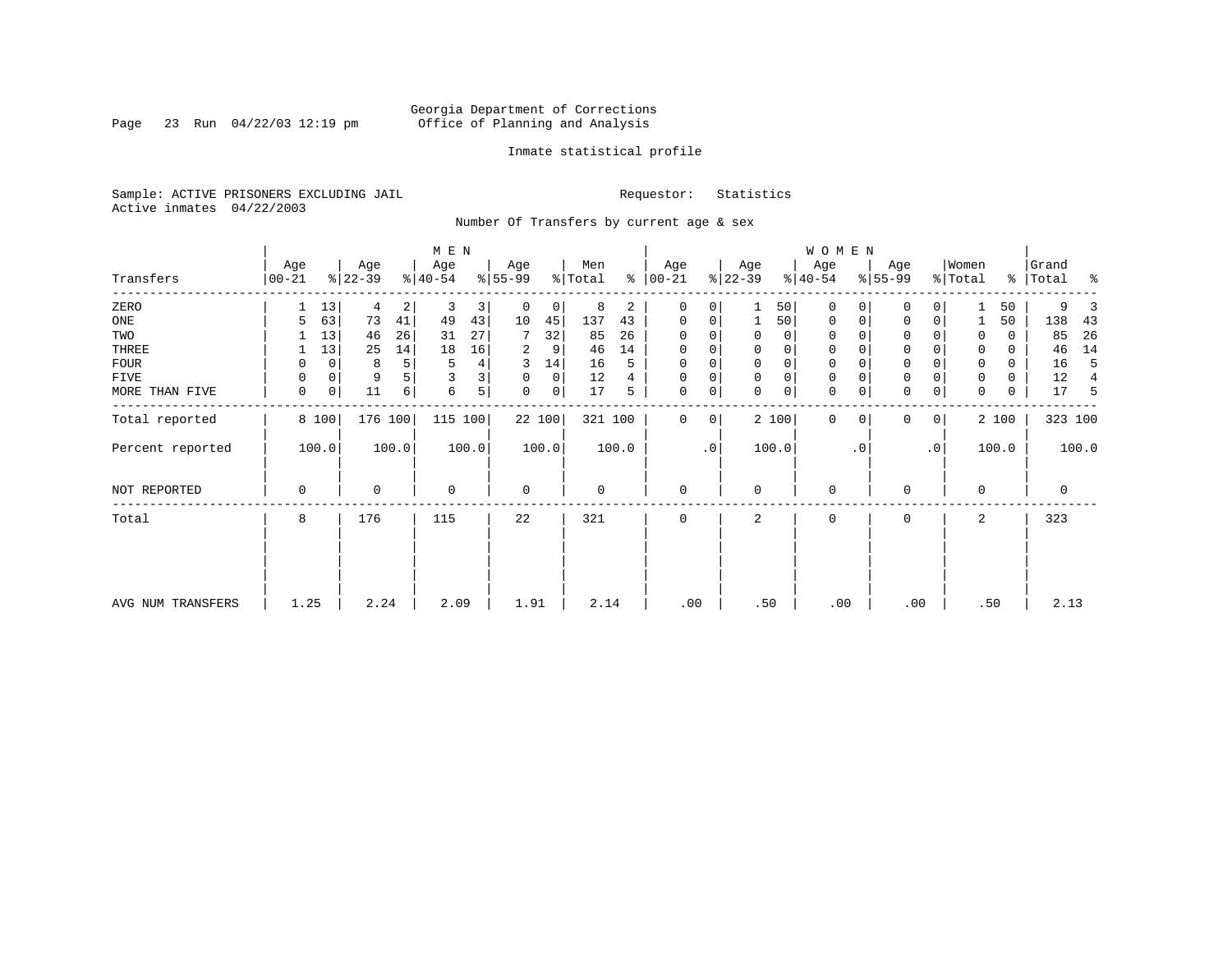Page 24 Run  $04/22/03$  12:19 pm

#### Inmate statistical profile

Sample: ACTIVE PRISONERS EXCLUDING JAIL **Requestor:** Statistics Active inmates 04/22/2003

County Of Conviction by current age & sex

| Age<br>Women<br>Age<br>Age<br>Age<br>Men<br>Age<br>Age<br>Age<br>Age<br>$8   00 - 21$<br>$ 22-39$<br>County Of Conviction 00-21<br>$8 22-39$<br>$ 40-54$<br>$8 55-99$<br>$8 40-54$<br>$8155 - 99$<br>% Total<br>% Total<br>%  <br>Appling<br>0<br>0<br>2<br>0<br>0<br>0<br>0<br>0<br>0<br>0<br>1<br>$\mathbf{1}$<br>0<br>1<br>0<br>0<br>0<br>0<br>1<br>1<br>$\mathbf 0$<br>$\mathsf{O}$<br>0<br>5<br>$\mathbf 1$<br>Atkinson<br>0<br>$\mathbf 1$<br>0<br>$\mathbf 0$<br>0<br>$\mathbf 0$<br>$\mathbf 0$<br>0<br>$\mathbf 0$<br>$\mathbf 0$<br>$\mathbf 0$<br>$\mathbf 0$<br>0<br>0<br>0<br>Bacon<br>$\mathbf 0$<br>0<br>1<br>$\Omega$<br>0<br>$\Omega$<br>0<br>0<br>0<br>$\mathbf 0$<br>$\mathbf 0$<br>$\mathbf 0$<br>0<br>0<br>0<br>0<br>1<br>1<br>0<br>$\mathbf 0$<br>Baldwin<br>3<br>3<br>$\mathbf 0$<br>0<br>0<br>$\Omega$<br>O<br>0<br>1<br>$\Omega$<br>4<br>$\mathbf{1}$<br>$\Omega$<br>$\Omega$<br>$\Omega$<br>$\mathbf 0$<br>$\Omega$<br>$\Omega$<br>$\Omega$<br>Banks<br>$\Omega$<br>$\Omega$<br>$\Omega$<br>0<br>5<br>$\mathbf{1}$<br>$\Omega$<br>$\Omega$<br>$\Omega$<br>$\Omega$<br>O<br>$\Omega$<br>$\Omega$<br>$\Omega$<br>$\mathbf 0$<br>$\Omega$<br>$\Omega$<br>$\Omega$<br>U | Grand<br>Total<br>နွ<br>2<br>1<br>$\Omega$<br>$\mathbf{1}$<br>$\Omega$<br>$\mathbf{1}$<br>$\Omega$<br>3<br>$\mathbf{1}$<br>2<br>1<br>$\Omega$<br>$\mathbf{1}$<br>$\Omega$<br>$\mathbf{1}$<br>12<br>$\overline{4}$<br>$\Omega$ |
|-----------------------------------------------------------------------------------------------------------------------------------------------------------------------------------------------------------------------------------------------------------------------------------------------------------------------------------------------------------------------------------------------------------------------------------------------------------------------------------------------------------------------------------------------------------------------------------------------------------------------------------------------------------------------------------------------------------------------------------------------------------------------------------------------------------------------------------------------------------------------------------------------------------------------------------------------------------------------------------------------------------------------------------------------------------------------------------------------------------------------------------------------------------------------------------------------|-------------------------------------------------------------------------------------------------------------------------------------------------------------------------------------------------------------------------------|
|                                                                                                                                                                                                                                                                                                                                                                                                                                                                                                                                                                                                                                                                                                                                                                                                                                                                                                                                                                                                                                                                                                                                                                                               |                                                                                                                                                                                                                               |
|                                                                                                                                                                                                                                                                                                                                                                                                                                                                                                                                                                                                                                                                                                                                                                                                                                                                                                                                                                                                                                                                                                                                                                                               |                                                                                                                                                                                                                               |
|                                                                                                                                                                                                                                                                                                                                                                                                                                                                                                                                                                                                                                                                                                                                                                                                                                                                                                                                                                                                                                                                                                                                                                                               |                                                                                                                                                                                                                               |
|                                                                                                                                                                                                                                                                                                                                                                                                                                                                                                                                                                                                                                                                                                                                                                                                                                                                                                                                                                                                                                                                                                                                                                                               |                                                                                                                                                                                                                               |
|                                                                                                                                                                                                                                                                                                                                                                                                                                                                                                                                                                                                                                                                                                                                                                                                                                                                                                                                                                                                                                                                                                                                                                                               |                                                                                                                                                                                                                               |
|                                                                                                                                                                                                                                                                                                                                                                                                                                                                                                                                                                                                                                                                                                                                                                                                                                                                                                                                                                                                                                                                                                                                                                                               |                                                                                                                                                                                                                               |
|                                                                                                                                                                                                                                                                                                                                                                                                                                                                                                                                                                                                                                                                                                                                                                                                                                                                                                                                                                                                                                                                                                                                                                                               |                                                                                                                                                                                                                               |
| $\overline{2}$<br>0<br>5<br>3<br>1<br>0<br>$\Omega$<br>0<br>0<br>0<br>$\mathbf 0$<br>$\Omega$<br>$\Omega$<br>$\Omega$<br>0<br>Barrow<br>U<br>0<br>1<br>0                                                                                                                                                                                                                                                                                                                                                                                                                                                                                                                                                                                                                                                                                                                                                                                                                                                                                                                                                                                                                                      |                                                                                                                                                                                                                               |
| 2<br>$\overline{c}$<br>$\mathbf 0$<br>2<br>0<br>0<br>$\mathbf 0$<br>$\mathbf 0$<br>0<br>$\mathbf 0$<br>$\Omega$<br>1<br>0<br>$\mathbf 0$<br>0<br>0<br>0<br>0<br>0<br>Bartow<br>U                                                                                                                                                                                                                                                                                                                                                                                                                                                                                                                                                                                                                                                                                                                                                                                                                                                                                                                                                                                                              |                                                                                                                                                                                                                               |
| Ben Hill<br>0<br>$\mathbf{1}$<br>$\Omega$<br>$\mathbf 0$<br>$\mathbf{1}$<br>0<br>$\Omega$<br>0<br>$\Omega$<br>$\Omega$<br>$\Omega$<br>$\mathbf 0$<br>$\Omega$<br>$\Omega$<br>$\Omega$<br>0<br>0<br>0<br>$\mathbf{1}$<br>0                                                                                                                                                                                                                                                                                                                                                                                                                                                                                                                                                                                                                                                                                                                                                                                                                                                                                                                                                                     |                                                                                                                                                                                                                               |
| Berrien<br>$\mathbf{1}$<br>$\mathbf{1}$<br>$\Omega$<br>0<br>$\mathbf 0$<br>$\mathbf{1}$<br>$\Omega$<br>0<br>$\mathbf 0$<br>$\mathbf 0$<br>$\Omega$<br>$\mathbf 0$<br>$\mathbf 0$<br>0<br>$\Omega$<br>0<br>O<br>0<br>$\Omega$<br>$\Omega$                                                                                                                                                                                                                                                                                                                                                                                                                                                                                                                                                                                                                                                                                                                                                                                                                                                                                                                                                      |                                                                                                                                                                                                                               |
| <b>Bibb</b><br>3<br>5<br>4<br>12<br>0<br>0<br>$\Omega$<br>4<br>4<br>$\Omega$<br>0<br>$\mathbf 0$<br>0<br>0<br>0<br>0<br>0<br>U                                                                                                                                                                                                                                                                                                                                                                                                                                                                                                                                                                                                                                                                                                                                                                                                                                                                                                                                                                                                                                                                |                                                                                                                                                                                                                               |
| Bleckley<br>0<br>$\Omega$<br>$\mathbf 0$<br>0<br>1<br>0<br>$\Omega$<br>1<br>0<br>$\Omega$<br>0<br>$\mathbf 0$<br>$\mathbf 0$<br>0<br>$\mathbf 0$<br>$\Omega$<br>$\Omega$<br>0<br>U<br>1                                                                                                                                                                                                                                                                                                                                                                                                                                                                                                                                                                                                                                                                                                                                                                                                                                                                                                                                                                                                       |                                                                                                                                                                                                                               |
| Brantley<br>$\mathbf 0$<br>$\mathbf 0$<br>$\mathbf{1}$<br>1<br>0<br>1<br>0<br>0<br>$\mathbf 0$<br>0<br>0<br>$\mathbf 0$<br>$\Omega$<br>$\mathbf 0$<br>$\mathbf 0$<br>0<br>0<br>0<br>0<br>0                                                                                                                                                                                                                                                                                                                                                                                                                                                                                                                                                                                                                                                                                                                                                                                                                                                                                                                                                                                                    | $\Omega$                                                                                                                                                                                                                      |
| Brooks<br>$\mathbf 0$<br>1<br>$\mathbf 0$<br>$\mathbf 0$<br>1<br>0<br>0<br>$\mathbf 0$<br>0<br>0<br>0<br>0<br>$\Omega$<br>1<br>0<br>0<br>$\mathbf 0$<br>0<br>0                                                                                                                                                                                                                                                                                                                                                                                                                                                                                                                                                                                                                                                                                                                                                                                                                                                                                                                                                                                                                                | 0                                                                                                                                                                                                                             |
| Burke<br>2<br>$\mathbf{1}$<br>$\mathbf 1$<br>$\mathbf 0$<br>5<br>2<br>$\Omega$<br>0<br>$\Omega$<br>$\Omega$<br>$\mathbf 0$<br>O<br>0<br>$\overline{4}$<br>0<br>$\Omega$<br>0<br>0<br>$\Omega$<br>0                                                                                                                                                                                                                                                                                                                                                                                                                                                                                                                                                                                                                                                                                                                                                                                                                                                                                                                                                                                            | $\overline{c}$<br>5                                                                                                                                                                                                           |
| $\mathbf 1$<br>5<br>3<br>$\Omega$<br>0<br>$\Omega$<br><b>Butts</b><br>O<br>$\mathbf{1}$<br>1<br>$\mathbf{1}$<br>1<br>$\mathbf 0$<br>0<br>$\Omega$<br>$\mathbf 0$<br>$\mathbf 0$<br>0<br>0<br>0                                                                                                                                                                                                                                                                                                                                                                                                                                                                                                                                                                                                                                                                                                                                                                                                                                                                                                                                                                                                | $\mathbf{1}$<br>ς                                                                                                                                                                                                             |
| Camden<br>1<br>$\mathbf 0$<br>0<br>$\Omega$<br>0<br>1<br>0<br>0<br>0<br>0<br>0<br>0<br>0<br>0<br>U<br>0<br>1<br>0<br>0<br>0                                                                                                                                                                                                                                                                                                                                                                                                                                                                                                                                                                                                                                                                                                                                                                                                                                                                                                                                                                                                                                                                   | $\Omega$                                                                                                                                                                                                                      |
| Carroll<br>$\overline{2}$<br>0<br>$\overline{2}$<br>0<br>$\Omega$<br>$\Omega$<br>0<br>0<br>$\mathbf 0$<br>$\Omega$<br>0<br>$\mathbf 0$<br>$\Omega$<br>$\mathbf 0$<br>0<br>O<br>1<br>1<br>0<br>0                                                                                                                                                                                                                                                                                                                                                                                                                                                                                                                                                                                                                                                                                                                                                                                                                                                                                                                                                                                               | 2<br>1                                                                                                                                                                                                                        |
| Catoosa<br>$\mathbf 0$<br>$\Omega$<br>$\mathbf 1$<br>$\mathbf 0$<br>$\mathbf{1}$<br>$\Omega$<br>0<br>$\Omega$<br>$\Omega$<br>$\mathbf 0$<br>0<br>$\Omega$<br>$\mathbf{1}$<br>$\Omega$<br>$\Omega$<br>$\Omega$<br>$\Omega$<br>$\mathbf 0$<br>$\Omega$<br>0                                                                                                                                                                                                                                                                                                                                                                                                                                                                                                                                                                                                                                                                                                                                                                                                                                                                                                                                     | $\Omega$<br>-1                                                                                                                                                                                                                |
| Chatham<br>3<br>5<br>7<br>3<br>0<br>$\mathbf 0$<br>$\mathbf 0$<br>0<br>$\mathbf 0$<br>$\mathbf 0$<br>0<br>4<br>11<br>3<br>0<br>$\mathbf 0$<br>0<br>0<br>U<br>1                                                                                                                                                                                                                                                                                                                                                                                                                                                                                                                                                                                                                                                                                                                                                                                                                                                                                                                                                                                                                                | 3<br>11                                                                                                                                                                                                                       |
| Chattooga<br>0<br>$\mathbf 0$<br>$\mathbf{1}$<br>$\mathbf 0$<br>O<br>0<br>1<br>1<br>$\Omega$<br>$\Omega$<br>0<br>$\Omega$<br>0<br>$\Omega$<br>0<br>0<br>0<br>$\Omega$<br>0<br>0                                                                                                                                                                                                                                                                                                                                                                                                                                                                                                                                                                                                                                                                                                                                                                                                                                                                                                                                                                                                               | $\Omega$<br>$\mathbf{1}$                                                                                                                                                                                                      |
| Cherokee<br>0<br>2<br>1<br>1<br>$\mathbf{1}$<br>1<br>$\Omega$<br>1<br>$\Omega$<br>0<br>$\mathbf 0$<br>0<br>0<br>0<br>$\mathbf 0$<br>0<br>0<br>0<br>U<br>0                                                                                                                                                                                                                                                                                                                                                                                                                                                                                                                                                                                                                                                                                                                                                                                                                                                                                                                                                                                                                                     | $\overline{2}$<br>$\mathbf{1}$                                                                                                                                                                                                |
| Clarke<br>5<br>3<br>5<br>6<br>0<br>11<br>3<br>0<br>0<br>$\Omega$<br>$\mathbf 0$<br>$\Omega$<br>$\Omega$<br>$\Omega$<br>O<br>$\Omega$<br>$\Omega$<br>$\Omega$<br>$\mathbf 0$<br>0                                                                                                                                                                                                                                                                                                                                                                                                                                                                                                                                                                                                                                                                                                                                                                                                                                                                                                                                                                                                              | 3<br>11                                                                                                                                                                                                                       |
| 8<br>$\overline{2}$<br>2<br>5<br>Clayton<br>0<br>5<br>11<br>3<br>0<br>$\Omega$<br>$\Omega$<br>$\Omega$<br>$\mathbf 0$<br>0<br>O<br>$\Omega$<br>$\mathbf 0$<br>$\mathbf 0$<br>$\Omega$                                                                                                                                                                                                                                                                                                                                                                                                                                                                                                                                                                                                                                                                                                                                                                                                                                                                                                                                                                                                         | 3<br>11                                                                                                                                                                                                                       |
| Cobb<br>3<br>5<br>13<br>5<br>3<br>3<br>10<br>3<br>0<br>$\Omega$<br>$\Omega$<br>$\mathbf 0$<br>$\Omega$<br>$\mathbf 0$<br>$\Omega$<br>$\mathbf 0$<br>$\Omega$<br>0<br>1                                                                                                                                                                                                                                                                                                                                                                                                                                                                                                                                                                                                                                                                                                                                                                                                                                                                                                                                                                                                                        | $\overline{3}$<br>10                                                                                                                                                                                                          |
| Coffee<br>1<br>$\mathbf 0$<br>2<br>0<br>0<br>0<br>1<br>1<br>1<br>$\Omega$<br>1<br>$\Omega$<br>0<br>0<br>0<br>$\Omega$<br>0<br>0<br>U<br>0                                                                                                                                                                                                                                                                                                                                                                                                                                                                                                                                                                                                                                                                                                                                                                                                                                                                                                                                                                                                                                                     | $\mathbf 1$<br>2                                                                                                                                                                                                              |
| $\overline{a}$<br>Colquit<br>2<br>$\mathbf 0$<br>3<br>$\mathbf 0$<br>0<br>1<br>1<br>$\Omega$<br>1<br>0<br>0<br>$\Omega$<br>$\Omega$<br>0<br>0<br>$\Omega$<br>0<br>0<br>0                                                                                                                                                                                                                                                                                                                                                                                                                                                                                                                                                                                                                                                                                                                                                                                                                                                                                                                                                                                                                      | $\mathbf{1}$<br>3                                                                                                                                                                                                             |
| Columbia<br>$\mathbf 1$<br>$\overline{2}$<br>$\mathbf{1}$<br>1<br>1<br>0<br>$\Omega$<br>0<br>$\mathbf 0$<br>0<br>0<br>$\mathbf 0$<br>$\mathbf 0$<br>0<br>0<br>0<br>0<br>$\Omega$<br>1<br>0                                                                                                                                                                                                                                                                                                                                                                                                                                                                                                                                                                                                                                                                                                                                                                                                                                                                                                                                                                                                    | 2<br>1                                                                                                                                                                                                                        |
| Cook<br>$\overline{2}$<br>0<br>$\mathbf 0$<br>2<br>0<br>O<br>0<br>1<br>$\Omega$<br>$\Omega$<br>1<br>$\Omega$<br>$\mathbf 0$<br>0<br>0<br>$\mathbf 0$<br>$\Omega$<br>$\Omega$<br>0<br>0                                                                                                                                                                                                                                                                                                                                                                                                                                                                                                                                                                                                                                                                                                                                                                                                                                                                                                                                                                                                        | 2<br>1                                                                                                                                                                                                                        |
| 0<br>$\mathbf 0$<br>Coweta<br>O<br>0<br>$\mathbf{1}$<br>1<br>$\Omega$<br>1<br>0<br>$\Omega$<br>0<br>$\mathbf 0$<br>$\Omega$<br>0<br>$\mathbf 0$<br>$\Omega$<br>$\Omega$<br>$\mathbf 0$<br>0<br>O                                                                                                                                                                                                                                                                                                                                                                                                                                                                                                                                                                                                                                                                                                                                                                                                                                                                                                                                                                                              | $\Omega$                                                                                                                                                                                                                      |
| Crisp<br>$\mathbf{1}$<br>0<br>0<br>$\Omega$<br>1<br>$\Omega$<br>0<br>$\mathbf 0$<br>$\Omega$<br>$\Omega$<br>$\mathbf 0$<br>$\Omega$<br>$\Omega$<br>$\mathbf 0$<br>0<br>0<br>1<br>O<br>0<br>U                                                                                                                                                                                                                                                                                                                                                                                                                                                                                                                                                                                                                                                                                                                                                                                                                                                                                                                                                                                                  | $\Omega$                                                                                                                                                                                                                      |
| Dade<br>1<br>$\Omega$<br>0<br>0<br>1<br>0<br>$\mathbf 0$<br>0<br>$\mathbf 0$<br>0<br>0<br>0<br>O<br>0<br>1<br>$\Omega$<br>0<br>0<br>0<br>0                                                                                                                                                                                                                                                                                                                                                                                                                                                                                                                                                                                                                                                                                                                                                                                                                                                                                                                                                                                                                                                    | $\Omega$                                                                                                                                                                                                                      |
| $\mathbf 0$<br>$\Omega$<br>$\mathbf 0$<br>0<br>$\mathbf{1}$<br>1<br>$\mathbf{1}$<br>$\Omega$<br>$\Omega$<br>0<br>$\mathbf{0}$<br>0<br>$\Omega$<br>$\mathbf 0$<br>$\Omega$<br>$\Omega$<br>$\Omega$<br>0<br>Decatur<br>O<br>0                                                                                                                                                                                                                                                                                                                                                                                                                                                                                                                                                                                                                                                                                                                                                                                                                                                                                                                                                                   | $\mathbf{1}$<br>$\Omega$                                                                                                                                                                                                      |
| DeKalb<br>5<br>9<br>6<br>3<br>25<br>$\Omega$<br>0<br>16<br>14<br>8<br>0<br>$\mathbf 0$<br>0<br>$\Omega$<br>0<br>$\mathbf 0$<br>0<br>0<br>0<br>U                                                                                                                                                                                                                                                                                                                                                                                                                                                                                                                                                                                                                                                                                                                                                                                                                                                                                                                                                                                                                                               | 25<br>8                                                                                                                                                                                                                       |
| Dodge<br>0<br>0<br>1<br>$\Omega$<br>$\Omega$<br>0<br>1<br>$\mathbf 0$<br>0<br>$\mathbf 0$<br>0<br>0<br>0<br>0<br>$\mathbf 0$<br>0<br>0<br>0<br>1<br>0                                                                                                                                                                                                                                                                                                                                                                                                                                                                                                                                                                                                                                                                                                                                                                                                                                                                                                                                                                                                                                         | $\mathbf 0$                                                                                                                                                                                                                   |
| Dougherty<br>$\overline{a}$<br>2<br>5<br>2<br>25<br>2<br>9<br>3<br>0<br>0<br>0<br>4<br>0<br>0<br>0<br>0<br>0<br>0<br>0                                                                                                                                                                                                                                                                                                                                                                                                                                                                                                                                                                                                                                                                                                                                                                                                                                                                                                                                                                                                                                                                        | 3<br>9                                                                                                                                                                                                                        |
| 3 <br>13<br>3<br>0<br>$\mathbf 0$<br>Douglas<br>1<br>5<br>3<br>$\Omega$<br>0<br>9<br>3<br>$\mathbf 0$<br>0<br>0<br>$\mathbf 0$<br>0<br>$\mathbf 0$<br>0<br>$\Omega$<br>--------------                                                                                                                                                                                                                                                                                                                                                                                                                                                                                                                                                                                                                                                                                                                                                                                                                                                                                                                                                                                                         | 3<br>9                                                                                                                                                                                                                        |

(continued)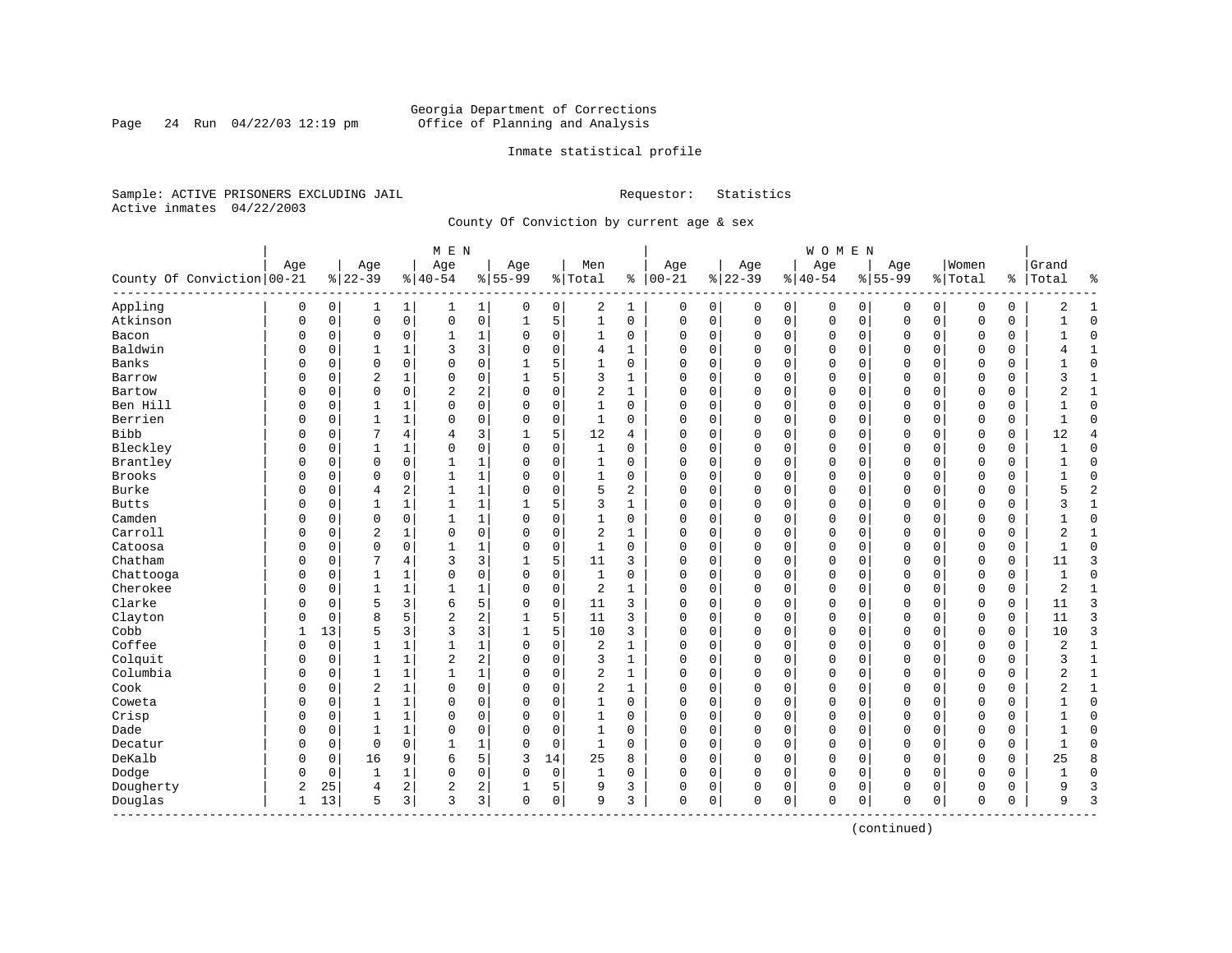Page 25 Run  $04/22/03$  12:19 pm

### Inmate statistical profile

|  | Sample: ACTIVE PRISONERS EXCLUDING JAIL |  |                                           |  |  | Requestor: Statistics |  |
|--|-----------------------------------------|--|-------------------------------------------|--|--|-----------------------|--|
|  | Active inmates 04/22/2003               |  |                                           |  |  |                       |  |
|  |                                         |  | County Of Conviction by current age & sex |  |  | (continued)           |  |

|                            |              |             |                |                | M E N          |              |             |   |                |              |            |             |          |             | WOMEN       |          |             |             |          |             |              |              |
|----------------------------|--------------|-------------|----------------|----------------|----------------|--------------|-------------|---|----------------|--------------|------------|-------------|----------|-------------|-------------|----------|-------------|-------------|----------|-------------|--------------|--------------|
|                            | Age          |             | Age            |                | Age            |              | Age         |   | Men            |              | Age        |             | Age      |             | Age         |          | Age         |             | Women    |             | Grand        |              |
| County Of Conviction 00-21 |              |             | $ 22-39$       |                | $8 40-54$      |              | $8155 - 99$ |   | % Total        |              | $% 100-21$ |             | $ 22-39$ |             | $8 40-54$   |          | $8 55-99$   |             | % Total  | ႜ           | Total        | နွ           |
| Elbert                     | 0            | 0           | 0              | 0              | 0              | 0            | 1           | 5 | 1              | 0            | 0          | 0           | 0        | 0           | 0           | 0        | 0           | 0           | 0        | 0           |              | 0            |
| Emanuel                    | $\mathbf 0$  | $\mathbf 0$ | $\mathbf{1}$   | 1              | $\Omega$       | 0            | $\mathbf 0$ | 0 | $\mathbf{1}$   | $\mathbf 0$  | $\Omega$   | $\mathbf 0$ | $\Omega$ | $\mathbf 0$ | $\mathbf 0$ | $\Omega$ | $\mathbf 0$ | $\mathbf 0$ | 0        | $\mathbf 0$ | 1            | $\Omega$     |
| Fayette                    | 0            | 0           | 0              | $\mathbf 0$    |                | 1            | 1           | 5 | 2              | 1            | 0          | $\mathbf 0$ | 0        | $\mathbf 0$ | 0           | 0        | 0           | 0           | 0        | 0           | 2            |              |
| Floyd                      | $\Omega$     | 0           | 3              | $\sqrt{2}$     | 1              | $\mathbf{1}$ | 0           | 0 | 4              | 1            | U          | $\mathbf 0$ | 0        | $\mathbf 0$ | 0           | 0        | 0           | $\mathbf 0$ | 0        | 0           | 4            |              |
| Forsyth                    | 0            | 0           | 0              | 0              | $\mathbf{1}$   | $\mathbf{1}$ | 0           | 0 | -1             | 0            | U          | $\mathbf 0$ | 0        | 0           | 0           | 0        | 0           | 0           | 0        | $\mathbf 0$ |              | O            |
| Franklin                   | $\mathsf{C}$ | 0           | $\mathbf{1}$   | $\mathbf{1}$   | $\mathbf 0$    | $\mathbf 0$  | 0           | 0 | $\mathbf{1}$   | $\mathbf 0$  | $\Omega$   | $\mathbf 0$ | $\Omega$ | $\mathbf 0$ | $\mathbf 0$ | 0        | 0           | 0           | 0        | $\mathbf 0$ | $\mathbf{1}$ | $\Omega$     |
| Fulton                     |              | 13          | 17             | 10             | 13             | 11           | 2           | 9 | 33             | 10           | $\Omega$   | $\mathbf 0$ | 0        | $\mathbf 0$ | $\mathbf 0$ | 0        | $\mathbf 0$ | $\mathbf 0$ | 0        | $\mathbf 0$ | 33           | 10           |
| Gilmer                     | $\mathsf{C}$ | $\mathbf 0$ | $\mathbf{1}$   | $\mathbf 1$    | 0              | $\mathbf 0$  | 0           | 0 | 1              | $\mathbf 0$  | 0          | $\mathbf 0$ | 0        | $\mathbf 0$ | 0           | 0        | 0           | 0           | 0        | 0           |              | $\Omega$     |
| Glynn                      |              | 13          | 5              | 3              | 3              | 3            |             | 5 | 10             | 3            | 0          | $\mathbf 0$ | 0        | 0           | 0           | 0        | 0           | 0           | $\Omega$ | 0           | 10           | 3            |
| Gordon                     | $\Omega$     | 0           | O              | $\mathsf 0$    | $\Omega$       | $\mathbf 0$  | 1           | 5 | -1             | 0            | U          | $\mathbf 0$ | 0        | 0           | 0           | $\Omega$ | 0           | 0           | $\Omega$ | 0           |              | <sup>0</sup> |
| Greene                     | $\Omega$     | $\Omega$    | 1              | 1              | $\Omega$       | 0            | $\Omega$    | 0 | -1             | $\Omega$     | $\Omega$   | $\Omega$    | $\Omega$ | $\Omega$    | $\Omega$    | $\Omega$ | $\mathbf 0$ | $\Omega$    | $\Omega$ | 0           | 1            | $\Omega$     |
| Gwinnett                   | $\Omega$     | $\Omega$    | 2              | 1              |                | 1            | 0           | 0 | 3              | 1            | U          | $\mathbf 0$ | 0        | 0           | 0           | $\Omega$ | $\mathbf 0$ | 0           | 0        | 0           | 3            |              |
| Habersham                  | $\Omega$     | $\Omega$    | 0              | 0              |                | $\mathbf{1}$ | 0           | 0 |                | 0            | 0          | $\mathbf 0$ | 0        | 0           | 0           | 0        | 0           | $\mathbf 0$ | 0        | 0           |              | $\Omega$     |
| Hall                       | $\mathsf{C}$ | 0           | 3              | 2              |                | $\mathbf{1}$ | $\Omega$    | 0 | 4              | 1            | 0          | $\mathbf 0$ | 0        | 0           | 0           | 0        | 0           | 0           | 0        | $\mathsf 0$ | 4            |              |
| Harris                     | $\sqrt{ }$   | 0           | $\mathbf{1}$   | 1              | $\Omega$       | $\mathbf 0$  | O           | 0 | $\mathbf{1}$   | 0            | $\Omega$   | $\mathbf 0$ | $\Omega$ | $\mathbf 0$ | $\mathbf 0$ | $\Omega$ | $\mathbf 0$ | 0           | 0        | 0           |              | $\Omega$     |
| Hart                       | C            | $\Omega$    | $\overline{2}$ | $1\,$          | $\overline{2}$ | 2            | 0           | 0 | 4              | 1            | U          | $\mathbf 0$ | 0        | $\mathbf 0$ | $\mathbf 0$ | $\Omega$ | $\mathbf 0$ | $\Omega$    | $\Omega$ | 0           | 4            | $\mathbf{1}$ |
| Henry                      | $\Omega$     | $\Omega$    | 3              | $\overline{2}$ | 0              | $\mathbf 0$  | 0           | 0 | 3              | 1            | U          | $\mathbf 0$ | 0        | $\mathbf 0$ | 0           | 0        | $\mathbf 0$ | 0           | $\Omega$ | 0           | 3            | $\mathbf{1}$ |
| Houston                    | C            | $\Omega$    | 2              | $\mathbf 1$    | 4              | 3            | 0           | 0 | 6              | $\mathbf{2}$ | $\Omega$   | $\mathbf 0$ | 0        | $\mathbf 0$ | 0           | 0        | 0           | 0           | $\Omega$ | 0           | б            | 2            |
| Jackson                    |              | 13          | 0              | $\mathsf 0$    | 2              | 2            | 0           | 0 | 3              | 1            | U          | 0           | 0        | $\mathbf 0$ | 0           | 0        | 0           | 0           | $\Omega$ | 0           | 3            | $\mathbf{1}$ |
| Jasper                     | $\Omega$     | 0           | $\mathbf{1}$   | 1              | $\Omega$       | 0            | O           | 0 |                | 0            | U          | $\mathbf 0$ | $\Omega$ | $\mathbf 0$ | 0           | $\Omega$ | $\mathbf 0$ | 0           | 0        | 0           |              | $\Omega$     |
| Jeff Davis                 | $\Omega$     | 0           | 1              | 1              | $\Omega$       | $\mathbf 0$  | 0           | 0 | -1             | $\mathbf 0$  | U          | $\mathbf 0$ | $\Omega$ | $\mathbf 0$ | 0           | 0        | $\mathbf 0$ | 0           | 0        | 0           |              | ∩            |
| Jones                      | $\Omega$     | 0           | 1              | $\mathbf{1}$   | 0              | $\mathbf 0$  | 0           | 0 | -1             | 0            | 0          | $\mathbf 0$ | 0        | 0           | 0           | 0        | 0           | $\mathbf 0$ | 0        | 0           |              | <sup>0</sup> |
| Laurens                    | C            | 0           | $\mathbf{1}$   | $\mathbf 1$    | $\Omega$       | $\mathbf 0$  | 0           | 0 | 1              | 0            | 0          | $\mathbf 0$ | 0        | $\mathbf 0$ | $\Omega$    | 0        | 0           | $\mathbf 0$ | $\Omega$ | $\mathbf 0$ |              | 0            |
| Lee                        | C            | 0           | $\mathbf{1}$   | 1              | $\Omega$       | $\mathsf 0$  | 0           | 0 | 1              | 0            | 0          | $\mathbf 0$ | 0        | $\mathbf 0$ | 0           | 0        | 0           | 0           | $\Omega$ | 0           |              | C            |
| Liberty                    | C            | 0           | $\mathbf{1}$   | $\mathbf{1}$   | 1              | $\mathbf 1$  | 0           | 0 | $\overline{2}$ | 1            | 0          | $\mathbf 0$ | 0        | $\mathbf 0$ | 0           | $\Omega$ | 0           | 0           | 0        | 0           | 2            | $\mathbf{1}$ |
| Long                       | $\Omega$     | $\Omega$    | 3              | $\overline{2}$ | 0              | $\mathbf 0$  | 0           | 0 | ζ              | 1            | $\Omega$   | 0           | $\Omega$ | $\mathbf 0$ | 0           | 0        | 0           | 0           | 0        | 0           | 3            | $\mathbf{1}$ |
| Lowndes                    | $\Omega$     | 0           | $\mathbf{1}$   | 1              |                | $\mathbf 1$  | 0           | 0 | 2              | 1            | $\Omega$   | 0           | 0        | $\mathbf 0$ | 0           | 0        | 0           | 0           | $\Omega$ | 0           | 2            | $\mathbf{1}$ |
| Madison                    | 0            | 0           | $\mathbf{1}$   | $\mathbf{1}$   | 0              | 0            | 0           | 0 |                | 0            | 0          | $\mathbf 0$ | 0        | 0           | 0           | $\Omega$ | $\mathbf 0$ | 0           | $\Omega$ | $\mathbf 0$ |              | $\Omega$     |
| Marion                     | $\mathbf 0$  | 0           | $\mathbf{1}$   | $\mathbf{1}$   | $\Omega$       | $\mathbf 0$  | 0           | 0 | $\mathbf{1}$   | 0            | $\Omega$   | $\mathbf 0$ | 0        | $\mathbf 0$ | 0           | $\Omega$ | $\mathbf 0$ | 0           | $\Omega$ | 0           |              | $\Omega$     |
| McIntosh                   | $\Omega$     | 0           | 1              | $\mathbf{1}$   | $\Omega$       | $\mathbf 0$  | O           | 0 | 1              | 0            | U          | $\mathbf 0$ | $\Omega$ | $\mathbf 0$ | 0           | $\Omega$ | $\mathbf 0$ | 0           | 0        | 0           |              | ſ            |
| Monroe                     | $\Omega$     | 0           | 0              | $\mathbf 0$    | $\overline{2}$ | 2            | 0           | 0 | $\overline{2}$ | 1            | 0          | $\mathbf 0$ | 0        | $\Omega$    | 0           | $\Omega$ | 0           | $\Omega$    | 0        | 0           | 2            |              |
| Muscogee                   | $\Omega$     | $\Omega$    | 5              | 3              | 5              | 4            | 0           | 0 | 10             | 3            | 0          | $\mathbf 0$ | 0        | $\mathbf 0$ | 0           | 0        | 0           | $\mathbf 0$ | 0        | $\mathbf 0$ | 10           | 3            |
| Newton                     | C            | 0           | 1              | $\mathbf 1$    | 0              | 0            | 0           | 0 | 1              | 0            | 0          | $\mathbf 0$ | 0        | $\mathbf 0$ | 0           | $\Omega$ | 0           | 0           | $\Omega$ | 0           |              | $\Omega$     |
| Oglethorpe                 | 0            | 0           | 0              | $\mathsf 0$    |                | $\mathbf{1}$ | 0           | 0 |                | 0            | $\Omega$   | $\mathbf 0$ | 0        | 0           | $\mathsf 0$ | 0        | 0           | 0           | $\Omega$ | 0           |              | $\Omega$     |
| Paulding                   | $\mathbf 0$  | 0           | $\mathbf 0$    | $\mathsf 0$    | 1              | $\mathbf{1}$ | $\mathbf 0$ | 0 | -1             | 0            | $\Omega$   | $\mathbf 0$ | $\Omega$ | $\mathbf 0$ | $\mathbf 0$ | 0        | $\mathbf 0$ | 0           | 0        | $\mathbf 0$ | 1            | $\Omega$     |

(continued)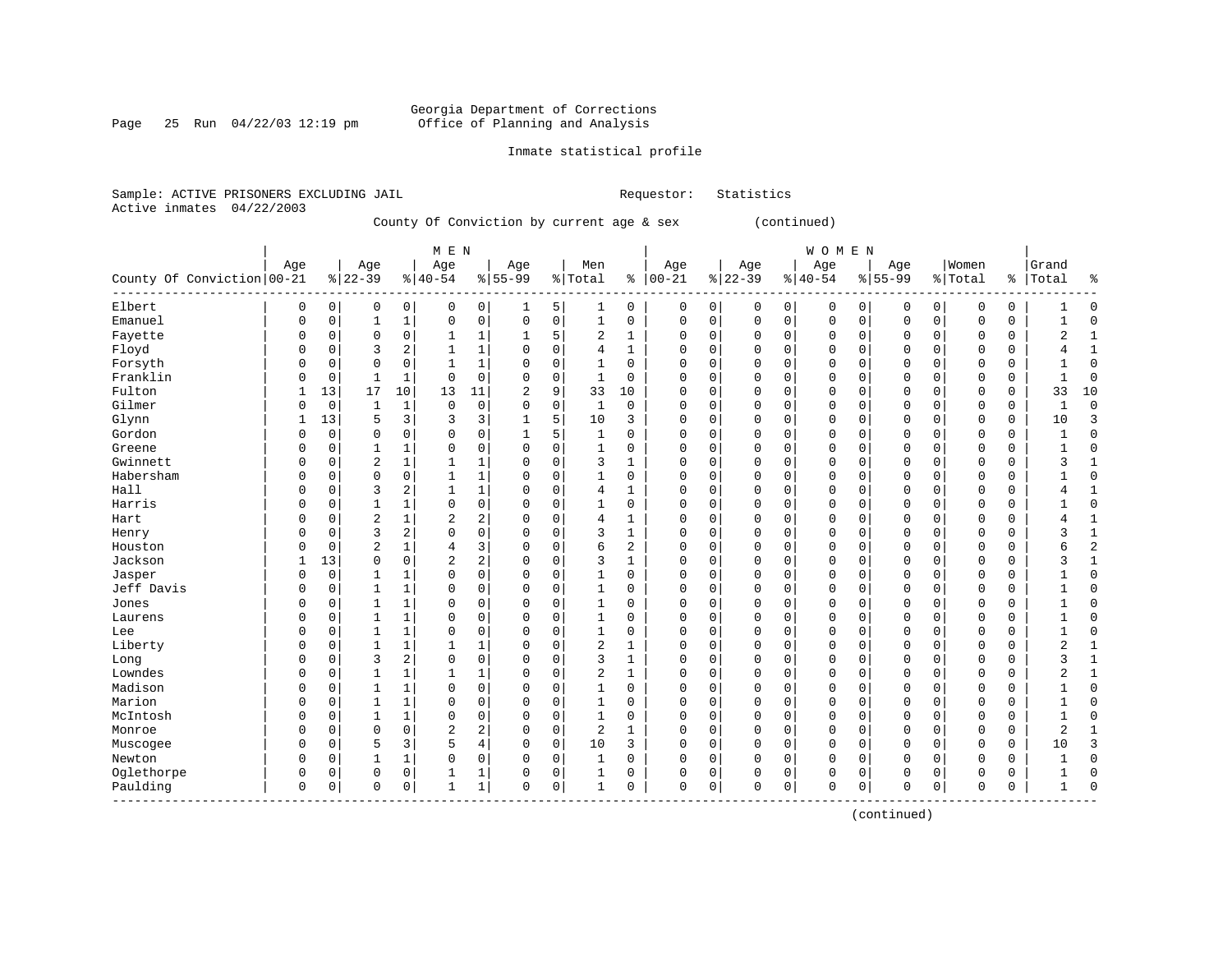Page 26 Run  $04/22/03$  12:19 pm

### Inmate statistical profile

|  |                           | Sample: ACTIVE PRISONERS EXCLUDING JAIL |  |                                           |  | Requestor: | Statistics  |
|--|---------------------------|-----------------------------------------|--|-------------------------------------------|--|------------|-------------|
|  | Active inmates 04/22/2003 |                                         |  |                                           |  |            |             |
|  |                           |                                         |  | County Of Conviction by current age & sex |  |            | (continued) |

|                            |             |             |                |              | M E N        |                |              |             |                |              |             |             |             |             | WOMEN       |             |             |             |              |             |                |                |
|----------------------------|-------------|-------------|----------------|--------------|--------------|----------------|--------------|-------------|----------------|--------------|-------------|-------------|-------------|-------------|-------------|-------------|-------------|-------------|--------------|-------------|----------------|----------------|
|                            | Age         |             | Age            |              | Age          |                | Age          |             | Men            |              | Age         |             | Age         |             | Age         |             | Age         |             | Women        |             | Grand          |                |
| County Of Conviction 00-21 |             |             | $ 22-39$       |              | $8 40-54$    |                | $8155 - 99$  |             | % Total        |              | $% 100-21$  |             | $8 22-39$   |             | $ 40-54$    |             | $8155 - 99$ |             | % Total      | နွ          | Total          | $\approx$      |
| Pierce                     | 0           | 0           | 0              | 0            |              | 1              | 0            | 0           |                | 0            | 0           | 0           | 0           | 0           | 0           | 0           | 0           | 0           | 0            | 0           |                | $\Omega$       |
| Pike                       | $\Omega$    | 0           | $\mathbf{1}$   | $\mathbf{1}$ | 1            | $\mathbf 1$    | $\mathbf{1}$ | 5           | 3              | 1            | 0           | 0           | $\mathbf 0$ | $\mathbf 0$ | $\mathbf 0$ | 0           | $\mathbf 0$ | 0           | 0            | $\mathbf 0$ | 3              | $\overline{1}$ |
| Pulaski                    | $\Omega$    | 0           | $\mathbf{1}$   | $\mathbf 1$  | $\Omega$     | $\mathbf 0$    | 0            | 0           | $\mathbf{1}$   | $\mathbf 0$  | $\Omega$    | 0           | 0           | 0           | 0           | 0           | 0           | 0           | 0            | $\mathbf 0$ |                | $\Omega$       |
| Putnam                     | $\Omega$    | $\Omega$    | 3              | 2            |              | $\mathbf 1$    | 0            | 0           | $\overline{4}$ | 1            | $\Omega$    | $\mathbf 0$ | $\Omega$    | $\mathbf 0$ | $\mathbf 0$ | 0           | $\mathbf 0$ | $\mathbf 0$ | 0            | $\mathbf 0$ | 4              | $\mathbf{1}$   |
| Rabun                      | $\Omega$    | $\Omega$    | $\mathbf{1}$   | 1            | $\Omega$     | $\mathbf 0$    | O            | 0           | 1              | $\Omega$     | $\Omega$    | $\mathbf 0$ | $\Omega$    | $\mathbf 0$ | $\mathbf 0$ | 0           | $\mathbf 0$ | $\mathbf 0$ | $\Omega$     | $\Omega$    | 1              | $\Omega$       |
| Randolph                   | $\Omega$    | $\Omega$    | $\mathbf{1}$   | $\mathbf{1}$ | $\Omega$     | $\mathbf 0$    | 0            | $\mathbf 0$ | $\mathbf{1}$   | $\Omega$     | $\Omega$    | $\mathbf 0$ | $\Omega$    | $\mathbf 0$ | $\mathbf 0$ | 0           | $\mathbf 0$ | $\mathbf 0$ | 0            | $\mathbf 0$ | 1              | $\Omega$       |
| Richmond                   |             | 13          | 7              | 4            | 5            | $\overline{4}$ | 1            | 5           | 14             | 4            | $\Omega$    | 0           | 1           | 50          | 0           | 0           | $\mathbf 0$ | 0           | $\mathbf{1}$ | 50          | 15             | 5              |
| Rockdale                   | $\Omega$    | 0           | 3              | 2            |              | 1              | 0            | $\Omega$    | $\overline{4}$ | 1            | 0           | $\mathbf 0$ | $\mathbf 0$ | 0           | 0           | 0           | $\mathbf 0$ | 0           | 0            | 0           | 4              | 1              |
| Spalding                   | $\Omega$    | 0           | 3              | 2            | 2            | $\overline{2}$ | 0            | 0           | 5              | 2            | 0           | 0           | 0           | $\mathbf 0$ | 0           | 0           | $\mathbf 0$ | 0           | 0            | 0           | 5              | $\overline{2}$ |
| Sumter                     | $\Omega$    | 0           | 0              | 0            |              | 1              | 0            | 0           |                | 0            | 0           | $\mathbf 0$ | 0           | 0           | 0           | 0           | $\mathbf 0$ | 0           | $\Omega$     | 0           |                | $\mathbf 0$    |
| Terrell                    | $\Omega$    | $\Omega$    | $\Omega$       | 0            |              | $\mathbf 1$    | 0            | $\Omega$    | $\mathbf{1}$   | $\Omega$     | $\Omega$    | $\mathbf 0$ | $\Omega$    | $\mathbf 0$ | 0           | 0           | $\mathbf 0$ | 0           | $\Omega$     | 0           |                | $\Omega$       |
| Thomas                     | $\Omega$    | $\Omega$    | $\mathbf{1}$   | 1            |              | 1              | 0            | $\Omega$    | 2              | 1            | $\Omega$    | 0           | $\Omega$    | 0           | 0           | 0           | $\mathbf 0$ | $\mathbf 0$ | $\Omega$     | 0           | 2              | $\mathbf{1}$   |
| Tift                       | $\Omega$    | $\Omega$    | $\Omega$       | 0            |              | $\mathbf{1}$   |              | 5           | $\overline{2}$ | $\mathbf{1}$ | $\Omega$    | $\mathbf 0$ | $\Omega$    | $\mathbf 0$ | $\Omega$    | $\Omega$    | $\mathbf 0$ | $\mathbf 0$ | $\Omega$     | $\mathbf 0$ | $\overline{a}$ | $\mathbf{1}$   |
| Toombs                     | $\Omega$    | $\Omega$    | $\overline{2}$ | $\mathbf{1}$ | $\mathbf{1}$ | $\mathbf{1}$   | 0            | $\Omega$    | 3              | $\mathbf{1}$ | $\Omega$    | $\Omega$    | $\Omega$    | $\mathbf 0$ | $\Omega$    | $\Omega$    | $\mathbf 0$ | $\mathbf 0$ | $\Omega$     | $\mathbf 0$ | 3              | $\mathbf{1}$   |
| Towns                      | $\Omega$    | $\Omega$    | $\mathbf{1}$   | 1            | $\Omega$     | $\Omega$       | $\Omega$     | $\Omega$    | $\mathbf{1}$   | $\Omega$     | $\Omega$    | $\Omega$    | $\Omega$    | $\mathbf 0$ | $\Omega$    | $\Omega$    | $\mathbf 0$ | $\mathbf 0$ | $\Omega$     | $\mathbf 0$ |                | $\Omega$       |
| Troup                      | $\Omega$    | $\Omega$    | $\Omega$       | 0            |              | 1              | 0            | $\Omega$    | 1              | $\Omega$     | $\Omega$    | $\Omega$    | $\Omega$    | $\mathbf 0$ | 0           | $\Omega$    | $\mathbf 0$ | $\mathbf 0$ | $\Omega$     | 0           |                | $\Omega$       |
| Union                      | $\Omega$    | $\Omega$    | 0              | 0            | 1            | $\mathbf{1}$   | 0            | $\mathbf 0$ | 1              | 0            | $\Omega$    | $\mathbf 0$ | $\Omega$    | $\mathbf 0$ | 0           | 0           | $\mathbf 0$ | $\mathbf 0$ | $\Omega$     | 0           | 1              | $\Omega$       |
| Upson                      | $\Omega$    | 0           | 0              | 0            |              | $\mathbf{1}$   | 0            | $\Omega$    | 1              | 0            | 0           | $\mathbf 0$ | $\Omega$    | $\mathbf 0$ | 0           | 0           | $\mathbf 0$ | $\mathbf 0$ | $\Omega$     | 0           | 1              | $\Omega$       |
| Walker                     | $\Omega$    | 0           | $\overline{2}$ | $\mathbf{1}$ | $\Omega$     | $\mathbf 0$    | 0            | 0           | $\overline{2}$ | 1            | 0           | $\mathbf 0$ | 1           | 50          | 0           | 0           | $\mathbf 0$ | $\mathbf 0$ | $\mathbf{1}$ | 50          | 3              | $\mathbf{1}$   |
| Walton                     | $\Omega$    | 0           | 1              | 1            |              | 1              | 0            | $\mathbf 0$ | $\overline{2}$ | 1            | $\Omega$    | $\mathbf 0$ | $\mathbf 0$ | $\mathbf 0$ | 0           | 0           | $\mathbf 0$ | $\mathbf 0$ | $\mathbf 0$  | $\mathbf 0$ | $\overline{2}$ | $\mathbf{1}$   |
| Ware                       | 0           | 0           | 3              | 2            | 3            | 3              | 0            | $\mathbf 0$ | 6              | 2            | $\Omega$    | $\mathbf 0$ | 0           | $\mathbf 0$ | 0           | 0           | $\mathbf 0$ | $\mathbf 0$ | 0            | $\mathbf 0$ | 6              | $\overline{c}$ |
| Washington                 | $\Omega$    | $\Omega$    | 1              | $\mathbf 1$  | $\Omega$     | $\mathbf 0$    | $\Omega$     | $\mathbf 0$ |                | $\mathbf 0$  | $\Omega$    | $\mathbf 0$ | 0           | $\mathbf 0$ | 0           | $\mathbf 0$ | 0           | $\mathbf 0$ | $\Omega$     | $\mathbf 0$ |                | $\Omega$       |
| Wayne                      | $\Omega$    | $\mathbf 0$ | $\mathbf{1}$   | $\mathbf 1$  | $\Omega$     | $\mathbf 0$    | $\Omega$     | $\mathbf 0$ | $\mathbf{1}$   | $\mathbf 0$  | $\Omega$    | $\mathsf 0$ | $\Omega$    | $\mathbf 0$ | 0           | 0           | $\mathbf 0$ | $\mathbf 0$ | $\Omega$     | $\mathbf 0$ | 1              | $\Omega$       |
| Whitfield                  | $\Omega$    | 0           | $\mathsf 0$    | 0            | 3            | 3              | 1            | 5           | 4              | $\mathbf{1}$ | $\Omega$    | 0           | $\Omega$    | $\mathbf 0$ | 0           | 0           | $\mathbf 0$ | 0           | 0            | $\mathbf 0$ | 4              | $\mathbf{1}$   |
| Wilkes                     | $\Omega$    | 0           | $\mathbf{1}$   | $\mathbf{1}$ | $\mathbf 0$  | $\mathbf 0$    | $\mathbf 0$  | 0           | 1              | 0            | $\mathbf 0$ | 0           | $\mathbf 0$ | $\mathbf 0$ | $\mathsf 0$ | 0           | $\mathbf 0$ | 0           | $\mathbf 0$  | 0           | 1              | $\Omega$       |
| Total reported             |             | 8 100       | 176 100        |              | 115 100      |                | 22 100       |             | 321 100        |              | $\mathbf 0$ | 0           |             | 2 100       | 0           | 0           | $\mathbf 0$ | 0           |              | 2 100       | 323 100        |                |
| Percent reported           |             | 100.0       | 100.0          |              | 100.0        |                | 100.0        |             | 100.0          |              |             | $\cdot$ 0   |             | 100.0       |             | $\cdot$ 0   |             | $\cdot$ 0   |              | 100.0       | 100.0          |                |
| Not reported               | $\mathbf 0$ |             | 0              |              | $\Omega$     |                | 0            |             | $\mathbf 0$    |              | 0           |             | $\mathbf 0$ |             | 0           |             | $\mathbf 0$ |             | 0            |             | 0              |                |
| Total                      | 8           |             | 176            |              | 115          |                | 22           |             | 321            |              | 0           |             | 2           |             | 0           |             | $\mathbf 0$ |             | 2            |             | 323            |                |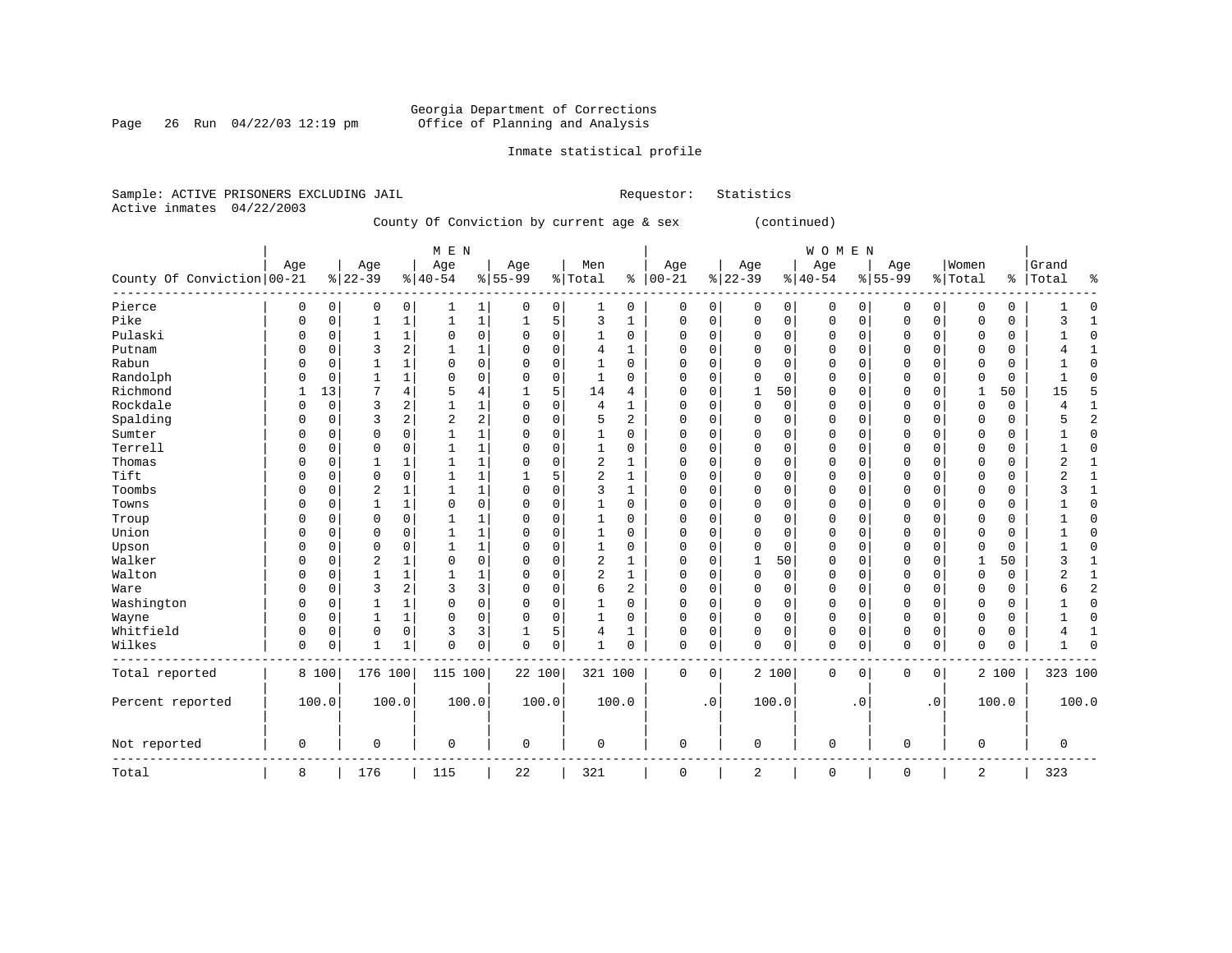Page 27 Run  $04/22/03$  12:19 pm

#### Inmate statistical profile

Sample: ACTIVE PRISONERS EXCLUDING JAIL **Requestor:** Statistics Active inmates 04/22/2003

Circ Of Conviction by current age & sex

|                    |                |             |                |              | M E N          |              |                |             |              |                |             |          |             |             | <b>WOMEN</b> |             |             |             |              |          |                |                |
|--------------------|----------------|-------------|----------------|--------------|----------------|--------------|----------------|-------------|--------------|----------------|-------------|----------|-------------|-------------|--------------|-------------|-------------|-------------|--------------|----------|----------------|----------------|
|                    | Age            |             | Age            |              | Age            |              | Age            |             | Men          |                | Age         |          | Age         |             | Age          |             | Age         |             | Women        |          | Grand          |                |
| Circ Of Conviction | $ 00 - 21$     |             | $ 22-39$       |              | $8   40 - 54$  |              | $8 55-99$      |             | % Total      | နွ             | $ 00-21$    |          | $8 22-39$   |             | $8 40-54$    |             | $8155 - 99$ |             | % Total      | ి        | Total          | ٩,             |
| Alapaha            | 0              | 0           | 3              | 2            | 0              | 0            | 1              | 5           | 4            | 1              | 0           | 0        | 0           | 0           | 0            | 0           | 0           | $\mathbf 0$ | O            | 0        | 4              | $\mathbf{1}$   |
| Alcovy             | 0              | $\mathbf 0$ | $\sqrt{2}$     | $\mathbf{1}$ | $\mathbf{1}$   | $\mathbf 1$  | $\Omega$       | $\mathsf 0$ | 3            | $\mathbf{1}$   | $\mathbf 0$ | 0        | $\mathbf 0$ | $\mathbf 0$ | 0            | 0           | 0           | $\mathbf 0$ | O            | 0        | 3              | $\mathbf{1}$   |
| Atlanta            | 1              | 13          | 17             | 10           | 13             | 11           | 2              | 9           | 33           | 10             | $\Omega$    | 0        | $\mathbf 0$ | 0           | 0            | $\mathbf 0$ | $\Omega$    | 0           | O            | 0        | 33             | 10             |
| Atlantic           | 0              | $\mathbf 0$ | 5              | 3            | $\mathbf{1}$   | 1            | $\Omega$       | $\mathbf 0$ | 6            | $\overline{a}$ | $\Omega$    | $\Omega$ | $\Omega$    | 0           | 0            | $\mathbf 0$ | $\Omega$    | $\Omega$    | $\Omega$     | $\Omega$ | 6              | $\overline{2}$ |
| Augusta            | 1              | 13          | 12             | 7            | 7              | 6            | 1              | 5           | 21           | 7              | $\Omega$    | $\Omega$ | 1           | 50          | O            | $\Omega$    | $\Omega$    | $\Omega$    | $\mathbf{1}$ | 50       | 22             | 7              |
| Blue Ridge         | 0              | $\mathbf 0$ | 1              | 1            | -1             | 1            | $\Omega$       | $\mathbf 0$ | 2            | 1              | $\Omega$    | $\Omega$ | $\Omega$    | 0           | 0            | $\Omega$    | $\Omega$    | $\Omega$    | $\Omega$     | 0        | $\overline{2}$ | $\mathbf{1}$   |
| Brunswick          | 1              | 13          | 8              | 5            | 5              | 4            |                | 5           | 15           | 5              | $\Omega$    | 0        | $\mathbf 0$ | 0           | 0            | $\Omega$    | $\Omega$    | $\mathbf 0$ | $\Omega$     | 0        | 15             | 5              |
| Chattahoochee      | $\Omega$       | $\mathbf 0$ |                | 4            | 5              | 4            | $\Omega$       | $\mathbf 0$ | 12           | 4              | $\Omega$    | $\Omega$ | $\Omega$    | $\Omega$    | 0            | $\mathbf 0$ | $\Omega$    | $\Omega$    | $\Omega$     | 0        | 12             | 4              |
| Cherokee           | O              | $\mathbf 0$ | $\Omega$       | $\Omega$     | $\overline{a}$ | 2            | 1              | 5           | 3            | $\mathbf{1}$   | $\Omega$    | $\Omega$ | $\Omega$    | 0           | $\Omega$     | $\mathbf 0$ | $\Omega$    | $\Omega$    | $\cap$       | 0        | 3              | $\mathbf{1}$   |
| Clayton            | U              | $\mathbf 0$ | 8              | 5            | $\overline{2}$ | 2            |                | 5           | 11           | 3              | $\Omega$    | 0        | $\mathbf 0$ | 0           | 0            | $\mathbf 0$ | $\Omega$    | $\Omega$    | $\Omega$     | 0        | 11             | 3              |
| Cobb               |                | 13          | 5              | 3            | 3              | 3            | 1              | 5           | 10           | 3              | $\Omega$    | O        | $\Omega$    | $\Omega$    | 0            | $\Omega$    | $\Omega$    | $\Omega$    | $\cap$       | 0        | 10             | 3              |
| Conasauga          | 0              | $\mathbf 0$ | $\Omega$       | $\Omega$     | 3              | 3            | 1              | 5           | 4            | $\mathbf{1}$   | $\Omega$    | 0        | U           | 0           | 0            | $\mathbf 0$ | $\Omega$    | 0           | $\Omega$     | 0        | 4              | 1              |
| Cordele            | 0              | $\mathbf 0$ | $\overline{2}$ |              | 0              | 0            | $\Omega$       | $\mathbf 0$ | 2            | 1              | 0           | 0        | $\Omega$    | 0           | 0            | 0           | $\Omega$    | 0           | O            | 0        | $\overline{2}$ | $\mathbf{1}$   |
| Coweta             | Ω              | $\mathbf 0$ | 3              | 2            | $\mathbf{1}$   | 1            | $\Omega$       | $\Omega$    | 4            | $\mathbf{1}$   | $\Omega$    | $\Omega$ | $\Omega$    | $\Omega$    | 0            | $\Omega$    | $\Omega$    | $\Omega$    | $\Omega$     | 0        | 4              | $\mathbf{1}$   |
| Dougherty          | $\overline{2}$ | 25          | $\overline{4}$ | 2            | $\overline{2}$ | 2            |                | 5           | 9            | 3              | $\Omega$    | 0        | $\Omega$    | 0           | 0            | $\mathbf 0$ | $\Omega$    | 0           | $\Omega$     | 0        | 9              | 3              |
| Dublin             | 0              | $\mathbf 0$ | 1              |              | $\Omega$       | 0            | $\Omega$       | 0           | 1            | 0              | $\Omega$    | 0        | 0           | 0           | 0            | 0           | $\Omega$    | 0           | O            | 0        |                | $\mathbf 0$    |
| Eastern            | $\Omega$       | $\Omega$    | 7              | 4            | 3              | 3            |                | 5           | 11           | 3              | $\Omega$    | O        | $\Omega$    | $\Omega$    | 0            | $\Omega$    | $\Omega$    | $\Omega$    | $\Omega$     | 0        | 11             | 3              |
| Flint              | 0              | $\Omega$    | 3              | 2            | $\Omega$       | 0            | $\Omega$       | $\Omega$    | 3            | $\mathbf{1}$   | $\Omega$    | $\Omega$ | $\Omega$    | $\Omega$    | 0            | $\Omega$    | $\Omega$    | $\Omega$    | $\Omega$     | 0        | 3              | $\mathbf{1}$   |
| Griffin            | U              | $\mathbf 0$ | $\overline{4}$ | 2            | 5              | 4            | $\overline{2}$ | 9           | 11           | 3              | $\Omega$    | $\Omega$ | $\Omega$    | 0           | 0            | $\Omega$    | $\Omega$    | $\Omega$    | $\Omega$     | 0        | 11             | 3              |
| Gwinnett           | በ              | $\Omega$    | $\overline{c}$ | $\mathbf 1$  | $\mathbf{1}$   | 1            |                | $\mathbf 0$ | 3            | $\mathbf{1}$   | $\Omega$    | $\Omega$ | $\Omega$    | $\Omega$    | 0            | $\Omega$    | $\Omega$    | $\Omega$    | O            | 0        | 3              | $\mathbf{1}$   |
| Houston            | $\Omega$       | $\mathbf 0$ | $\overline{2}$ | 1            | 4              | 4            | $\Omega$       | $\mathbf 0$ | 6            | $\overline{a}$ | $\Omega$    | 0        | $\mathbf 0$ | 0           | 0            | $\mathbf 0$ | $\Omega$    | 0           | $\Omega$     | 0        | 6              | $\overline{c}$ |
| Lookout Mountain   | 0              | $\Omega$    | $\overline{4}$ | 2            |                | 1            | $\Omega$       | 0           | 5            | 2              | $\Omega$    | $\Omega$ |             | 50          | 0            | $\mathbf 0$ | $\Omega$    | $\Omega$    | $\mathbf{1}$ | 50       | 6              | $\overline{2}$ |
| Macon              | $\Omega$       | $\Omega$    | 7              | 4            | $\overline{4}$ | 4            |                | 5           | 12           | 4              | $\Omega$    | 0        | $\Omega$    | $\Omega$    | 0            | $\Omega$    | $\Omega$    | $\Omega$    | $\Omega$     | $\Omega$ | 12             | $\overline{4}$ |
| Middle             | U              | $\Omega$    | $\overline{4}$ | 2            | -1             | $\mathbf{1}$ | $\Omega$       | $\Omega$    | 5            | $\overline{a}$ | $\Omega$    | $\Omega$ | $\Omega$    | $\Omega$    | 0            | $\Omega$    | $\Omega$    | $\Omega$    | $\Omega$     | $\Omega$ | 5              | $\overline{2}$ |
| Mountain           | 0              | $\mathbf 0$ | $\mathbf{1}$   | 1            | $\mathbf{1}$   | $\mathbf 1$  | $\Omega$       | $\mathbf 0$ | 2            | $\mathbf{1}$   | $\Omega$    | 0        | $\Omega$    | 0           | 0            | $\Omega$    | $\Omega$    | $\Omega$    | O            | 0        | $\overline{2}$ | $\mathbf{1}$   |
| Northeastern       | Λ              | $\Omega$    | 3              | 2            | $\mathbf{1}$   | $\mathbf 1$  |                | $\mathbf 0$ | 4            | $\mathbf{1}$   | $\Omega$    | 0        | $\Omega$    | $\Omega$    | 0            | 0           | $\Omega$    | 0           | $\Omega$     | 0        | 4              | $\mathbf{1}$   |
| Northern           | 0              | $\mathbf 0$ | $\overline{4}$ | 2            | 3              | 3            | 1              | 5           | 8            | 3              | $\Omega$    | 0        | $\mathbf 0$ | 0           | 0            | $\Omega$    | $\Omega$    | 0           | $\Omega$     | 0        | 8              | $\overline{2}$ |
| Ocmulgee           | U              | $\mathbf 0$ | 7              | 4            | 4              | 4            | $\Omega$       | $\mathbf 0$ | 11           | 3              | $\Omega$    | 0        | $\Omega$    | 0           | 0            | $\mathbf 0$ | $\Omega$    | $\Omega$    | O            | 0        | 11             | $\overline{3}$ |
| Oconee             | U              | $\Omega$    | 3              | 2            | $\Omega$       | 0            | $\Omega$       | $\mathbf 0$ | 3            | $\mathbf{1}$   | $\Omega$    | $\Omega$ | U           | $\Omega$    | 0            | $\Omega$    | $\Omega$    | $\Omega$    | $\Omega$     | 0        | 3              | $\mathbf{1}$   |
| Pataula            | U              | $\Omega$    | $\mathbf{1}$   | 1            | $\mathbf{1}$   | 1            | $\Omega$       | 0           | 2            | $\mathbf{1}$   | $\Omega$    | $\Omega$ | $\Omega$    | $\Omega$    | 0            | $\Omega$    | $\Omega$    | $\Omega$    | $\Omega$     | 0        | 2              | $\mathbf{1}$   |
| Piedmont           | 1              | 13          | $\overline{2}$ | 1            | $\overline{2}$ | 2            | 2              | 9           | 7            | $\overline{a}$ | 0           | 0        | $\Omega$    | 0           | 0            | $\Omega$    | $\Omega$    | 0           | 0            | 0        |                | $\overline{c}$ |
| Rome               | $\Omega$       | $\mathbf 0$ | 3              | 2            | $\mathbf{1}$   | $\mathbf{1}$ | $\Omega$       | $\mathbf 0$ | 4            | $\mathbf{1}$   | $\Omega$    | $\Omega$ | $\Omega$    | $\Omega$    | $\Omega$     | $\mathbf 0$ | $\Omega$    | $\Omega$    | $\Omega$     | 0        | 4              | $\mathbf{1}$   |
| South Georgia      | U              | $\Omega$    | $\Omega$       | $\Omega$     | $\mathbf{1}$   | 1            | $\Omega$       | $\mathbf 0$ | $\mathbf{1}$ | $\Omega$       | $\Omega$    | $\Omega$ | $\Omega$    | 0           | 0            | $\Omega$    | $\Omega$    | $\Omega$    | $\Omega$     | 0        |                | $\Omega$       |
| Southern           | 0              | 0           | 3              | 2            | 5              | 4            | $\Omega$       | 0           | 8            | 3              | $\Omega$    | 0        | 0           | 0           | 0            | 0           | $\Omega$    | 0           | $\Omega$     | 0        | 8              | $\overline{2}$ |
| Southwestern       | 0              | 0           | 1              |              | 1              | 1            |                | 0           | 2            | 1              | 0           | 0        | 0           | 0           | 0            | 0           | $\Omega$    | 0           | $\Omega$     | 0        | $\overline{2}$ | $\mathbf{1}$   |
| Stone Mountain     | 0              | $\mathbf 0$ | 16             | 9            | 6              | 5            | 3              | 14          | 25           | 8              | $\mathbf 0$ | 0        | $\Omega$    | 0           | 0            | $\mathbf 0$ | $\Omega$    | 0           | $\Omega$     | 0        | 25             | 8              |

(continued)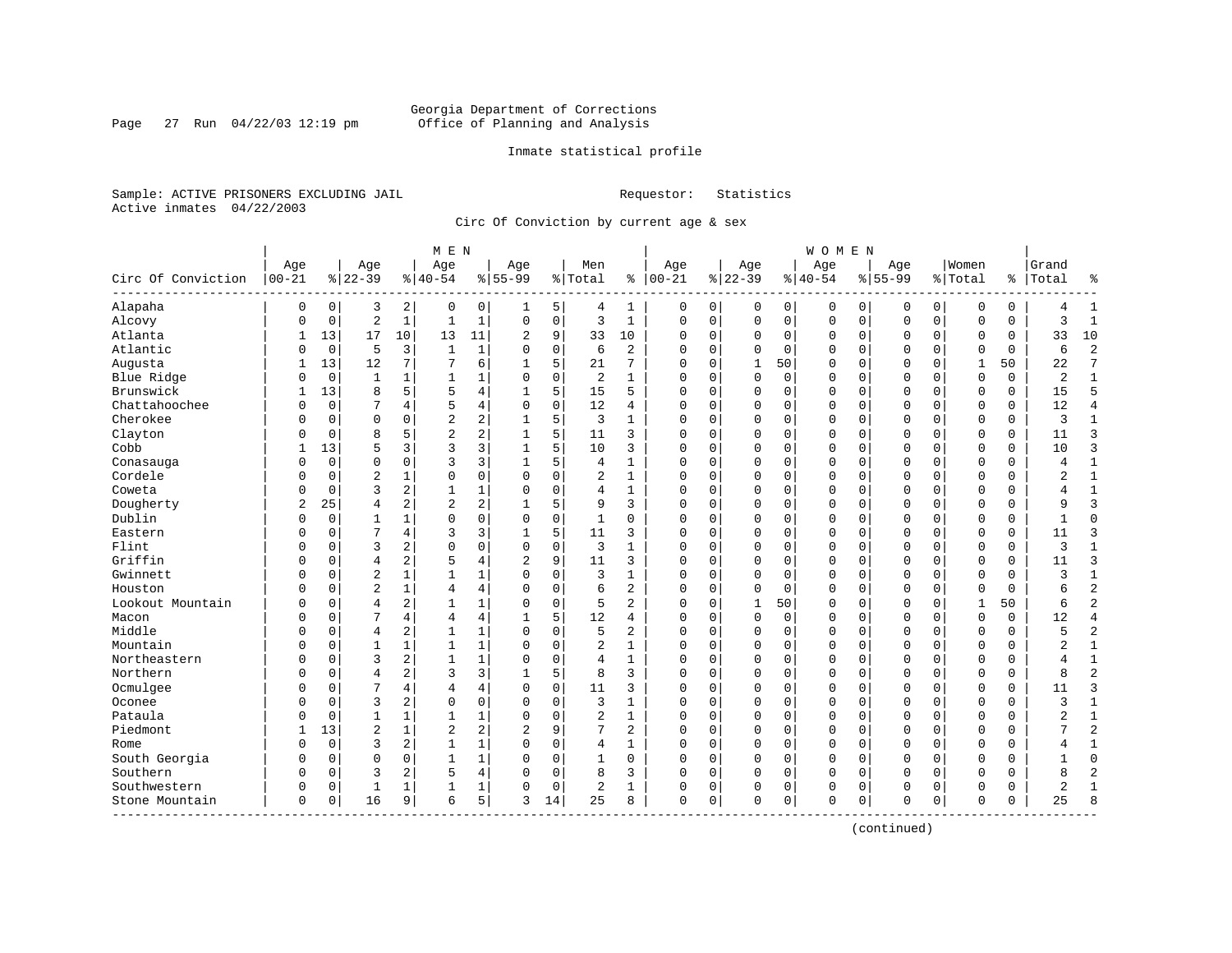Page 28 Run  $04/22/03$  12:19 pm

#### Inmate statistical profile

Sample: ACTIVE PRISONERS EXCLUDING JAIL **Requestor:** Statistics Active inmates 04/22/2003

Circ Of Conviction by current age & sex (continued)

|                    |                  |             |                  |          | M E N            |                |                  |       |                |          |                  |           |                  |          | WOMEN            |    |                    |                 |                  |          |                |      |
|--------------------|------------------|-------------|------------------|----------|------------------|----------------|------------------|-------|----------------|----------|------------------|-----------|------------------|----------|------------------|----|--------------------|-----------------|------------------|----------|----------------|------|
| Circ Of Conviction | Age<br>$00 - 21$ |             | Age<br>$ 22-39 $ |          | Age<br>$ 40-54 $ |                | Age<br>$8 55-99$ |       | Men<br>% Total | နွ       | Age<br>$00 - 21$ |           | Age<br>$ 22-39 $ |          | Age<br>$ 40-54 $ |    | Age<br>$8155 - 99$ |                 | Women<br>% Total | %        | Grand<br>Total | န္   |
| Tifton             | $\Omega$         |             |                  | $\Omega$ |                  |                |                  | 5     | 2              |          | $\Omega$         | $\Omega$  |                  | $\Omega$ | $\Omega$         |    | $\Omega$           |                 |                  | 0        |                |      |
| Toombs             | $\Omega$         | $\Omega$    |                  |          | $\Omega$         | $\overline{0}$ | $\Omega$         |       |                | $\Omega$ | $\Omega$         | 0         | $\Omega$         | $\Omega$ | 0                | 0  | 0                  | 0               | $\Omega$         | 0        |                |      |
| Waycross           | O                |             |                  |          |                  | 6              |                  |       | 11             |          | <sup>0</sup>     |           |                  |          |                  |    |                    |                 |                  | 0        |                |      |
| Western            | U                |             |                  |          | 6                |                |                  |       | 11             |          | <sup>0</sup>     |           |                  |          |                  |    | $\Omega$           |                 | O                | $\Omega$ | 11             |      |
| Rockdale           |                  |             |                  |          |                  |                |                  |       | 4              |          |                  |           |                  |          |                  |    | $\Omega$           |                 |                  | 0        |                |      |
| Douglas            |                  | 13          |                  |          |                  |                |                  |       | 9              |          |                  |           |                  |          |                  |    |                    |                 |                  | 0        |                |      |
| Appalachian        | 0                | $\mathbf 0$ |                  |          |                  |                |                  |       |                |          | $\Omega$         | U         |                  |          |                  |    | $\Omega$           |                 | 0                | 0        |                |      |
| Enotah             | O                |             |                  |          |                  |                |                  |       |                |          | $\Omega$         |           |                  |          | O                |    | $\Omega$           |                 |                  | 0        |                |      |
| Forsyth-Bell       | $\Omega$         | $\Omega$    | $\Omega$         | $\Omega$ |                  |                |                  |       |                | 0        | $\Omega$         | U         |                  |          | $\Omega$         |    | 0                  |                 | O                | 0        |                |      |
| Towaliga           | 0                | 0           |                  |          |                  | 3              |                  | 5     | 5              | 2        | 0                | 0         | 0                | 0        | 0                |    | $\mathbf 0$        | 0               | 0                | 0        | 5              |      |
| Total reported     |                  | 8 100       | 176              | 100      | 114 100          |                | 22 100           |       | 320 100        |          | $\mathbf{0}$     | 0         |                  | 2 100    | $\mathbf 0$      | 0  | $\mathbf 0$        | 0               |                  | 2 100    | 322 100        |      |
| Percent reported   |                  | 100.0       |                  | 100.0    |                  | 99.1           |                  | 100.0 |                | 99.7     |                  | $\cdot$ 0 |                  | 100.0    |                  | .0 |                    | .0 <sup>1</sup> |                  | 100.0    |                | 99.7 |
| Not reported       | 0                |             | $\Omega$         |          |                  |                | $\mathbf 0$      |       |                |          | $\Omega$         |           | $\Omega$         |          | $\mathbf 0$      |    | $\mathbf 0$        |                 | $\Omega$         |          |                |      |
| Total              | 8                |             | 176              |          | 115              |                | 22               |       | 321            |          | $\Omega$         |           | 2                |          | 0                |    | $\mathbf 0$        |                 | 2                |          | 323            |      |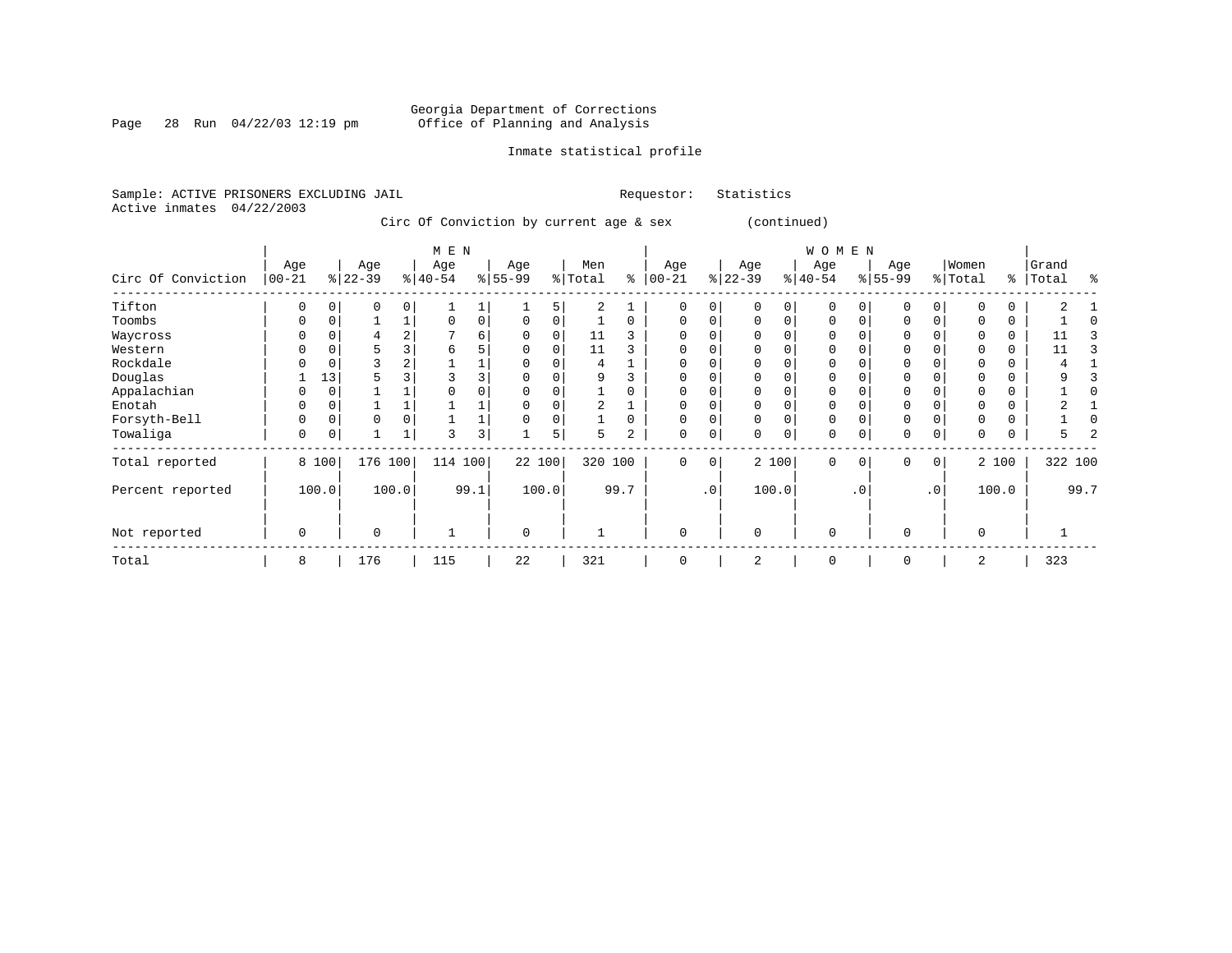Page 29 Run  $04/22/03$  12:19 pm

#### Inmate statistical profile

Sample: ACTIVE PRISONERS EXCLUDING JAIL **Requestor:** Statistics Active inmates 04/22/2003

Home County by current age & sex

| Age<br>Age<br>$00 - 21$<br>$8 22-39$<br>Home County<br>Appling<br>0<br>0<br>1<br>Atkinson<br>$\mathbf 0$<br>$\mathbf 0$<br>0<br>Baldwin<br>0<br>0<br>1<br>$\overline{c}$<br>Barrow<br>$\Omega$<br>$\Omega$ | Age<br>$8 40-54$<br>1<br>1<br>$\mathsf 0$<br>$\mathsf 0$<br>2<br>1<br>1<br>$\Omega$<br>$\Omega$<br>3<br>$\Omega$<br>1<br>$\overline{c}$<br>$\overline{\mathbf{c}}$<br>$\mathbf 1$<br>1<br>1<br>0 | Age<br>$8155 - 99$<br>$\mathbf{1}$<br>0<br>0<br>$\mathbf 1$<br>2<br>$\mathbf 0$<br>0<br>3<br>$\Omega$<br>0<br>$\Omega$<br>2<br>$\Omega$<br>$\mathbf 1$<br>O | Men<br>% Total<br>0<br>2<br>6<br>$\mathbf{1}$<br>3<br>0<br>3<br>6<br>$\Omega$<br>3<br>$\Omega$<br>$\mathbf{1}$<br>$\mathbf 0$<br>5<br>$\mathbf 0$<br>3 | 1<br>0<br>1<br>1<br>$\mathbf{1}$<br>0<br>$\overline{c}$ | Age<br>$8   00 - 21$<br>0<br>$\mathbf 0$<br>$\Omega$<br>$\Omega$<br>$\Omega$<br>$\mathbf 0$ | Age<br>$ 22-39$<br>0<br>0<br>0<br>$\mathbf 0$<br>0<br>$\Omega$<br>0<br>$\Omega$<br>0<br>$\Omega$<br>0<br>$\Omega$ | 0<br>$\mathbf 0$<br>0<br>0<br>$\Omega$<br>$\mathbf 0$ | Age<br>$8 40-54$<br>0<br>0<br>0<br>0<br>$\Omega$ | $8155 - 99$<br>0<br>$\mathbf 0$<br>0<br>$\mathbf 0$<br>$\Omega$ | Age<br>0<br>$\Omega$<br>$\Omega$<br>$\Omega$<br>$\Omega$ | $\mathbf 0$<br>$\mathbf 0$<br>0<br>0<br>$\Omega$ | Women<br>% Total<br>0<br>$\mathbf C$<br>0<br>$\mathbf 0$<br>$\Omega$ | ి<br>0<br>0<br>0<br>0<br>0 | Grand<br>Total<br>2<br>$\mathbf{1}$<br>3<br>3<br>3 | ႜ<br>$\mathbf{1}$<br>$\mathbf 0$<br>$\mathbf{1}$<br>1 |
|------------------------------------------------------------------------------------------------------------------------------------------------------------------------------------------------------------|--------------------------------------------------------------------------------------------------------------------------------------------------------------------------------------------------|-------------------------------------------------------------------------------------------------------------------------------------------------------------|--------------------------------------------------------------------------------------------------------------------------------------------------------|---------------------------------------------------------|---------------------------------------------------------------------------------------------|-------------------------------------------------------------------------------------------------------------------|-------------------------------------------------------|--------------------------------------------------|-----------------------------------------------------------------|----------------------------------------------------------|--------------------------------------------------|----------------------------------------------------------------------|----------------------------|----------------------------------------------------|-------------------------------------------------------|
|                                                                                                                                                                                                            |                                                                                                                                                                                                  |                                                                                                                                                             |                                                                                                                                                        |                                                         |                                                                                             |                                                                                                                   |                                                       |                                                  |                                                                 |                                                          |                                                  |                                                                      |                            |                                                    |                                                       |
|                                                                                                                                                                                                            |                                                                                                                                                                                                  |                                                                                                                                                             |                                                                                                                                                        |                                                         |                                                                                             |                                                                                                                   |                                                       |                                                  |                                                                 |                                                          |                                                  |                                                                      |                            |                                                    |                                                       |
|                                                                                                                                                                                                            |                                                                                                                                                                                                  |                                                                                                                                                             |                                                                                                                                                        |                                                         |                                                                                             |                                                                                                                   |                                                       |                                                  |                                                                 |                                                          |                                                  |                                                                      |                            |                                                    |                                                       |
|                                                                                                                                                                                                            |                                                                                                                                                                                                  |                                                                                                                                                             |                                                                                                                                                        |                                                         |                                                                                             |                                                                                                                   |                                                       |                                                  |                                                                 |                                                          |                                                  |                                                                      |                            |                                                    |                                                       |
|                                                                                                                                                                                                            |                                                                                                                                                                                                  |                                                                                                                                                             |                                                                                                                                                        |                                                         |                                                                                             |                                                                                                                   |                                                       |                                                  |                                                                 |                                                          |                                                  |                                                                      |                            |                                                    |                                                       |
|                                                                                                                                                                                                            |                                                                                                                                                                                                  |                                                                                                                                                             |                                                                                                                                                        |                                                         |                                                                                             |                                                                                                                   |                                                       |                                                  |                                                                 |                                                          |                                                  |                                                                      |                            |                                                    |                                                       |
| Bartow<br>$\Omega$<br>$\Omega$<br>N                                                                                                                                                                        |                                                                                                                                                                                                  |                                                                                                                                                             |                                                                                                                                                        |                                                         |                                                                                             |                                                                                                                   |                                                       |                                                  |                                                                 |                                                          |                                                  |                                                                      |                            |                                                    | $\mathbf{1}$                                          |
| Ben Hill<br>$\Omega$<br>1<br>0                                                                                                                                                                             |                                                                                                                                                                                                  |                                                                                                                                                             |                                                                                                                                                        |                                                         |                                                                                             |                                                                                                                   |                                                       | 0                                                | $\mathbf 0$                                                     | $\Omega$                                                 | $\Omega$                                         | $\Omega$                                                             | 0                          |                                                    | $\mathbf 0$                                           |
| <b>Bibb</b><br>3<br>$\mathbf 0$<br>0                                                                                                                                                                       |                                                                                                                                                                                                  |                                                                                                                                                             |                                                                                                                                                        |                                                         | $\Omega$                                                                                    | 0<br>$\Omega$                                                                                                     | $\mathbf 0$                                           | 0                                                | $\mathbf 0$                                                     | $\Omega$                                                 | $\mathbf 0$                                      | $\Omega$                                                             | 0                          | 5                                                  | $\overline{c}$                                        |
| Bleckley<br>$\overline{2}$<br>$\mathbf 0$<br>0                                                                                                                                                             |                                                                                                                                                                                                  |                                                                                                                                                             |                                                                                                                                                        | $\mathbf{1}$                                            | $\Omega$                                                                                    | 0<br>$\Omega$                                                                                                     | 0                                                     | 0                                                | 0                                                               | $\Omega$                                                 | 0                                                | O                                                                    | 0                          | 3                                                  | $\mathbf{1}$                                          |
| Brooks<br>0<br>1<br>$\Omega$                                                                                                                                                                               |                                                                                                                                                                                                  | 0<br>$\Omega$                                                                                                                                               | 0<br>1                                                                                                                                                 | 0                                                       | $\mathbf 0$                                                                                 | 0<br>$\Omega$                                                                                                     | 0                                                     | 0                                                | $\mathbf 0$                                                     | $\Omega$                                                 | 0                                                | $\Omega$                                                             | 0                          | $\mathbf{1}$                                       | $\mathbf 0$                                           |
| Burke<br>$\overline{2}$<br>0<br>$\Omega$                                                                                                                                                                   | $\mathbf{1}$<br>$\mathbf{1}$                                                                                                                                                                     | 1<br>$\Omega$                                                                                                                                               | $\mathbf 0$<br>3                                                                                                                                       | 1                                                       | $\Omega$                                                                                    | 0<br>$\Omega$                                                                                                     | $\mathbf 0$                                           | $\Omega$                                         | $\mathbf 0$                                                     | $\Omega$                                                 | $\Omega$                                         | $\mathbf 0$                                                          | 0                          | 3                                                  | $\mathbf{1}$                                          |
| <b>Butts</b><br>$\Omega$<br>$\Omega$<br>0                                                                                                                                                                  | $\Omega$<br>$\Omega$                                                                                                                                                                             | 0<br>1                                                                                                                                                      | 6<br>$\mathbf{1}$                                                                                                                                      | $\Omega$                                                | $\Omega$                                                                                    | 0<br>$\Omega$                                                                                                     | $\mathbf 0$                                           | $\Omega$                                         | $\Omega$                                                        | $\Omega$                                                 | $\Omega$                                         | $\Omega$                                                             | 0                          |                                                    | $\mathbf 0$                                           |
| Camden<br>$\mathbf 0$<br>0<br>0                                                                                                                                                                            | $\Omega$<br>$\mathbf{1}$                                                                                                                                                                         | $\mathbf 1$<br>$\mathbf 0$                                                                                                                                  | $\Omega$<br>$\mathbf{1}$                                                                                                                               | 0                                                       | $\mathbf 0$                                                                                 | 0<br>$\Omega$                                                                                                     | $\mathbf 0$                                           | 0                                                | $\mathbf 0$                                                     | $\Omega$                                                 | $\mathbf 0$                                      | $\mathbf 0$                                                          | 0                          | $\mathbf{1}$                                       | $\mathbf 0$                                           |
| $\overline{a}$<br>Carroll<br>0<br>0                                                                                                                                                                        | $\Omega$<br>1                                                                                                                                                                                    | 0<br>$\Omega$                                                                                                                                               | $\mathbf 0$<br>$\overline{c}$                                                                                                                          | 1                                                       | 0                                                                                           | 0<br>$\Omega$                                                                                                     | $\mathbf 0$                                           | 0                                                | $\mathbf 0$                                                     | $\Omega$                                                 | $\mathbf 0$                                      | $\mathbf 0$                                                          | 0                          | 2                                                  | $\mathbf{1}$                                          |
| $\mathbf 0$<br>Catoosa<br>$\Omega$<br>0                                                                                                                                                                    | $\mathbf{1}$<br>0                                                                                                                                                                                | 1<br>O                                                                                                                                                      | $\mathbf{1}$<br>0                                                                                                                                      | 0                                                       | 0                                                                                           | 0<br>$\Omega$                                                                                                     | 0                                                     | 0                                                | 0                                                               | $\Omega$                                                 | 0                                                | O                                                                    | 0                          | 1                                                  | $\mathbf 0$                                           |
| Chatham<br>8<br>0<br>0                                                                                                                                                                                     | 5<br>5                                                                                                                                                                                           | 5<br>1                                                                                                                                                      | 6<br>14                                                                                                                                                | 5                                                       | $\mathbf 0$                                                                                 | 0<br>$\Omega$                                                                                                     | 0                                                     | 0                                                | 0                                                               | $\Omega$                                                 | 0                                                | 0                                                                    | 0                          | 14                                                 | 5                                                     |
| Chattooga<br>$\Omega$<br>1<br>0                                                                                                                                                                            | $\Omega$                                                                                                                                                                                         | 0<br>$\Omega$                                                                                                                                               | $\Omega$<br>1                                                                                                                                          | $\Omega$                                                | $\Omega$                                                                                    | 0<br>$\Omega$                                                                                                     | $\Omega$                                              | 0                                                | $\mathbf 0$                                                     | $\Omega$                                                 | $\Omega$                                         | $\mathbf 0$                                                          | 0                          |                                                    | $\mathbf 0$                                           |
| Cherokee<br>$\Omega$<br>1<br>N                                                                                                                                                                             | $\mathbf{1}$<br>$\mathbf{1}$                                                                                                                                                                     | $\mathbf 1$<br>$\Omega$                                                                                                                                     | $\Omega$<br>2                                                                                                                                          | 1                                                       | $\Omega$                                                                                    | 0<br>$\Omega$                                                                                                     | $\Omega$                                              | $\Omega$                                         | $\Omega$                                                        | $\Omega$                                                 | $\Omega$                                         | $\bigcap$                                                            | 0                          | 2                                                  | $\mathbf{1}$                                          |
| Clarke<br>5<br>$\mathbf 0$<br>0                                                                                                                                                                            | 3<br>4                                                                                                                                                                                           | 4<br>$\Omega$                                                                                                                                               | $\Omega$<br>9                                                                                                                                          | 3                                                       | $\mathbf 0$                                                                                 | 0<br>$\Omega$                                                                                                     | $\mathbf 0$                                           | 0                                                | $\mathbf 0$                                                     | $\Omega$                                                 | $\mathbf 0$                                      | $\Omega$                                                             | 0                          | 9                                                  | 3                                                     |
| 5<br>Clayton<br>0<br>0                                                                                                                                                                                     | 3<br>$\mathbf{1}$                                                                                                                                                                                | $\mathbf 1$                                                                                                                                                 | 6<br>7                                                                                                                                                 | 3                                                       | $\Omega$                                                                                    | 0<br>$\Omega$                                                                                                     | $\mathbf 0$                                           | 0                                                | $\mathbf 0$                                                     | $\Omega$                                                 | $\mathbf 0$                                      | $\mathbf 0$                                                          | 0                          |                                                    | $\overline{2}$                                        |
| Cobb<br>14<br>$\overline{4}$                                                                                                                                                                               | 3<br>3                                                                                                                                                                                           | 3                                                                                                                                                           | 6<br>9                                                                                                                                                 | 3                                                       | 0                                                                                           | 0<br>$\Omega$                                                                                                     | 0                                                     | 0                                                | 0                                                               | $\Omega$                                                 | 0                                                | O                                                                    | 0                          | 9                                                  | $\overline{3}$                                        |
| Coffee<br>0<br>$\Omega$<br>$\Omega$                                                                                                                                                                        | 0<br>$\mathbf{1}$                                                                                                                                                                                | 1<br>$\Omega$                                                                                                                                               | 0<br>1                                                                                                                                                 | 0                                                       | $\mathbf 0$                                                                                 | 0<br>$\mathbf 0$                                                                                                  | 0                                                     | 0                                                | $\mathbf 0$                                                     | 0                                                        | 0                                                | $\mathbf 0$                                                          | 0                          | 1                                                  | $\mathbf 0$                                           |
| Colquit<br>$\mathbf 0$<br>$\Omega$<br>O                                                                                                                                                                    | $\overline{2}$<br>0                                                                                                                                                                              | 2<br>$\Omega$                                                                                                                                               | $\mathbf 0$<br>2                                                                                                                                       | 1                                                       | $\mathbf 0$                                                                                 | 0<br>$\Omega$                                                                                                     | $\mathbf 0$                                           | 0                                                | $\mathbf 0$                                                     | $\Omega$                                                 | $\Omega$                                         | $\mathbf 0$                                                          | 0                          | 2                                                  | 1                                                     |
| Columbia<br>$\Omega$<br>$\mathbf 0$<br>N                                                                                                                                                                   | 0<br>$\Omega$                                                                                                                                                                                    | 0<br>1                                                                                                                                                      | 6<br>$\mathbf{1}$                                                                                                                                      | 0                                                       | $\Omega$                                                                                    | 0<br>$\Omega$                                                                                                     | $\mathbf 0$                                           | $\Omega$                                         | $\Omega$                                                        | $\Omega$                                                 | $\Omega$                                         | $\mathbf 0$                                                          | 0                          |                                                    | $\mathbf 0$                                           |
| Cook<br>0<br>1<br>0                                                                                                                                                                                        | 0<br>1                                                                                                                                                                                           | 0<br>$\mathbf 0$                                                                                                                                            | $\Omega$<br>1                                                                                                                                          | 0                                                       | $\mathbf 0$                                                                                 | 0<br>$\Omega$                                                                                                     | $\mathbf 0$                                           | 0                                                | $\mathbf 0$                                                     | $\Omega$                                                 | $\mathbf 0$                                      | $\mathbf 0$                                                          | 0                          | $\mathbf{1}$                                       | $\mathbf 0$                                           |
| Coweta<br>0<br>0<br>1                                                                                                                                                                                      | 1<br>0                                                                                                                                                                                           | 0<br>$\Omega$                                                                                                                                               | 0<br>1                                                                                                                                                 | 0                                                       | 0                                                                                           | 0<br>$\Omega$                                                                                                     | $\mathsf 0$                                           | 0                                                | 0                                                               | 0                                                        | $\mathbf 0$                                      | O                                                                    | 0                          | 1                                                  | $\mathbf 0$                                           |
| Crisp<br>1<br>0<br>0                                                                                                                                                                                       | 1<br>0                                                                                                                                                                                           | 0<br>$\Omega$                                                                                                                                               | $\mathbf{1}$<br>0                                                                                                                                      | 0                                                       | 0                                                                                           | 0<br>$\Omega$                                                                                                     | 0                                                     | 0                                                | $\mathbf 0$                                                     | $\Omega$                                                 | 0                                                | O                                                                    | 0                          | 1                                                  | $\mathbf 0$                                           |
| 0<br>Decatur<br>0<br>0                                                                                                                                                                                     | 0<br>2                                                                                                                                                                                           | 2<br>$\Omega$                                                                                                                                               | 0<br>2                                                                                                                                                 | 1                                                       | $\mathbf 0$                                                                                 | 0<br>$\Omega$                                                                                                     | 0                                                     | 0                                                | $\mathbf 0$                                                     | 0                                                        | 0                                                | $\mathbf 0$                                                          | 0                          | 2                                                  | 1                                                     |
| DeKalb<br>17<br>0<br>N                                                                                                                                                                                     | 3<br>11                                                                                                                                                                                          | 3<br>$\Omega$                                                                                                                                               | $\mathbf 0$<br>20                                                                                                                                      | 7                                                       | $\Omega$                                                                                    | 0<br>$\Omega$                                                                                                     | 0                                                     | 0                                                | $\mathbf 0$                                                     | $\Omega$                                                 | $\Omega$                                         | $\mathbf 0$                                                          | 0                          | 20                                                 | 7                                                     |
| Dougherty<br>3<br>14<br>1                                                                                                                                                                                  | 2<br>$\overline{2}$                                                                                                                                                                              | 2                                                                                                                                                           | 6<br>7                                                                                                                                                 | 3                                                       | $\Omega$                                                                                    | 0<br>$\Omega$                                                                                                     | $\mathbf 0$                                           | $\Omega$                                         | $\Omega$                                                        | $\Omega$                                                 | $\Omega$                                         | $\Omega$                                                             | 0                          | 7                                                  | $\overline{2}$                                        |
| Douglas<br>$\mathbf 0$<br>3<br>0                                                                                                                                                                           | 2<br>2                                                                                                                                                                                           | 2<br>$\mathbf 0$                                                                                                                                            | 5<br>0                                                                                                                                                 | $\overline{a}$                                          | $\mathbf 0$                                                                                 | 0<br>$\Omega$                                                                                                     | 0                                                     | 0                                                | $\mathbf 0$                                                     | $\Omega$                                                 | 0                                                | $\mathbf 0$                                                          | 0                          | 5                                                  | $\overline{c}$                                        |
| $\mathbf 0$<br>Elbert<br>0<br>0                                                                                                                                                                            | $\mathbf 0$<br>$\Omega$                                                                                                                                                                          | 0<br>1                                                                                                                                                      | 6<br>1                                                                                                                                                 | 0                                                       | 0                                                                                           | 0<br>$\Omega$                                                                                                     | $\mathbf 0$                                           | 0                                                | $\mathbf 0$                                                     | 0                                                        | $\mathbf 0$                                      | 0                                                                    | 0                          | 1                                                  | $\mathbf 0$                                           |
| Fayette<br>$\Omega$<br>0<br>0                                                                                                                                                                              | 0<br>$\mathbf{1}$                                                                                                                                                                                | 1                                                                                                                                                           | 2<br>6                                                                                                                                                 | 1                                                       | 0                                                                                           | 0<br>$\Omega$                                                                                                     | 0                                                     | 0                                                | $\mathbf 0$                                                     | $\Omega$                                                 | 0                                                | O                                                                    | 0                          | 2                                                  | $\mathbf{1}$                                          |
| $\overline{3}$<br>Floyd<br>$\Omega$<br>0                                                                                                                                                                   | $\overline{a}$<br>$\Omega$                                                                                                                                                                       | 0<br>$\Omega$                                                                                                                                               | $\mathbf 0$<br>3                                                                                                                                       | $\mathbf{1}$                                            | $\Omega$                                                                                    | 0<br>$\Omega$                                                                                                     | $\mathbf 0$                                           | $\Omega$                                         | $\mathbf 0$                                                     | $\Omega$                                                 | $\Omega$                                         | $\Omega$                                                             | 0                          | 3                                                  | $\mathbf{1}$                                          |
| Franklin<br>0<br>1<br>0                                                                                                                                                                                    | 1<br>$\Omega$                                                                                                                                                                                    | 0<br>$\Omega$                                                                                                                                               | $\mathbf 0$<br>1                                                                                                                                       | 0                                                       | $\Omega$                                                                                    | 0<br>$\Omega$                                                                                                     | $\mathbf 0$                                           | 0                                                | 0                                                               | $\Omega$                                                 | 0                                                | $\mathbf 0$                                                          | 0                          |                                                    | $\mathbf 0$                                           |
| Fulton<br>2<br>29<br>22                                                                                                                                                                                    | 14<br>16                                                                                                                                                                                         | 16<br>2                                                                                                                                                     | 12<br>42                                                                                                                                               | 15                                                      | 0                                                                                           | 0<br>$\Omega$                                                                                                     | 0                                                     | 0                                                | 0                                                               | $\Omega$                                                 | 0                                                | $\Omega$                                                             | 0                          | 42                                                 | 15                                                    |
| Gilmer<br>0<br>0<br>1                                                                                                                                                                                      | 1<br>0                                                                                                                                                                                           | 0<br>$\mathbf 0$                                                                                                                                            | $\mathbf 0$<br>1                                                                                                                                       | 0                                                       | $\mathbf 0$                                                                                 | 0<br>$\Omega$                                                                                                     | $\mathbf 0$                                           | 0                                                | 0                                                               | 0                                                        | $\mathsf 0$                                      | $\Omega$                                                             | 0                          | 1                                                  | $\mathbf 0$                                           |

(continued)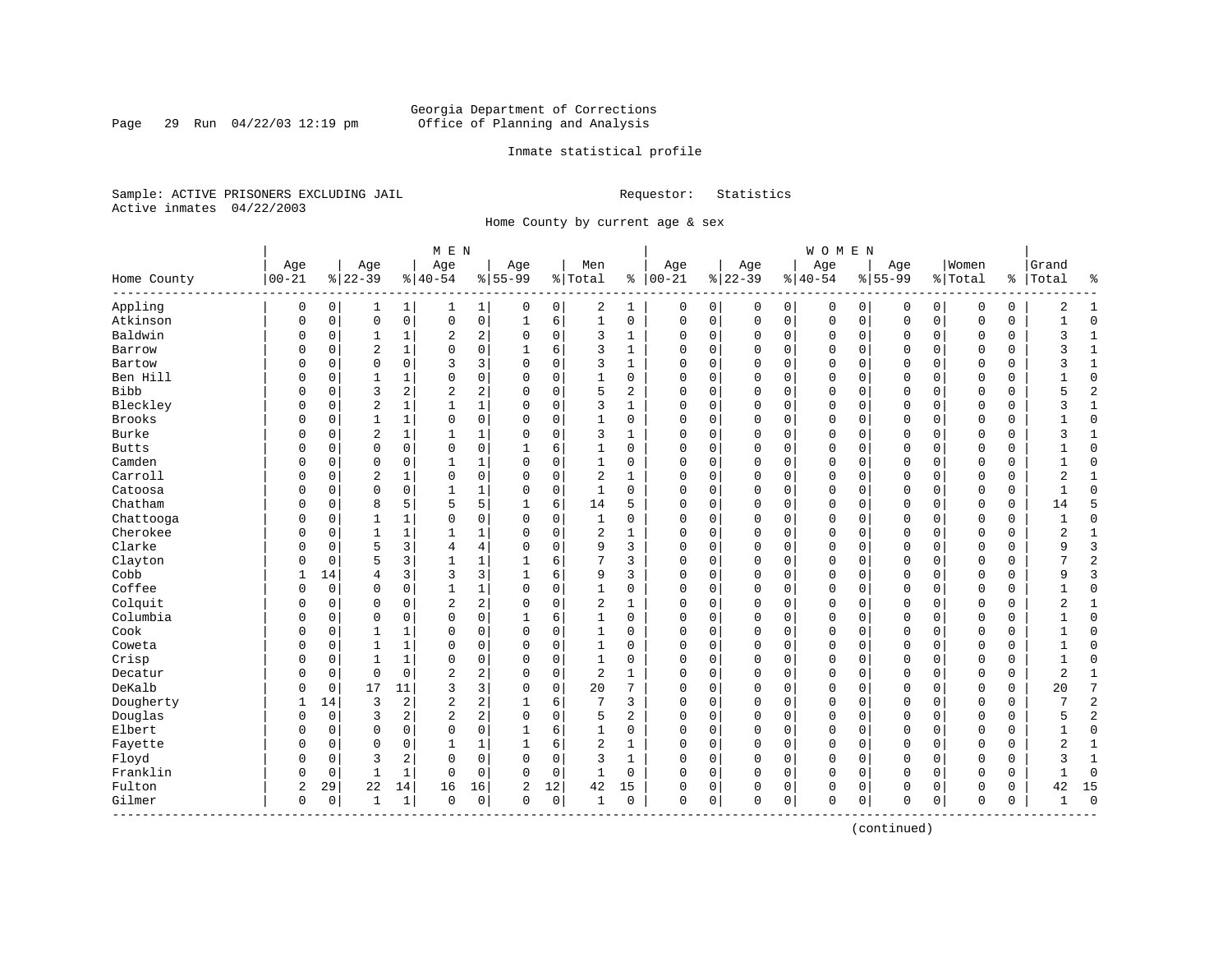Page 30 Run  $04/22/03$  12:19 pm

#### Inmate statistical profile

Sample: ACTIVE PRISONERS EXCLUDING JAIL Requestor: Statistics Active inmates 04/22/2003

Home County by current age & sex (continued)

|             |            |             |                |              | M E N          |                |           |                |                |                |             |             |             |             | <b>WOMEN</b> |             |             |                |             |             |                |                |
|-------------|------------|-------------|----------------|--------------|----------------|----------------|-----------|----------------|----------------|----------------|-------------|-------------|-------------|-------------|--------------|-------------|-------------|----------------|-------------|-------------|----------------|----------------|
|             | Age        |             | Age            |              | Age            |                | Age       |                | Men            |                | Age         |             | Age         |             | Age          |             | Age         |                | Women       |             | Grand          |                |
| Home County | $ 00 - 21$ |             | $ 22-39$       |              | $8 40-54$      |                | $8 55-99$ |                | % Total        | ႜ              | $ 00-21$    |             | $ 22-39$    |             | $8 40-54$    |             | $8 55-99$   |                | % Total     | နွ          | Total          | န့             |
| Glynn       | 1          | 14          | 3              | 2            | 1              | 1              | 1         | 6              | 6              | 2              | 0           | 0           | 0           | 0           | 0            | 0           | 0           | $\overline{0}$ | $\mathbf 0$ | 0           | 6              | 2              |
| Gordon      | $\Omega$   | $\mathbf 0$ | $\mathbf 0$    | $\mathbf 0$  | $\mathbf{1}$   | $\mathbf 1$    | 1         | 6              | 2              | 1              | $\mathbf 0$ | 0           | $\mathsf 0$ | 0           | $\mathbf 0$  | $\mathbf 0$ | 0           | 0              | $\Omega$    | $\mathbf 0$ | 2              | $\mathbf{1}$   |
| Greene      | $\Omega$   | 0           | 1              | 1            | $\mathbf 0$    | 0              | $\Omega$  | $\mathbf 0$    | 1              | 0              | 0           | $\mathbf 0$ | $\mathsf 0$ | 0           | 0            | $\mathbf 0$ | 0           | 0              | $\mathbf 0$ | 0           |                | 0              |
| Gwinnett    | $\Omega$   | 0           | 1              | $\mathbf{1}$ | 3              | 3              | 0         | $\mathbf 0$    | 4              | $\mathbf{1}$   | 0           | 0           | 0           | 0           | 0            | $\mathbf 0$ | 0           | 0              | $\mathbf 0$ | $\Omega$    |                | $\mathbf{1}$   |
| Habersham   | $\Omega$   | 0           | $\mathbf 0$    | $\mathbf 0$  | $\mathbf{1}$   | $\mathbf 1$    | O         | 0              | 1              | 0              | 0           | $\Omega$    | 0           | $\mathbf 0$ | 0            | 0           | 0           | 0              | $\Omega$    | 0           |                | $\mathbf 0$    |
| Hall        | $\Omega$   | 0           | 3              | 2            | $\overline{2}$ | $\overline{c}$ | $\Omega$  | 0              | 5              | $\overline{a}$ | $\Omega$    | 0           | 0           | $\mathbf 0$ | $\Omega$     | 0           | 0           | 0              | $\mathbf 0$ | 0           |                | $\overline{2}$ |
| Hancock     | $\Omega$   | 0           | $\mathbf 0$    | 0            | $\overline{2}$ | $\overline{c}$ | 0         | $\mathbf 0$    | 2              | 1              | 0           | 0           | 0           | $\mathbf 0$ | $\Omega$     | 0           | 0           | 0              | $\Omega$    | 0           |                | 1              |
| Harris      | $\Omega$   | $\Omega$    | $\mathbf 0$    | 0            | $\mathbf{1}$   | $\mathbf 1$    | $\Omega$  | $\mathbf 0$    | $\mathbf{1}$   | 0              | 0           | 0           | 0           | $\mathbf 0$ | 0            | $\mathbf 0$ | $\mathbf 0$ | 0              | $\Omega$    | $\Omega$    |                | $\mathbf 0$    |
| Hart        | 0          | $\Omega$    | 1              | $\mathbf{1}$ | $\mathbf{1}$   | 1              | $\Omega$  | $\mathbf 0$    | $\overline{2}$ | 1              | $\Omega$    | 0           | 0           | 0           | $\Omega$     | $\mathbf 0$ | 0           | $\Omega$       | $\Omega$    | 0           |                | 1              |
| Henry       | 0          | $\Omega$    | $\overline{c}$ | $\mathbf{1}$ | $\mathbf{1}$   | 1              | $\Omega$  | $\Omega$       | 3              | 1              | $\Omega$    | $\Omega$    | $\Omega$    | $\mathbf 0$ | $\Omega$     | $\Omega$    | 0           | $\Omega$       | $\Omega$    | $\Omega$    |                | 1              |
| Houston     | 0          | $\Omega$    | $\overline{a}$ | 1            | $\overline{2}$ | $\overline{c}$ | $\Omega$  | $\mathbf 0$    | 4              | 1              | $\Omega$    | $\Omega$    | 0           | $\mathbf 0$ | $\Omega$     | $\Omega$    | 0           | $\Omega$       | $\Omega$    | $\Omega$    |                | $\mathbf{1}$   |
| Jackson     | 1          | 14          | $\Omega$       | $\mathbf 0$  | $\mathbf{1}$   | $\mathbf{1}$   | 1         | 6              | 3              | 1              | $\Omega$    | $\Omega$    | $\mathbf 0$ | 0           | $\Omega$     | $\mathbf 0$ | 0           | $\Omega$       | $\Omega$    | $\Omega$    |                | $\mathbf{1}$   |
| Jeff Davis  | $\Omega$   | 0           | 1              | 1            | $\mathbf 0$    | 0              | 0         | $\mathbf 0$    | 1              | 0              | $\Omega$    | 0           | $\Omega$    | $\mathsf 0$ | 0            | $\mathbf 0$ | 0           | 0              | $\Omega$    | 0           |                | $\mathbf 0$    |
| Jenkins     | $\Omega$   | 0           | $\overline{2}$ | $\mathbf{1}$ | 0              | 0              | $\Omega$  | 0              | $\overline{c}$ | 1              | $\Omega$    | 0           | $\mathbf 0$ | $\mathbf 0$ | $\Omega$     | 0           | 0           | 0              | $\Omega$    | 0           | 2              | $\mathbf{1}$   |
| Laurens     | $\Omega$   | 0           | $\overline{c}$ | $\mathbf{1}$ | $\mathbf 0$    | 0              | $\Omega$  | $\mathbf 0$    | 2              | 1              | $\Omega$    | $\mathbf 0$ | $\mathbf 0$ | $\mathbf 0$ | $\Omega$     | $\mathbf 0$ | 0           | 0              | $\Omega$    | 0           | $\mathfrak{D}$ | $\mathbf{1}$   |
| Liberty     | $\Omega$   | 0           | $\overline{c}$ | $\mathbf{1}$ | $\overline{2}$ | 2              | $\Omega$  | $\mathbf 0$    | 4              | 1              | $\Omega$    | $\mathbf 0$ | $\mathbf 0$ | 0           | $\Omega$     | $\mathbf 0$ | 0           | 0              | $\Omega$    | 0           |                | $\mathbf{1}$   |
| Lincoln     | $\Omega$   | 0           | $\mathbf{1}$   | $\mathbf{1}$ | $\mathbf 0$    | 0              | $\Omega$  | $\mathbf 0$    | 1              | 0              | $\Omega$    | 0           | $\Omega$    | $\mathsf 0$ | $\Omega$     | $\mathbf 0$ | 0           | 0              | $\Omega$    | $\Omega$    |                | 0              |
| Long        | $\Omega$   | $\Omega$    | $\mathbf{1}$   | $\mathbf{1}$ | $\mathbf 0$    | $\mathsf 0$    | $\Omega$  | $\mathbf 0$    | $\mathbf{1}$   | 0              | $\mathbf 0$ | $\Omega$    | $\mathbf 0$ | $\mathsf 0$ | $\Omega$     | $\mathbf 0$ | 0           | 0              | $\Omega$    | $\Omega$    |                | $\mathbf 0$    |
| Lowndes     | $\Omega$   | $\Omega$    | $\mathbf 1$    | 1            | $\mathbf{1}$   | 1              | $\Omega$  | $\mathbf 0$    | 2              | 1              | $\Omega$    | 0           | $\mathbf 0$ | $\mathbf 0$ | $\Omega$     | $\mathbf 0$ | 0           | 0              | $\Omega$    | $\Omega$    | $\overline{2}$ | 1              |
| Marion      | $\Omega$   | $\Omega$    | 1              | 1            | $\mathbf 0$    | 0              | $\Omega$  | $\mathbf 0$    | 1              | 0              | 0           | 0           | 0           | 0           | $\Omega$     | $\mathbf 0$ | 0           | 0              | $\Omega$    | 0           |                | 0              |
| McDuffie    | 0          | $\Omega$    | $\mathbf 0$    | $\mathbf 0$  | $\mathbf{1}$   | 1              | 0         | $\mathbf 0$    | 1              | 0              | $\Omega$    | $\Omega$    | 0           | $\mathbf 0$ | 0            | $\mathbf 0$ | 0           | $\Omega$       | $\Omega$    | $\Omega$    |                | $\mathbf 0$    |
| McIntosh    | $\Omega$   | 0           | $\overline{2}$ | $\mathbf{1}$ | $\mathbf 0$    | 0              | 0         | $\mathbf 0$    | 2              | $\mathbf{1}$   | $\Omega$    | $\mathbf 0$ | $\Omega$    | $\mathbf 0$ | 0            | $\mathbf 0$ | 0           | 0              | $\Omega$    | $\Omega$    | $\overline{2}$ | $\mathbf{1}$   |
| Mitchell    | $\Omega$   | $\Omega$    | $\mathbf 1$    | $\mathbf{1}$ | 0              | $\mathsf 0$    | 0         | 0              | $\mathbf{1}$   | $\Omega$       | $\Omega$    | $\Omega$    | 0           | 0           | 0            | 0           | 0           | 0              | $\Omega$    | 0           | 1              | $\mathbf 0$    |
| Monroe      | $\Omega$   | $\Omega$    | $\mathbf 0$    | 0            | $\mathbf{1}$   | $\mathbf 1$    | $\Omega$  | 0              | 1              | 0              | $\Omega$    | $\Omega$    | 0           | 0           | $\Omega$     | 0           | 0           | $\Omega$       | $\Omega$    | 0           |                | $\mathbf 0$    |
| Morgan      | 0          | $\Omega$    | 1              | 1            | 0              | 0              | 0         | 0              | 1              | 0              | $\Omega$    | $\Omega$    | 0           | 0           | $\Omega$     | 0           | 0           | 0              | $\Omega$    | 0           |                | 0              |
| Muscogee    | 0          | $\Omega$    | 5              | 3            | 4              | 4              | $\Omega$  | $\mathbf 0$    | 9              | 3              | $\Omega$    | 0           | $\Omega$    | 0           | $\Omega$     | $\mathbf 0$ | 0           | 0              | $\Omega$    | 0           | 9              | 3              |
| Newton      | $\Omega$   | $\Omega$    | $\mathbf{1}$   | $\mathbf{1}$ | 0              | 0              | $\Omega$  | $\mathbf 0$    | 1              | 0              | $\Omega$    | $\Omega$    | 0           | 0           | $\Omega$     | 0           | 0           | 0              | $\Omega$    | $\Omega$    |                | 0              |
| Oglethorpe  | $\Omega$   | $\Omega$    | 1              | 1            | $\Omega$       | 0              |           | 6              | $\overline{a}$ | 1              | $\Omega$    | $\Omega$    | 0           | 0           | $\Omega$     | 0           | 0           | $\Omega$       | $\Omega$    | $\Omega$    | 2              | 1              |
| Paulding    | 0          | $\Omega$    | $\mathbf 0$    | 0            | $\mathbf{1}$   | 1              | $\Omega$  | $\mathbf 0$    | $\mathbf{1}$   | 0              | $\Omega$    | 0           | $\mathbf 0$ | $\mathbf 0$ | $\Omega$     | $\mathbf 0$ | 0           | $\Omega$       | $\Omega$    | $\Omega$    |                | $\mathbf 0$    |
| Pierce      | $\Omega$   | $\Omega$    | 0              | $\mathbf 0$  | $\mathbf{1}$   | $\mathbf 1$    | $\Omega$  | $\mathbf 0$    | 1              | 0              | 0           | 0           | $\mathbf 0$ | 0           | $\Omega$     | $\mathbf 0$ | 0           | 0              | $\Omega$    | 0           |                | 0              |
| Pike        | $\Omega$   | 0           | 1              | $\mathbf{1}$ | $\mathbf{1}$   | $\mathbf 1$    | 0         | $\mathbf 0$    | 2              | $\mathbf{1}$   | 0           | 0           | $\mathbf 0$ | 0           | 0            | $\mathbf 0$ | $\Omega$    | 0              | $\Omega$    | $\mathbf 0$ | $\overline{2}$ | 1              |
| Putnam      | $\Omega$   | 0           | $\mathbf{1}$   | $\mathbf{1}$ | $\mathbf{1}$   | $\mathbf 1$    | 0         | $\mathbf 0$    | $\overline{2}$ | $\mathbf{1}$   | 0           | $\mathbf 0$ | 0           | $\mathbf 0$ | 0            | $\mathbf 0$ | 0           | 0              | $\Omega$    | 0           | 2              | $\mathbf{1}$   |
| Rabun       | $\Omega$   | 0           | $\mathbf{1}$   | $\mathbf{1}$ | $\mathbf 0$    | $\mathbf 0$    | $\Omega$  | $\mathbf 0$    | 1              | 0              | $\mathbf 0$ | $\mathbf 0$ | 0           | $\mathbf 0$ | $\Omega$     | 0           | 0           | 0              | $\Omega$    | 0           | 1              | $\mathbf 0$    |
| Randolph    | 0          | 0           | 1              | 1            | 1              | 1              | $\Omega$  | 0              | 2              | 1              | 0           | 0           | 0           | 0           | 0            | 0           | 0           | 0              | $\Omega$    | 0           |                | 1              |
| Richmond    | 1          | 14          | 6              | 4            | 3              | 3              | $\Omega$  | $\overline{0}$ | 10             | 4              | $\mathbf 0$ | 0           | 1           | 50          | $\mathbf 0$  | 0           | 0           | 0              |             | 50          | 11             | $\overline{4}$ |

(continued)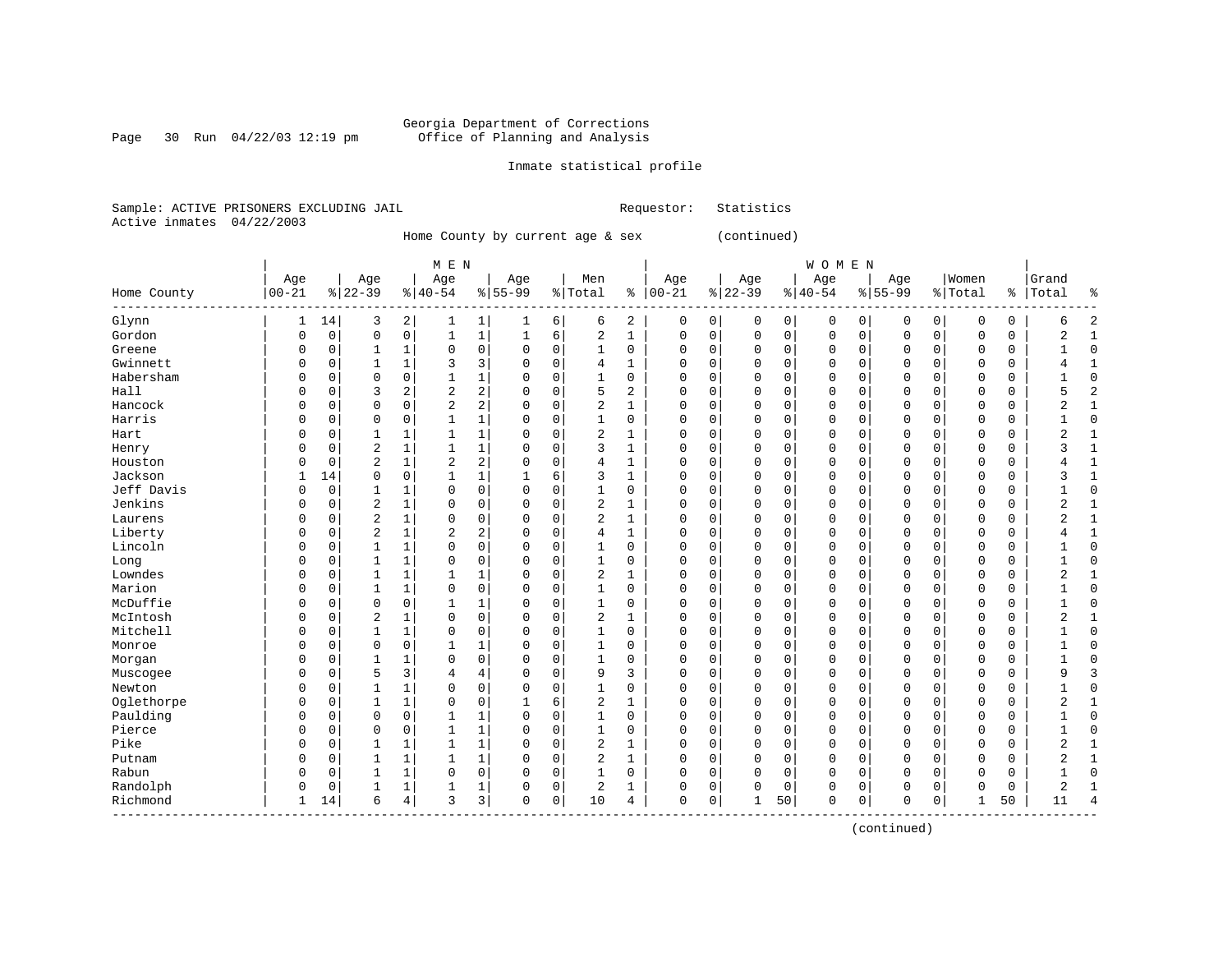#### Georgia Department of Corrections Page 31 Run 04/22/03 12:19 pm Office of Planning and Analysis

#### Inmate statistical profile

|  |                           | Sample: ACTIVE PRISONERS EXCLUDING JAIL |  | Requestor: Statistics |  |
|--|---------------------------|-----------------------------------------|--|-----------------------|--|
|  | Active inmates 04/22/2003 |                                         |  |                       |  |

Home County by current age & sex (continued)

| M E N | W O M E N | Age | Age | Age | Age | Men | Age | Age | Age | Age |Women |Grand Home County |00-21 %|22-39 %|40-54 %|55-99 %|Total % |00-21 %|22-39 %|40-54 %|55-99 %|Total % |Total % ------------------------------------------------------------------------------------------------------------------------------------Rockdale | 0 0| 0 0| 1 1| 0 0| 1 0 | 0 0| 0 0| 0 0| 0 0| 0 0 | 1 0 Seminole | 0 0| 1 1| 0 0| 0 0| 1 0 | 0 0| 0 0| 0 0| 0 0| 0 0 | 1 0 Spalding | 0 0| 2 1| 2 2| 0 0| 4 1 | 0 0| 0 0| 0 0| 0 0| 0 0 | 4 1 Stephens | 0 0| 0 0| 1 1| 0 0| 1 0 | 0 0| 0 0| 0 0| 0 0| 0 0 | 1 0 Sumter | 0 0| 0 0| 1 1| 0 0| 1 0 | 0 0| 0 0| 0 0| 0 0| 0 0 | 1 0 Tattnall | 0 0| 1 1| 0 0| 0 0| 1 0 | 0 0| 0 0| 0 0| 0 0| 0 0 | 1 0 Thomas | 0 0| 1 1| 1 1| 0 0| 2 1 | 0 0| 0 0| 0 0| 0 0| 0 0 | 2 1 Tift | 0 0| 0 0| 1 1| 1 6| 2 1 | 0 0| 0 0| 0 0| 0 0| 0 0 | 2 1 Toombs | 0 0| 2 1| 1 1| 0 0| 3 1 | 0 0| 0 0| 0 0| 0 0| 0 0 | 3 1 Union | 0 0| 0 0| 1 1| 0 0| 1 0 | 0 0| 0 0| 0 0| 0 0| 0 0 | 1 0 Upson | 0 0| 0 0| 1 1| 0 0| 1 0 | 0 0| 0 0| 0 0| 0 0| 0 0 | 1 0 Walker | 0 0| 2 1| 0 0| 0 0| 2 1 | 0 0| 1 50| 0 0| 0 0| 1 50 | 3 1 Walton | 0 0| 1 1| 1 1| 0 0| 2 1 | 0 0| 0 0| 0 0| 0 0| 0 0 | 2 1 Ware | 0 0| 3 2| 1 1| 0 0| 4 1 | 0 0| 0 0| 0 0| 0 0| 0 0 | 4 1 Washington | 0 0| 1 1| 0 0| 0 0| 1 0 | 0 0| 0 0| 0 0| 0 0| 0 0 | 1 0 Wayne | 0 0| 2 1| 0 0| 0 0| 2 1 | 0 0| 0 0| 0 0| 0 0| 0 0 | 2 1 Whitfield | 0 0| 0 0| 1 1| 0 0| 1 0 | 0 0| 0 0| 0 0| 0 0| 0 0 | 1 0 Wilkinson | 0 0| 1 1| 0 0| 0 0| 1 0 | 0 0| 0 0| 0 0| 0 0| 0 0 | 1 0 ------------------------------------------------------------------------------------------------------------------------------------Total reported | 7 100| 154 100| 101 100| 17 100| 279 100 | 0 0| 2 100| 0 0| 0 0| 2 100 | 281 100 | | | | | | | | | | | Percent reported | 87.5| 87.5| 87.8| 77.3| 86.9 | .0| 100.0| .0| .0| 100.0 | 87.0 | | | | | | | | | | | | | | | | | | | | | | Not reported | 1 | 22 | 14 | 5 | 42 | 0 | 0 | 0 | 0 | 0 | 42 ------------------------------------------------------------------------------------------------------------------------------------Total | 8 | 176 | 115 | 22 | 321 | 0 | 2 | 0 | 0 | 2 | 323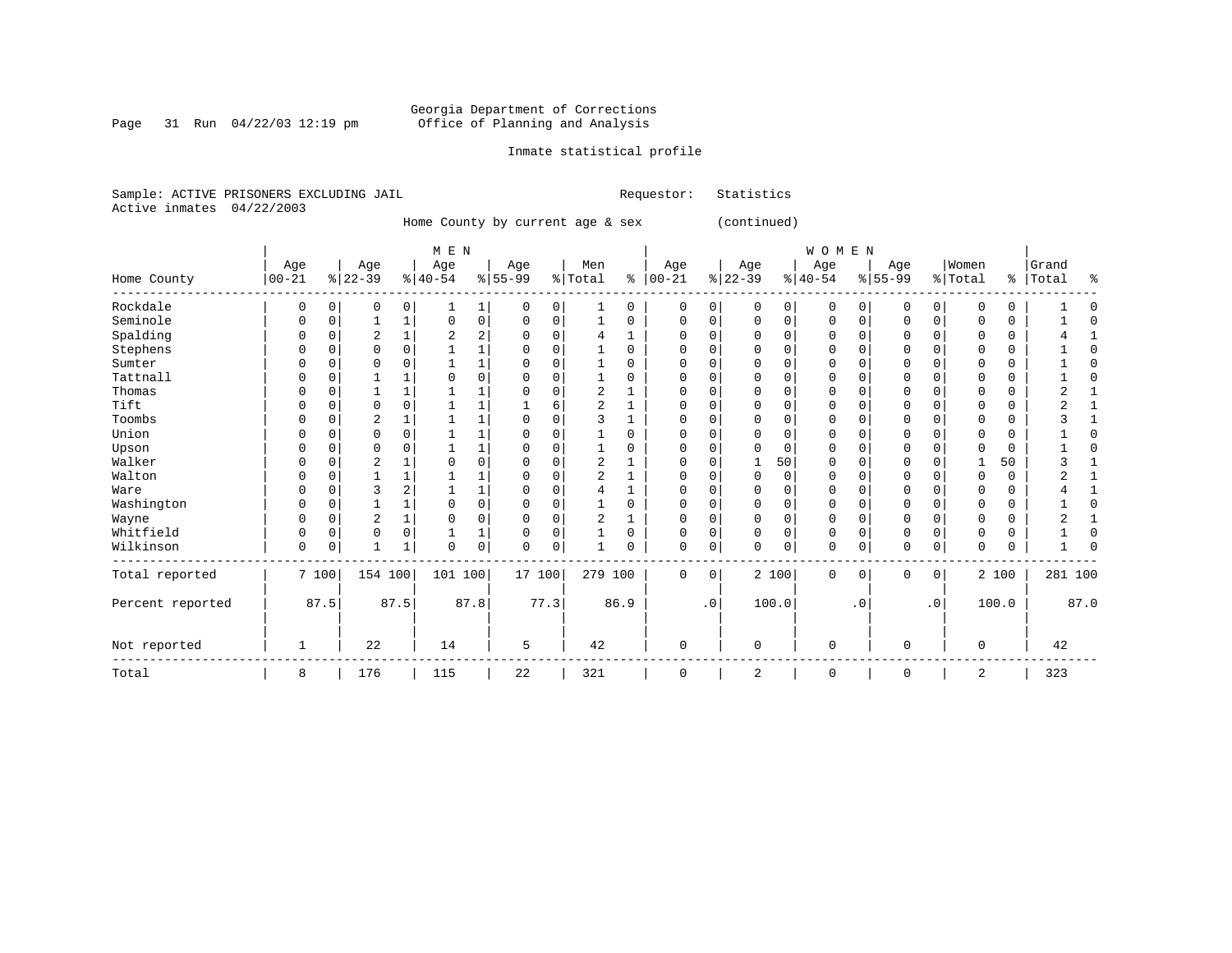Page 32 Run  $04/22/03$  12:19 pm

Georgia Department of Corrections<br>Office of Planning and Analysis Inmate statistical profile<br>Requestor: Statistics

Sample: ACTIVE PRISONERS EXCLUDING JAIL Active inmates 04/22/2003

### Prison Sentence In Years by current age & sex

|                                    |                      |                           | M E N                      |                  |                      |                                 |                         | <b>WOMEN</b>             |                            |                         |                            |
|------------------------------------|----------------------|---------------------------|----------------------------|------------------|----------------------|---------------------------------|-------------------------|--------------------------|----------------------------|-------------------------|----------------------------|
| Sentence In Years                  | Age<br>$ 00 - 21$    | Age<br>$ 22-39$           | Age<br>$ 40-54$            | Age<br>$8 55-99$ | Men<br>% Total       | Age<br>$% 100-21$               | Age<br>$ 22-39$         | Age<br>$8 40-54$         | Age<br>$8 55-99$           | Women<br>% Total<br>ွေ  | Grand<br>Total<br>٩,       |
| --------<br>$0 - 1$                | 0                    | 0<br>$\mathbf 0$<br>0     | 0<br>0                     | 0<br>0           | 0<br>0               | $\mathbf 0$<br>0                | 0<br>$\overline{0}$     | 0<br>0                   | 0<br>0                     | 0<br>0                  | $\mathbf 0$<br>$\mathbf 0$ |
| $1.1 - 2$                          | 0                    | 0<br>0<br>0               | 0<br>0                     | 0<br>0           | 0<br>0               | $\mathbf 0$<br>0                | 0<br>0                  | 0<br>0                   | 0<br>0                     | 0<br>0                  | 0<br>$\Omega$              |
| $2.1 - 3$                          | 0<br>0               | 0<br>0                    | $\mathbf 0$<br>0           | 0<br>0           | 0<br>0               | $\mathbf 0$<br>0                | 0<br>0                  | $\mathbf 0$<br>0         | $\mathbf 0$<br>0           | 0<br>0                  | 0<br>$\Omega$              |
| $3.1 - 4$                          | $\Omega$             | $\Omega$<br>0<br>0        | $\mathbf 0$<br>0           | 0<br>$\mathbf 0$ | $\Omega$<br>0        | $\mathbf 0$<br>$\Omega$         | $\Omega$<br>0           | $\mathbf 0$<br>0         | 0<br>0                     | $\Omega$<br>$\Omega$    | 0<br>$\Omega$              |
| $4.1 - 5$                          | $\Omega$             | $\mathbf 0$<br>0<br>0     | $\mathsf 0$<br>$\mathbf 0$ | 0<br>0           | 0<br>0               | $\mathbf 0$<br>$\mathbf 0$      | $\mathbf 0$<br>0        | 0<br>0                   | 0<br>0                     | 0<br>0                  | $\Omega$<br>0              |
| $5.1 - 6$                          | $\Omega$             | 0<br>$\Omega$<br>$\Omega$ | 0<br>0                     | 0<br>0           | $\Omega$<br>$\Omega$ | $\Omega$<br>0                   | $\Omega$<br>0           | $\mathbf 0$<br>$\Omega$  | $\Omega$<br>0              | $\Omega$<br>$\Omega$    | 0<br>$\Omega$              |
| $6.1 - 7$                          | $\Omega$<br>$\Omega$ | $\mathbf 0$<br>0          | $\mathbf 0$<br>$\Omega$    | $\Omega$<br>0    | $\Omega$<br>0        | $\Omega$<br>$\mathbf 0$         | $\Omega$<br>$\mathbf 0$ | $\mathbf{0}$<br>$\Omega$ | $\mathbf 0$<br>0           | $\Omega$<br>$\Omega$    | $\Omega$<br>$\Omega$       |
| $7.1 - 8$                          | 0                    | $\Omega$<br>0<br>0        | 0<br>0                     | 0<br>$\mathbf 0$ | 0<br>$\Omega$        | $\mathbf 0$<br>$\mathbf 0$      | 0<br>0                  | 0<br>$\Omega$            | 0<br>0                     | 0<br>$\Omega$           | 0<br>$\Omega$              |
| $8.1 - 9$                          | 0<br>0               | 0<br>0                    | $\mathbf 0$<br>0           | 0<br>0           | 0<br>0               | $\Omega$<br>$\mathbf 0$         | 0<br>0                  | $\mathbf 0$<br>0         | 0<br>0                     | $\mathbf 0$<br>0        | 0<br>$\Omega$              |
| $9.1 - 10$                         | $\Omega$             | $\Omega$<br>0<br>0        | $\Omega$<br>$\Omega$       | $\Omega$<br>0    | $\Omega$<br>$\Omega$ | $\mathbf 0$<br>$\Omega$         | $\Omega$<br>$\Omega$    | $\mathbf 0$<br>$\Omega$  | 0<br>0                     | $\Omega$<br>$\Omega$    | 0<br>$\Omega$              |
| $10.1 - 12$                        | $\Omega$<br>0        | $\mathbf 0$<br>0          | $\mathsf 0$<br>$\mathbf 0$ | 0<br>0           | 0<br>0               | $\mathbf 0$<br>$\Omega$         | $\mathbf 0$<br>0        | 0<br>0                   | 0<br>0                     | 0<br>0                  | 0<br>$\Omega$              |
| $12.1 - 15$                        | $\Omega$<br>$\Omega$ | $\Omega$<br>0             | 0<br>0                     | 0<br>0           | $\Omega$<br>$\Omega$ | $\Omega$<br>0                   | 0<br>0                  | $\mathbf 0$<br>$\Omega$  | $\Omega$<br>0              | $\Omega$<br>$\Omega$    | $\Omega$<br>0              |
| $15.1 - 20$                        | $\Omega$             | $\Omega$<br>0<br>0        | $\mathbf 0$<br>$\Omega$    | $\Omega$<br>0    | $\Omega$<br>0        | $\mathbf 0$<br>$\Omega$         | $\Omega$<br>$\Omega$    | $\mathbf{0}$<br>$\Omega$ | $\mathbf 0$<br>0           | $\Omega$<br>$\Omega$    | $\mathbf 0$<br>$\Omega$    |
| 20.1-OVER                          | $\Omega$<br>0        | 0<br>0                    | 0<br>0                     | 0<br>0           | 0<br>$\Omega$        | $\mathbf 0$<br>$\Omega$         | $\Omega$<br>$\Omega$    | $\mathbf 0$<br>$\Omega$  | $\mathbf 0$<br>$\mathbf 0$ | 0<br>$\Omega$           | $\Omega$<br>0              |
| LIFE                               | 0<br>0               | $\mathbf 0$<br>0          | $\mathbf 0$<br>$\Omega$    | 0<br>0           | $\Omega$<br>0        | $\Omega$<br>$\mathbf 0$         | 0<br>$\mathbf 0$        | $\mathbf 0$<br>0         | $\mathbf 0$<br>0           | $\mathbf 0$<br>$\Omega$ | $\mathbf 0$<br>$\Omega$    |
| DEATH                              | $\Omega$<br>$\Omega$ | 0<br>$\Omega$             | $\Omega$<br>$\Omega$       | 0<br>$\Omega$    | $\Omega$<br>$\Omega$ | $\mathbf 0$<br>$\Omega$         | O<br>$\Omega$           | $\mathbf{0}$<br>$\Omega$ | 0<br>0                     | $\Omega$<br>$\Omega$    | $\Omega$<br>$\Omega$       |
| LIFE W/O PAROLE                    | 100<br>8             | 176<br>100                | 115<br>100                 | 22<br>100        | 321 100              | $\mathsf{O}\xspace$<br>$\Omega$ | 2<br>100                | 0<br>0                   | 0<br>0                     | $\overline{a}$<br>100   | 323 100                    |
| YOUTHFUL OFFENDERS                 | 0<br>0               | 0<br>0                    | 0<br>0                     | 0<br>0           | 0<br>0               | $\mathbf 0$<br>0                | 0<br>0                  | $\mathbf 0$<br>0         | 0<br>0                     | 0<br>0                  | 0<br>$\overline{0}$        |
|                                    |                      |                           |                            |                  |                      |                                 |                         |                          |                            |                         |                            |
| Total reported                     | 8 100                | 176 100                   | 115 100                    | 22 100           | 321 100              | 0<br>$\circ$                    | 2 100                   | 0<br>$\mathbf 0$         | 0<br>0                     | 2 100                   | 323 100                    |
| Percent reported                   | 100.0                | 100.0                     | 100.0                      | 100.0            | 100.0                | $\cdot$ 0                       | 100.0                   | $\cdot$ 0                | $\cdot$ 0                  | 100.0                   | 100.0                      |
| NOT REPORTED                       | $\mathsf 0$          | $\mathbf 0$               | 0                          | 0                | $\mathbf 0$          | $\mathbf 0$                     | 0                       | $\mathsf 0$              | $\mathbf 0$                | 0                       | $\mathsf 0$                |
| Total                              | 8                    | 176                       | 115                        | 22               | 321                  | $\mathsf 0$                     | $\overline{a}$          | $\mathbf 0$              | 0                          | $\overline{2}$          | 323                        |
| AVG EXCLUDING<br>LIFE, DEATH, YO   | .00                  | .00                       | .00                        | .00              | .00                  | .00                             | .00                     | .00                      | .00                        | .00                     | .00                        |
| AVG INCLUDING<br>LIFE=21, YO=3 YRS | 3.00                 | 3.00                      | 3.00                       | 3.00             | 3.00                 | .00                             | 3.00                    | .00                      | .00                        | 3.00                    | 3.00                       |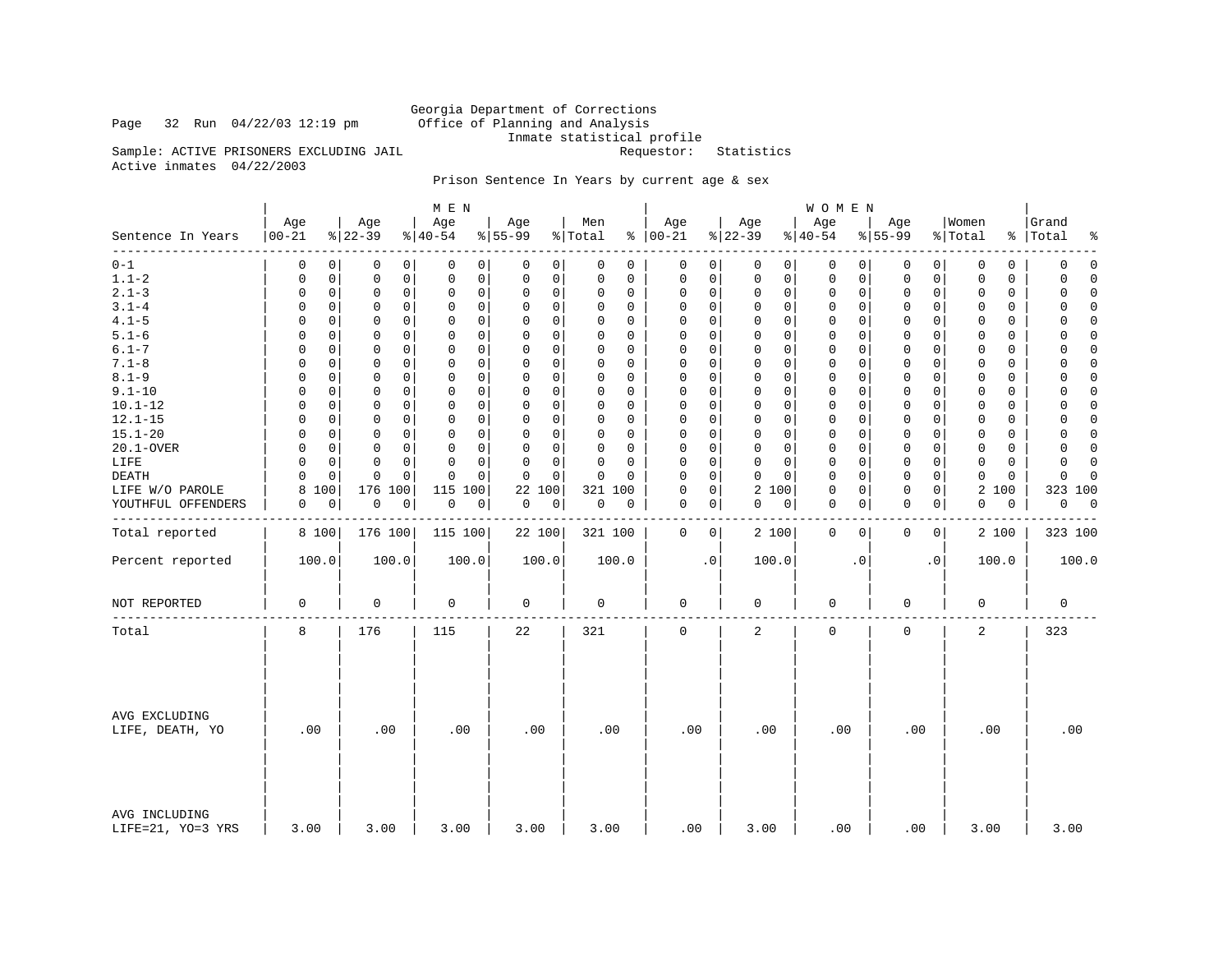Page 33 Run  $04/22/03$  12:19 pm

#### Inmate statistical profile

Sample: ACTIVE PRISONERS EXCLUDING JAIL **Requestor:** Statistics Active inmates 04/22/2003

Probation To Follow Prison by current age & sex

| Prob After Prison                   | Age<br>$ 00-21$ | Age<br>$ 22-39 $            | M E N<br>Age<br>$8 40-54$ | Age<br>$8 55-99$                           | Men<br>% Total<br>ႜ  | Age<br>$ 00-21$ | Age<br>$ 22-39 $                                            | <b>WOMEN</b><br>Age<br>$ 40-54$                      | Age<br>$8155 - 99$                         | Women<br>% Total             | Grand<br>%   Total<br>ု – န |
|-------------------------------------|-----------------|-----------------------------|---------------------------|--------------------------------------------|----------------------|-----------------|-------------------------------------------------------------|------------------------------------------------------|--------------------------------------------|------------------------------|-----------------------------|
| PROBATION TO FOLLOW<br>NO PROBATION | 13<br>88<br>7   | 4 <sup>1</sup><br>169<br>96 | 9<br>8<br>106<br>92       | $\overline{0}$<br>$\overline{0}$<br>22 100 | 17<br>5<br>304<br>95 | 0<br>0          | $\circ$<br>$\overline{0}$<br>0 <sup>1</sup><br> 0 <br>2 100 | 0<br>0 <sup>1</sup><br>$\mathbf 0$<br>0 <sup>1</sup> | 0<br> 0 <br>$\mathbf{0}$<br>$\overline{0}$ | $\overline{0}$<br>0<br>2 100 | 306 95                      |
| Total reported                      | 8 100           | 176 100                     | 100<br>115                | 22 100                                     | 100<br>321           | 0<br>$\circ$    | 2 100                                                       | 0<br>0 <sup>1</sup>                                  | 0 <br>0                                    | 2 100                        | 323 100                     |
| Percent reported                    | 100.0           | 100.0                       | 100.0                     | 100.0                                      | 100.0                | .0 <sup>1</sup> | 100.0                                                       | .0 <sup>1</sup>                                      | $\cdot$ 0                                  | 100.0                        | 100.0                       |
| NOT REPORTED                        | $\mathbf 0$     | 0                           | $\mathbf 0$               | $\mathbf 0$                                | 0                    | 0               | $\mathbf 0$                                                 | $\mathbf 0$                                          | 0                                          | 0                            | $\mathbf 0$                 |
| Total                               | 8               | 176                         | 115                       | 22                                         | 321                  |                 | 2                                                           | 0                                                    |                                            | 2                            | 323                         |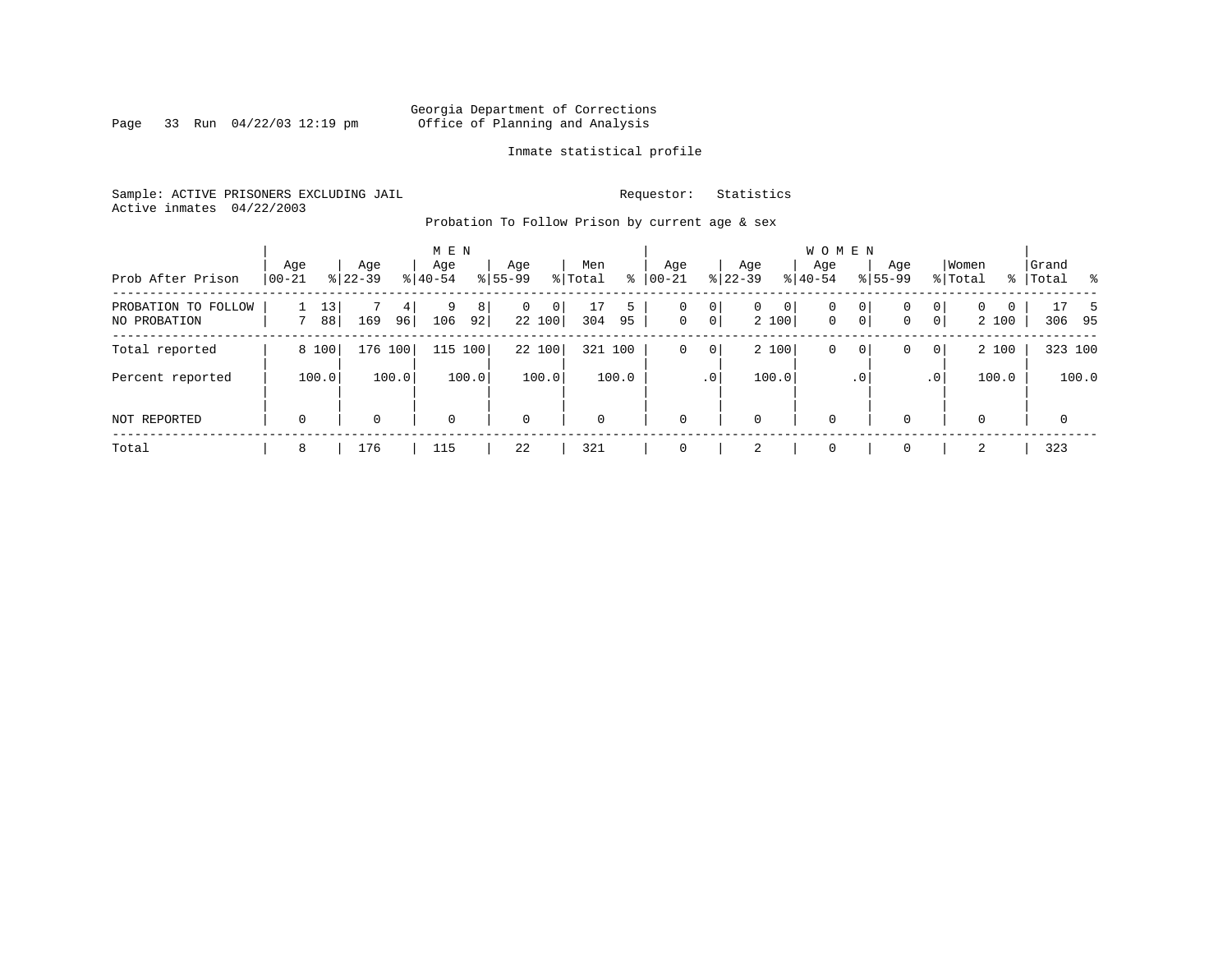Page 34 Run  $04/22/03$  12:19 pm

#### Inmate statistical profile

Sample: ACTIVE PRISONERS EXCLUDING JAIL **Requestor:** Statistics Active inmates 04/22/2003

Admission Type by current age & sex

|                      |           |             |           |             | M E N     |       |           |          |          |          |          |           |          |          | <b>WOMEN</b> |                  |              |              |          |          |         |              |
|----------------------|-----------|-------------|-----------|-------------|-----------|-------|-----------|----------|----------|----------|----------|-----------|----------|----------|--------------|------------------|--------------|--------------|----------|----------|---------|--------------|
|                      | Age       |             | Age       |             | Age       |       | Aqe       |          | Men      |          | Age      |           | Age      |          | Age          |                  | Aqe          |              | Women    |          | Grand   |              |
| Admission Type       | $00 - 21$ |             | $ 22-39 $ |             | $ 40-54 $ |       | $8 55-99$ |          | % Total  | ႜ        | $ 00-21$ |           | $ 22-39$ |          | $ 40-54$     |                  | $8 55-99$    |              | % Total  | ွေ       | Total   |              |
| COMMITTED FROM COURT | 1         | 13          | 48        | 27          | 34        | 30    | 4         | 18       | 87       | 27       | 0        | 0         |          | 2 100    | 0            | $\left( \right)$ | 0            | 0            |          | 2 100    | 89      | 28           |
| RETURN APPEAL/BOND   | 0         | $\mathbf 0$ | 0         | $\mathbf 0$ | $\Omega$  | 0     | $\Omega$  | 0        | 0        | 0        | 0        | 0         | $\Omega$ | 0        | 0            | $\Omega$         | <sup>0</sup> | 0            | $\Omega$ | $\Omega$ | 0       | $\Omega$     |
| PAROLE REV/NEW SENT  | U         | $\Omega$    | 12        | 7           | 15        | 13    | 3         | 14       | 30       | 9        | $\Omega$ | $\Omega$  | O        | $\Omega$ | O            | $\Omega$         | $\cap$       | 0            | U        | U        | 30      | Q            |
| PAR REV/NO NEW SENT  |           | 13          | ζ         |             |           | 1     |           | $\Omega$ | 5        | 2        | $\Omega$ | 0         | $\Omega$ | $\Omega$ | U            | C                | ∩            | <sup>n</sup> | U        | U        | 5       |              |
| PROB VIOL/TOTAL REV  | O         | $\Omega$    | $\Omega$  | $\Omega$    | $\Omega$  | 0     |           | $\Omega$ | $\Omega$ | O        | $\Omega$ | 0         | $\Omega$ | $\Omega$ | U            | C                | <sup>0</sup> | 0            | O        | U        |         | <sup>0</sup> |
| PROB VIOL/PARTIAL    |           | 13          | O         | 0           |           |       |           | $\Omega$ | 2        |          | O        | 0         | $\Omega$ | $\Omega$ | U            | C                |              |              |          | U        |         |              |
| ADMIT FM OTHER CUST  | U         | 0           | U         | 0           | O         | 0     | ∩         | $\Omega$ | 0        | 0        | $\Omega$ | 0         | $\Omega$ | $\Omega$ | O            | O                | <sup>0</sup> | 0            | O        | 0        |         | <sup>0</sup> |
| SHOCK INCARCERATION  |           | $\Omega$    | U         | $\Omega$    | O         | 0     | n         | $\Omega$ | 0        | 0        | $\Omega$ | 0         | O        | $\Omega$ | 0            | O                | O            | $\Omega$     | O        | 0        |         | ∩            |
| PROB REV/REMAINDER   |           | $\Omega$    |           | 3           | 2         | 2     |           | $\Omega$ |          | 2        | $\Omega$ | 0         | $\Omega$ | $\Omega$ | O            | O                | <sup>0</sup> | 0            | O        | 0        |         | 2            |
| NEW SENT/PAR REV PND |           | 0           | $\Omega$  | $\Omega$    |           | 1     |           | $\Omega$ | -1       | O        | C        | 0         | $\Omega$ | $\Omega$ | U            | O                | <sup>0</sup> | 0            | O        | 0        |         | ſ            |
| LIFE W/O PAROLE      |           | 63          | 108       | 61          | 61        | 53    | 15        | 68       | 189      | 59       |          | 0         |          | $\Omega$ | U            | $\Omega$         |              | $\Omega$     | Ω        | 0        | 189     | 59           |
| PAROLE REV BOOT CAMP |           | 0           | O         | $\mathbf 0$ | $\Omega$  | 0     | $\Omega$  | $\Omega$ | O        | $\Omega$ | O        | 0         |          | $\Omega$ | O            | $\Omega$         |              | 0            | O        | 0        | Ω       | $\Omega$     |
| PAR REV/RSN UNKNOWN  |           | $\Omega$    | U         | $\cap$      | O         | 0     |           | $\Omega$ | O        | 0        | O        | 0         | ∩        | $\Omega$ | O            | ∩                | O            | <sup>n</sup> | O        | U        | U       | ∩            |
| PROBATION/PAROLE REV |           | $\Omega$    | U         | $\Omega$    | O         | 0     |           | $\Omega$ | O        | 0        | O        | 0         | ∩        | $\Omega$ | O            | ∩                | ∩            | $\cap$       | U        | O        |         | ∩            |
| PB PAROLE RESCINDED  |           | $\Omega$    | U         | $\cap$      | O         | 0     |           | $\Omega$ | 0        | 0        | n        | 0         | ∩        | $\Omega$ | O            | C                | ∩            | $\Omega$     | U        | U        |         | ∩            |
| PROB REVOC/SPEC COND | O         | 0           | U         | 0           | O         | U     |           | $\Omega$ | O        | O        | n        | 0         | O        | $\Omega$ | O            | C                | n            | 0            | O        | 0        |         | n            |
| PAR REV/REVOC CENTER |           | 0           | O         | $\Omega$    | O         | 0     |           | $\Omega$ | 0        | O        | $\Omega$ | U         |          | $\Omega$ | U            | C                |              | 0            |          | 0        |         | <sup>0</sup> |
| INFORMATION ONLY     |           | 0           | O         | 0           | O         | 0     |           | $\Omega$ | 0        | 0        | $\Omega$ | 0         |          | $\Omega$ | 0            | $\Omega$         |              | 0            |          | 0        |         | <sup>0</sup> |
| INCOMPLETE SENT PKG  | O         | 0           | U         | 0           | O         | 0     |           | $\Omega$ | 0        | 0        | $\Omega$ | 0         | $\Omega$ | $\Omega$ | 0            | $\Omega$         | ∩            | 0            |          | 0        |         | ∩            |
| HANCOCK REVOC CENTER | 0         | 0           | U         | $\Omega$    | n         | 0     |           | $\Omega$ | 0        | 0        | $\Omega$ | 0         | $\Omega$ | $\Omega$ | 0            | $\Omega$         | ∩            | 0            | U        | 0        |         | ∩            |
| WHITWORTH DETENTION  | U         | $\Omega$    | U         | $\Omega$    | O         | 0     | ∩         | $\Omega$ | O        | O        | ∩        | 0         | O        | $\Omega$ | O            | $\Omega$         | ∩            | $\Omega$     | U        | 0        |         | ∩            |
| DCYS AT RISK         | N         | 0           | O         | $\Omega$    | O         | 0     |           | 0        | O        | 0        | $\Omega$ | 0         | O        | 0        | U            | $\Omega$         | <sup>0</sup> | $\Omega$     | Ω        | 0        |         | ſ            |
| <b>OTHER</b>         | O         | 0           | $\Omega$  | 0           | O         | 0     | $\Omega$  | 0        | N        | O        | $\Omega$ | 0         | $\Omega$ | 0        | 0            | $\Omega$         | $\Omega$     | 0            | U        | U        |         |              |
| Total reported       |           | 8 100       | 176 100   |             | 115 100   |       | 22 100    |          | 321 100  |          | 0        | 0         |          | 2 100    | 0            | 0                | $\Omega$     | 0            |          | 2 100    | 323 100 |              |
| Percent reported     |           | 100.0       |           | 100.0       |           | 100.0 |           | 100.0    |          | 100.0    |          | $\cdot$ 0 |          | 100.0    |              | . 0              |              | $\cdot$ 0    |          | 100.0    |         | 100.0        |
| <b>UNKNOWN</b>       | 0         |             | 0         |             | 0         |       | 0         |          | 0        |          | 0        |           | 0        |          | 0            |                  | 0            |              | 0        |          | 0       |              |
| Total                | 8         |             | 176       |             | 115       |       | 22        |          | 321      |          | 0        |           | 2        |          | 0            |                  | 0            |              | 2        |          | 323     |              |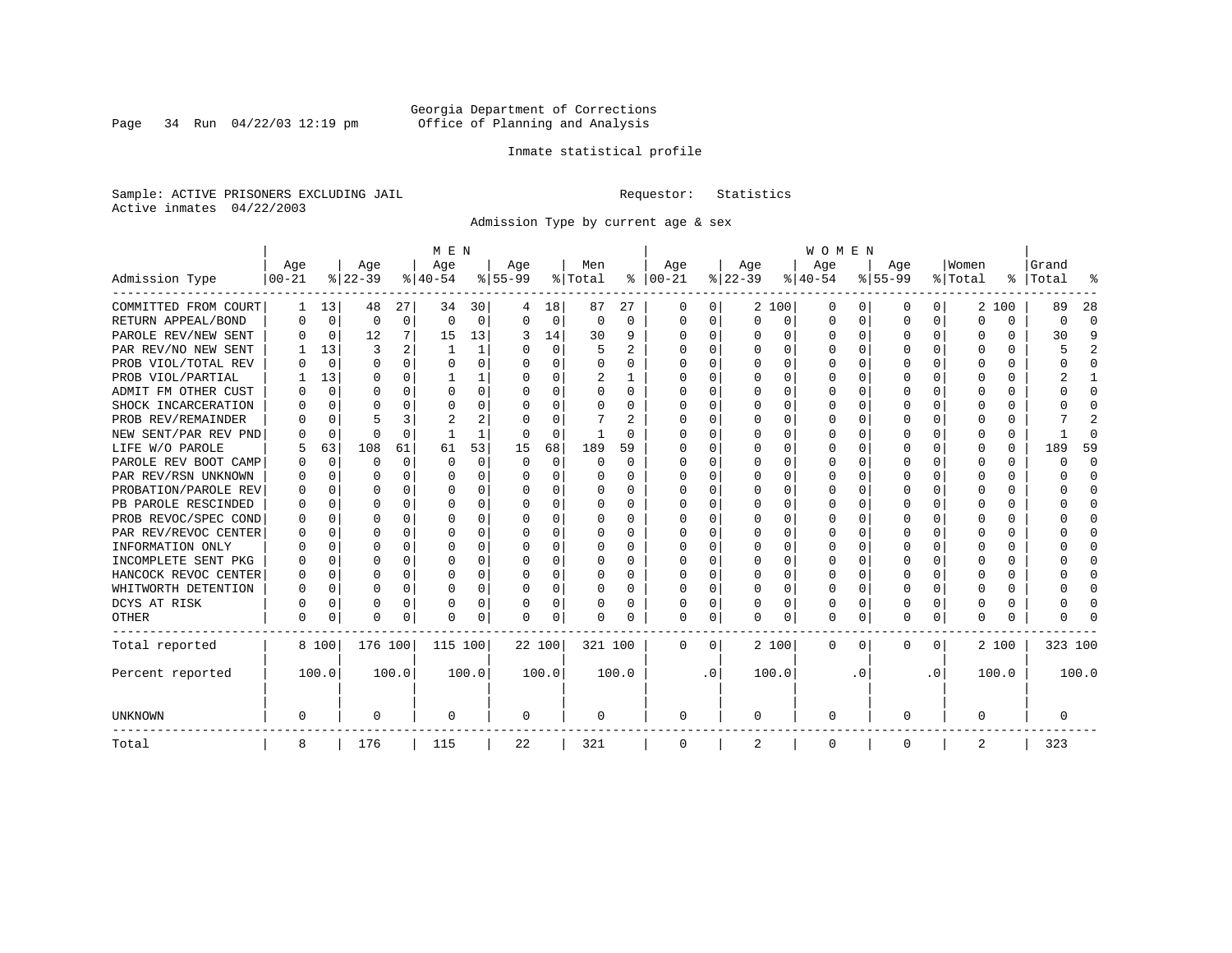Page 35 Run  $04/22/03$  12:19 pm

### Inmate statistical profile

323 100

| Active inmates | Sample: ACTIVE PRISONERS EXCLUDING JAIL<br>04/22/2003      | Release Type by current age & sex             | Requestor:               | Statistics                                  |                                 |                         |                          |
|----------------|------------------------------------------------------------|-----------------------------------------------|--------------------------|---------------------------------------------|---------------------------------|-------------------------|--------------------------|
| Release Type   | Aqe<br>Age<br>Age<br>$8140 - 54$<br>  00-21<br>$8122 - 39$ | M E N<br>Men<br>Age<br>$8155 - 99$<br>% Total | Aqe<br>$8   00 - 21$     | Age<br>Aqe<br>$ 22-39 $<br>$8140 - 54$      | W O M E N<br>Aqe<br>$8155 - 99$ | Women<br>% Total        | Grand<br>್ಡಿ<br>%  Total |
| Active         | 176 100<br>8 100                                           | 115 100<br>22 100                             | 321 100  <br>$\mathbf 0$ | 2 100<br>$\begin{array}{c c} 0 \end{array}$ | $0 \qquad 0$<br>0               | 2 100<br>0 <sup>1</sup> | 323 100                  |
| Total          | 176<br>115<br>8                                            | 321<br>22                                     | 0                        | 2                                           | 0                               |                         | 323                      |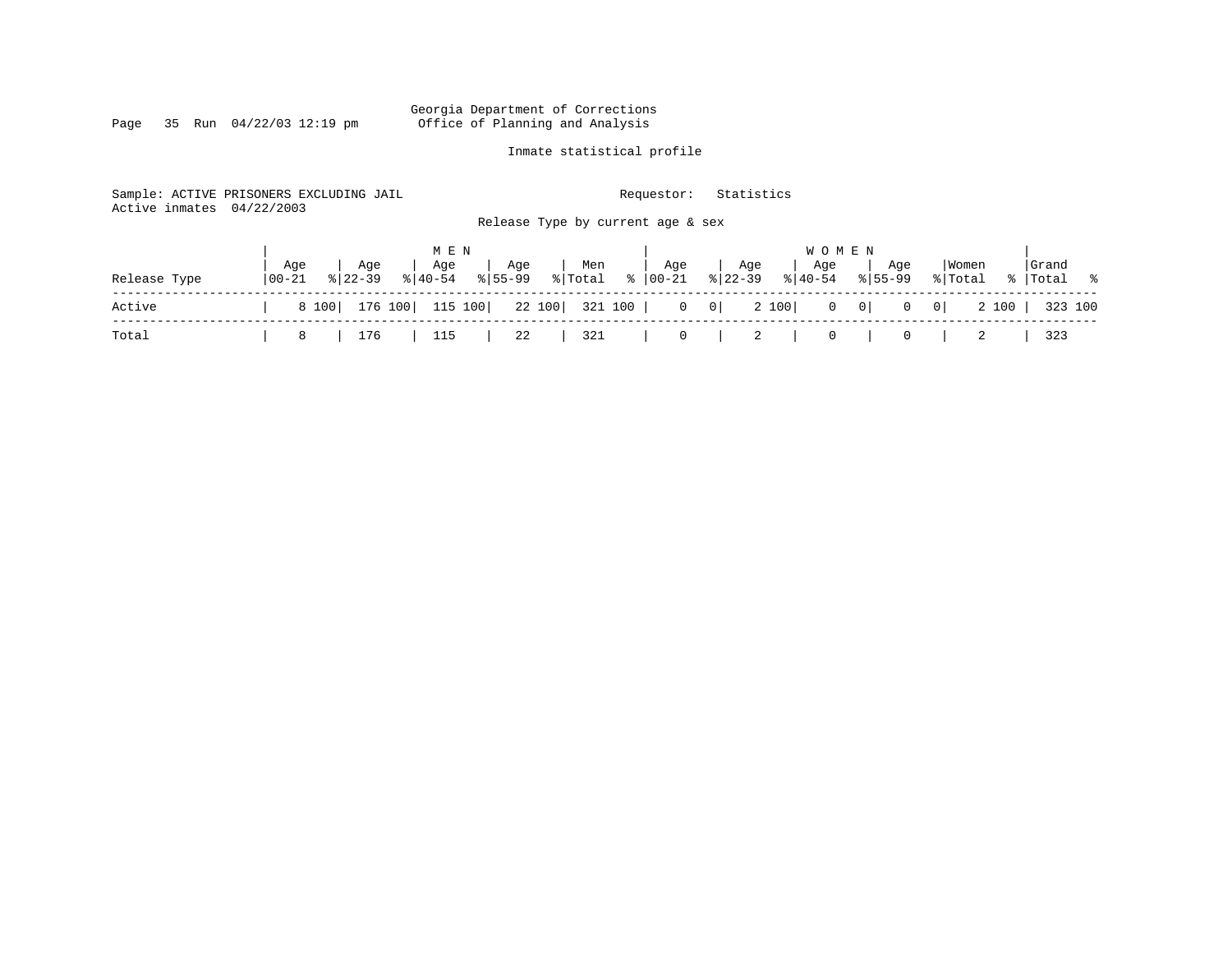Page 36 Run  $04/22/03$  12:19 pm

#### Inmate statistical profile

Sample: ACTIVE PRISONERS EXCLUDING JAIL **Requestor:** Statistics Active inmates 04/22/2003

Inst By Group by current age & sex

|                      |          |             |             |             | M E N     |                |           |                |          |          | WOMEN     |                 |           |          |           |           |             |             |          |          |         |   |  |  |
|----------------------|----------|-------------|-------------|-------------|-----------|----------------|-----------|----------------|----------|----------|-----------|-----------------|-----------|----------|-----------|-----------|-------------|-------------|----------|----------|---------|---|--|--|
|                      | Age      |             | Age         |             | Age       |                | Age       |                | Men      |          | Age       |                 | Age       |          | Age       |           | Age         |             | Women    |          | Grand   |   |  |  |
| Inst By Group        | $ 00-21$ |             | $ 22-39 $   |             | $8 40-54$ |                | $8 55-99$ |                | % Total  | ႜ        | $00 - 21$ |                 | $ 22-39 $ |          | $8 40-54$ |           | $8155 - 99$ |             | % Total  | ႜ        | Total   | ু |  |  |
| County jails         | $\Omega$ |             | 0           |             |           | $\Omega$       |           |                | 0        | $\Omega$ |           | 0               |           |          | $\Omega$  |           | 0           |             |          |          |         |   |  |  |
| Transitional centers | $\Omega$ | 0           | $\Omega$    | $\Omega$    | $\Omega$  | 0              | $\Omega$  | $\Omega$       | $\Omega$ | $\Omega$ | $\Omega$  | $\overline{0}$  |           | $\Omega$ | $\Omega$  |           | $\mathbf 0$ |             |          | $\Omega$ |         |   |  |  |
| County camps         | $\Omega$ | 0           | $\Omega$    |             | $\Omega$  | $\Omega$       |           |                | 0        | $\Omega$ | $\Omega$  | 0               |           | $\Omega$ | $\Omega$  |           | 0           |             |          | $\Omega$ |         |   |  |  |
| Inmate boot camps    | 0        | 0           |             |             |           | 0              |           |                |          |          | 0         | 0               |           |          | $\Omega$  |           | 0           |             |          | $\Omega$ |         |   |  |  |
| State prisons        | 8        | 100         | 176         | 100         | 115       | 100            |           | 22 100         |          | 321 100  |           | 0               |           | 2 100    | $\Omega$  |           | 0           |             |          | 2 100    | 323 100 |   |  |  |
| Private prisons      | U        | $\Omega$    | $\Omega$    | $\Omega$    | $\Omega$  | $\Omega$       | $\Omega$  | $\Omega$       | 0        | $\Omega$ | $\Omega$  | $\Omega$        |           | $\Omega$ | $\Omega$  |           | $\mathbf 0$ |             | $\Omega$ | $\Omega$ | 0       |   |  |  |
| Other                | 0        | $\mathbf 0$ | $\mathbf 0$ | $\mathbf 0$ | $\Omega$  | $\overline{0}$ | $\Omega$  | 0 <sup>1</sup> | 0        | $\Omega$ | $\Omega$  | $\overline{0}$  | $\Omega$  | $\Omega$ | 0         |           | $\mathbf 0$ | 0           | 0        | 0        | 0       |   |  |  |
| Total reported       |          | 8 100       | 176 100     |             | 115 100   |                |           | 22 100         |          | 321 100  | $\Omega$  | $\overline{0}$  |           | 2 100    | $\Omega$  | $\Omega$  | $\mathbf 0$ | $\mathbf 0$ |          | 2 100    | 323 100 |   |  |  |
| Percent reported     |          | 100.0       |             | 100.0       |           | 100.0          |           | 100.0          |          | 100.0    |           | .0 <sup>1</sup> |           | 100.0    |           | $\cdot$ 0 |             | .0          |          | 100.0    | 100.0   |   |  |  |
| Not reported         | 0        |             | $\Omega$    |             | $\Omega$  |                | $\Omega$  |                | 0        |          | $\Omega$  |                 | $\Omega$  |          | $\Omega$  |           | 0           |             | $\Omega$ |          | 0       |   |  |  |
| Total                | 8        |             | 176         |             | 115       |                | 22        |                | 321      |          | $\Omega$  |                 | 2         |          | 0         |           | 0           |             | 2        |          | 323     |   |  |  |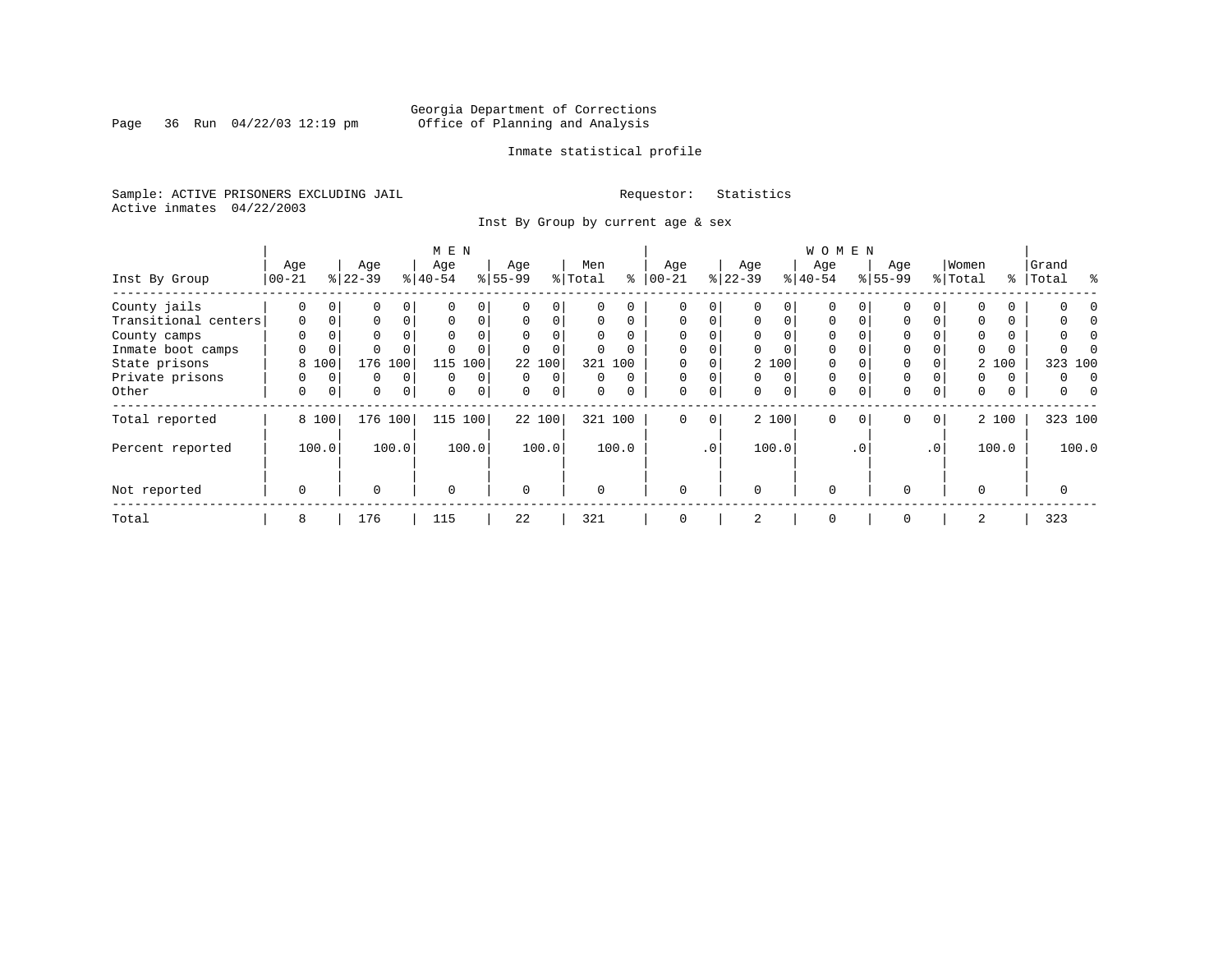Page 37 Run  $04/22/03$  12:19 pm

#### Inmate statistical profile

Sample: ACTIVE PRISONERS EXCLUDING JAIL **Requestor:** Statistics Active inmates 04/22/2003

Institution by current age & sex

|                      |             |          |           |              | M E N     |                |           | <b>WOMEN</b> |          |                |          |           |              |       |          |          |             |           |          |          |           |          |
|----------------------|-------------|----------|-----------|--------------|-----------|----------------|-----------|--------------|----------|----------------|----------|-----------|--------------|-------|----------|----------|-------------|-----------|----------|----------|-----------|----------|
|                      | Age         |          | Age       |              | Age       |                | Age       |              | Men      |                | Age      |           | Age          |       | Age      |          | Age         |           | Women    |          | Grand     |          |
| Institution          | $ 00 - 21 $ |          | $ 22-39 $ |              | $8 40-54$ |                | $ 55-99 $ |              | % Total  | ႜ              | $ 00-21$ |           | $ 22-39 $    |       | $ 40-54$ |          | $8155 - 99$ |           | % Total  |          | %   Total | ႜ        |
| Ware Prison          |             | 13       | 12        |              | 14        | 12             |           | 9            | 29       | 9              |          |           | <sup>0</sup> | 0     |          |          |             | 0         | $\Omega$ |          | 29        |          |
| Phillips Prison      |             | $\Omega$ |           | 4            | 3         | 3              | $\Omega$  | $\Omega$     | 10       | 3              | $\cap$   |           | $\cap$       | 0     | $\Omega$ | $\Omega$ | $\cap$      | $\Omega$  | $\Omega$ | $\Omega$ | 10        | 3        |
| Arrendale Prison     |             | $\Omega$ | 5         | 3            |           | $\overline{a}$ | U         | $\Omega$     |          | $\overline{c}$ |          |           |              | U     |          | $\Omega$ |             |           |          | $\Omega$ |           | 2        |
| Georgia State Prison |             | 13       | 31        | 18           | 15        | 13             | 4         | 18           | 51       | 16             |          |           |              |       |          |          |             |           |          | 0        | 51        | 16       |
| Jackson Prison-Diag  |             | 13       | 2         |              |           |                |           | $\Omega$     | 4        |                |          |           |              |       |          |          |             |           |          | U        |           |          |
| Jackson Prison-Perm  |             | $\Omega$ |           |              |           |                |           | O            |          | $\Omega$       |          |           |              | 0     |          |          |             |           | ∩        | 0        |           |          |
| Coastal Prison       |             | $\Omega$ |           |              |           | 3              |           | $\Omega$     | 6        | 2              |          |           |              | U     |          |          |             |           | $\Omega$ | $\Omega$ |           |          |
| Augusta Med Prison   |             | 13       | 10        | б.           |           |                | 4         | 18           | 20       | 6              |          |           |              |       |          |          |             |           |          | $\Omega$ | 20        | б        |
| Valdosta Prison      |             | 13       | 22        | 13           | 15        | 13             |           | 5            | 39       | 12             |          |           |              | 0     |          |          |             |           |          | U        | 39        | 12       |
| Hays Prison          |             | $\Omega$ | 11        | 6            | q         | 8              |           | 14           | 23       |                |          |           |              | U     |          |          | $\cap$      |           | $\Omega$ | $\Omega$ | 23        | 7        |
| Hancock Prison       |             | $\Omega$ | 9         | 5.           |           |                |           | $\Omega$     | 15       | 5              |          |           |              | 0     |          |          |             |           | $\Omega$ | $\Omega$ | 15        | 5        |
| Telfair Prison       |             | 25       | 26        | 15           | 12        | 10             |           | 5            | 41       | 13             |          |           |              | U     |          |          |             |           |          | 0        | 41        | 13       |
| Macon Prison         |             | 13       | 19        | 11           | 17        | 15             |           | 23           | 42       | 13             |          |           |              |       |          |          |             |           | $\Omega$ | 0        | 42        | 13       |
| Smith Prison         |             | $\Omega$ | 19        | 11           | 11        | 10             |           | 9            | 32       | 10             | U        |           | <sup>0</sup> | U     |          |          | O           | U         | $\Omega$ | $\Omega$ | 32        | 10       |
| Baldwin Prison       |             | $\Omega$ |           | $\mathbf{1}$ | $\Omega$  | 0              | U         | O            |          | $\Omega$       |          |           |              | O     |          |          |             |           | $\Omega$ | $\Omega$ |           | $\Omega$ |
| Metro Womens Prison  | U           | $\Omega$ | O         | $\Omega$     | U         | 0              | U         | 0            | $\Omega$ | $\Omega$       | O        |           |              | 50    | $\Omega$ | $\Omega$ | $\Omega$    | U         |          | 50       |           |          |
| Pulaski Womens Pris  | $\Omega$    | $\Omega$ | U         | $\Omega$     |           | 0              | U         | 0            | $\Omega$ | $\Omega$       | $\Omega$ |           |              | 50    | $\Omega$ |          | 0           | 0         |          | 50       |           |          |
| Total reported       |             | 8 100    | 176 100   |              | 115 100   |                |           | 22 100       | 321 100  |                | $\Omega$ | $\Omega$  |              | 2 100 | $\Omega$ |          | 0           | $\Omega$  |          | 2 100    | 323 100   |          |
| Percent reported     |             | 100.0    |           | 100.0        |           | 100.0          |           | 100.0        |          | 100.0          |          | $\cdot$ 0 |              | 100.0 |          | . 0      |             | $\cdot$ 0 |          | 100.0    |           | 100.0    |
| Not Reported         | $\Omega$    |          | U         |              | $\Omega$  |                | $\Omega$  |              | $\Omega$ |                | $\Omega$ |           | $\Omega$     |       | $\Omega$ |          | O           |           | $\Omega$ |          |           |          |
| Total                | 8           |          | 176       |              | 115       |                | 22        |              | 321      |                |          |           |              |       |          |          |             |           | 2        |          | 323       |          |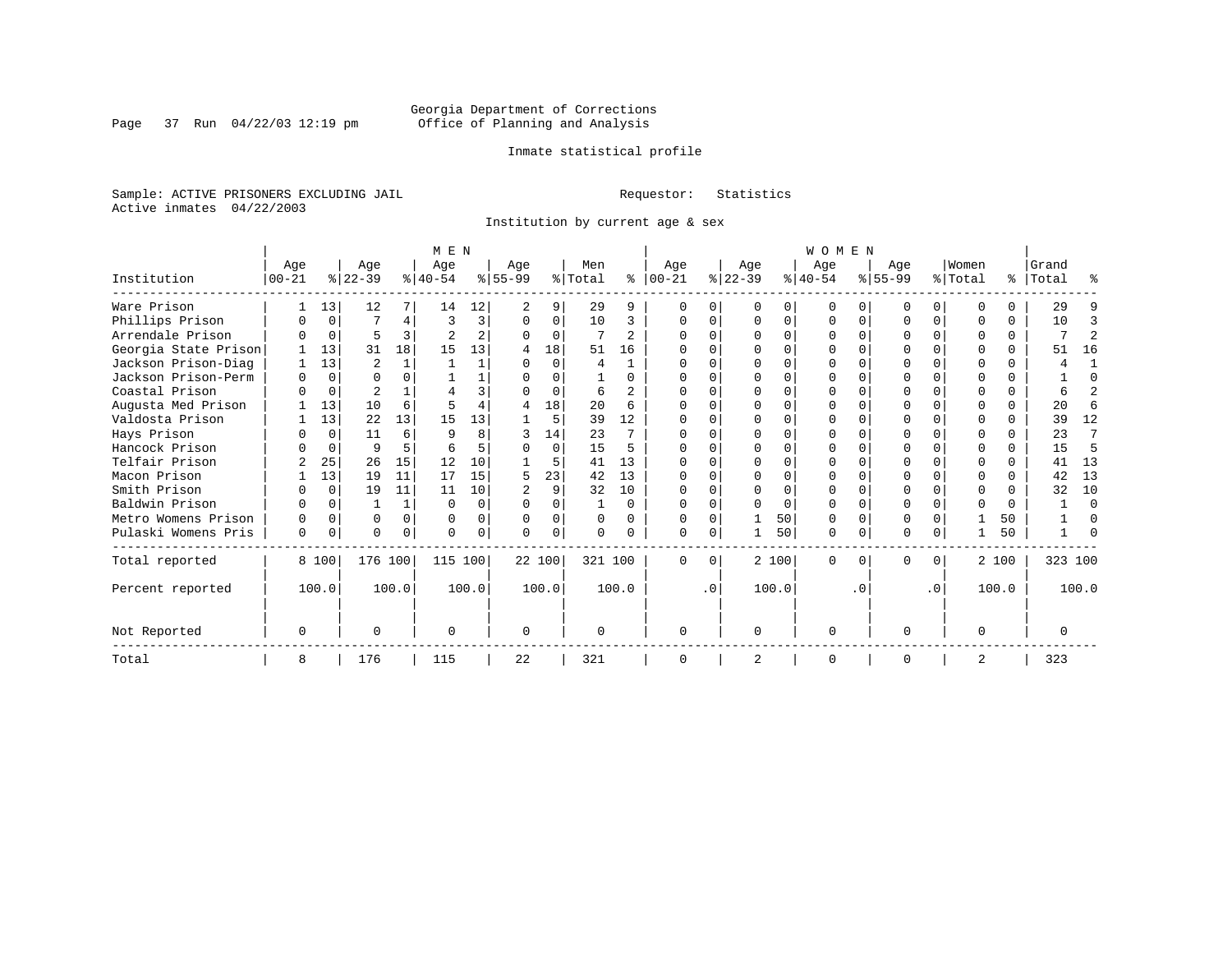Page 38 Run  $04/22/03$  12:19 pm

#### Inmate statistical profile

Sample: ACTIVE PRISONERS EXCLUDING JAIL **Requestor:** Statistics Active inmates 04/22/2003

Misdemeanors And Felonies by current age & sex

| Crime Type            | Age<br>  00-21                      | Age<br>$8 22-39$             | M E N<br>Age<br>$8 40-54$       | Age<br>$8 55-99$        | Men<br>ွေ<br>% Total     | Age<br>$00 - 21$ | Age<br>$ 22-39 $                             | <b>WOMEN</b><br>Aqe<br>$ 40-54 $      | Age<br>$8155 - 99$          | Women<br>% Total                         | Grand<br>% Total %              |
|-----------------------|-------------------------------------|------------------------------|---------------------------------|-------------------------|--------------------------|------------------|----------------------------------------------|---------------------------------------|-----------------------------|------------------------------------------|---------------------------------|
| MISDEMEANOR<br>FELONY | $\Omega$<br>0 <sup>1</sup><br>8 100 | 0<br>$\mathbf{0}$<br>176 100 | $\mathbf{0}$<br>0<br>115<br>100 | $\Omega$<br>0<br>22 100 | $\Omega$<br>0<br>321 100 | 0<br>$\mathbf 0$ | 0<br>$\mathbf{0}$<br>$\overline{0}$<br>2 100 | $\circ$<br>$\mathbf 0$<br>$\mathbf 0$ | 0<br>0<br>$\mathsf{O}$<br>0 | $\circ$<br>$\Omega$<br>0<br> 0 <br>2 100 | $\Omega$<br>$\Omega$<br>323 100 |
| Total reported        | 8 100                               | 176 100                      | 100<br>115                      | 22 100                  | 321 100                  | $\mathbf 0$      | 2 100<br>0                                   | 0                                     | 0<br>0                      | 2 100<br> 0                              | 323 100                         |
| Percent reported      | 100.0                               | 100.0                        | 100.0                           | 100.0                   | 100.0                    |                  | 100.0<br>.0 <sup>1</sup>                     |                                       | .0 <sup>°</sup>             | 100.0<br>.0 <sup>1</sup>                 | 100.0                           |
| NOT REPORTED          | $\mathbf 0$                         | 0                            | $\mathbf 0$                     | $\mathbf 0$             | $\Omega$                 | $\mathbf{0}$     | $\mathbf 0$                                  | $\mathbf 0$                           | $\Omega$                    | $\Omega$                                 | $\mathbf 0$                     |
| Total                 | 8                                   | 176                          | 115                             | 22                      | 321                      | $\mathbf{0}$     | 2                                            | 0                                     | $\Omega$                    | 2                                        | 323                             |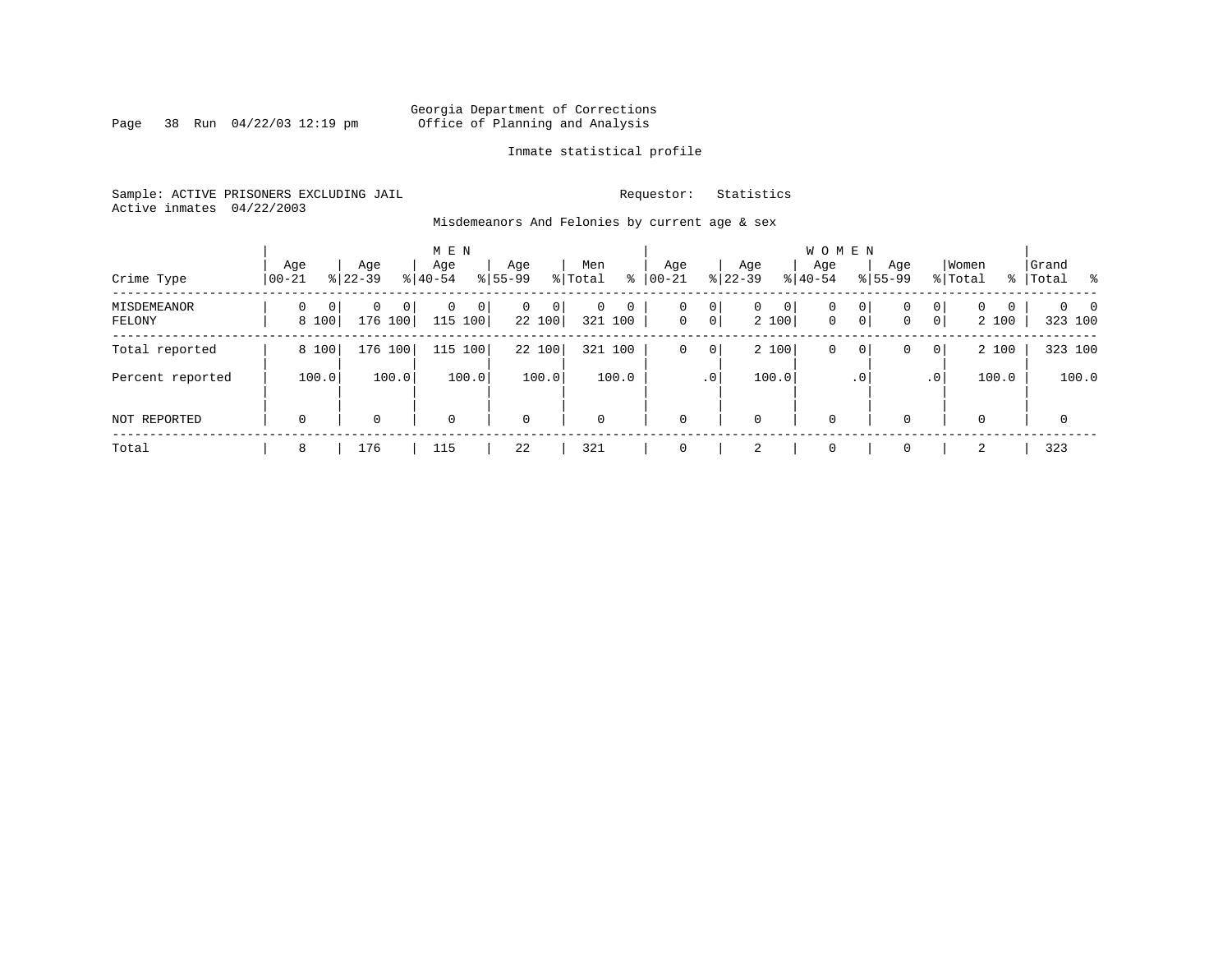Page 39 Run  $04/22/03$  12:19 pm

#### Inmate statistical profile

Sample: ACTIVE PRISONERS EXCLUDING JAIL **Requestor:** Statistics Active inmates 04/22/2003

Crimes By Group by current age & sex

|                      | M E N     |             |             |             |             |          |           |             |          |          |               | WOMEN     |          |             |          |           |             |           |          |          |         |                |
|----------------------|-----------|-------------|-------------|-------------|-------------|----------|-----------|-------------|----------|----------|---------------|-----------|----------|-------------|----------|-----------|-------------|-----------|----------|----------|---------|----------------|
|                      | Age       |             | Age         |             | Age         |          | Age       |             | Men      |          | Age           |           | Age      |             | Age      |           | Age         |           | Women    |          | Grand   |                |
| Crimes By Group      | $00 - 21$ |             | $ 22-39$    |             | $ 40-54$    |          | $8 55-99$ |             | % Total  |          | $8   00 - 21$ |           | $ 22-39$ |             | $ 40-54$ |           | $8 55-99$   |           | % Total  | ႜ        | Total   |                |
| HOMICIDE             | 6         | 75          | 117         | 66          | 52          | 45       | 12        | 55          | 187      | 58       | 0             | 0         |          | 2 100       | 0        | 0         | 0           | 0         |          | 2 100    | 189     | 59             |
| ABORTION             | U         | $\mathbf 0$ | $\mathbf 0$ | $\mathbf 0$ | $\mathbf 0$ | 0        | 0         | $\mathbf 0$ | 0        | 0        | $\mathbf 0$   | 0         | $\Omega$ | 0           | 0        | 0         | $\Omega$    | 0         | $\Omega$ | 0        | 0       | $\overline{0}$ |
| BODILY INJRY&REL OFF | -1        | 13          | 14          | 8           | 18          | 16       | 3         | 14          | 36       | 11       | 0             | 0         | O        | 0           | 0        | 0         | $\Omega$    | 0         | 0        | 0        | 36      | 11             |
| ARSON & REL OFF      | U         | $\mathbf 0$ | $\Omega$    | $\Omega$    | $\Omega$    | 0        |           | $\Omega$    | $\Omega$ | $\Omega$ | Ω             | 0         |          | $\Omega$    | 0        | O         |             | $\Omega$  | 0        | 0        | U       | $\Omega$       |
| DAMAGE OF PROPERTY   | U         | $\Omega$    | $\Omega$    | $\Omega$    | $\Omega$    | 0        |           | $\Omega$    | $\Omega$ | $\Omega$ | <sup>0</sup>  | 0         | $\Omega$ | $\Omega$    | O        | U         | ∩           | $\Omega$  | $\Omega$ | $\Omega$ | U       | $\Omega$       |
| BURGLARY & REL OFF   |           | $\Omega$    | $\Omega$    | $\Omega$    |             | 1        |           | $\Omega$    | 1        | 0        | 0             | 0         | $\Omega$ | 0           | 0        | O         | $\Omega$    | $\Omega$  | $\Omega$ | 0        |         | $\Omega$       |
| FORGERY & REL OFF    |           | $\Omega$    | $\Omega$    | $\Omega$    | $\sqrt{ }$  | 0        |           | $\Omega$    | $\Omega$ | $\Omega$ | Ω             | 0         | $\Omega$ | $\Omega$    | 0        | 0         |             | $\Omega$  | 0        | 0        | U       | $\cap$         |
| <b>THEFT</b>         |           | 0           | $\Omega$    | 0           | $\Omega$    | 0        |           | $\mathbf 0$ | 0        | $\Omega$ | $\Omega$      | 0         | $\Omega$ | $\Omega$    | 0        | 0         | $\Omega$    | $\Omega$  | U        | 0        | U       | $\Omega$       |
| <b>ROBBERY</b>       |           | 13          | 21          | 12          | 23          | 20       |           | 23          | 50       | 16       | 0             | 0         | 0        | 0           | 0        | 0         | $\Omega$    | $\Omega$  | U        | 0        | 50      | 15             |
| SEXUAL OFFENSES      |           | 0           | 18          | 10          | 18          | 16       |           | 9           | 38       | 12       | 0             | 0         | 0        | $\Omega$    | 0        | O         |             | $\Omega$  | $\Omega$ | 0        | 38      | 12             |
| OBSCENITY CRIMES     | U         | $\Omega$    | $\Omega$    | $\Omega$    | $\Omega$    | $\Omega$ | n         | $\Omega$    | $\Omega$ | $\Omega$ | 0             | 0         | $\Omega$ | $\Omega$    | 0        | O         | $\Omega$    | 0         | U        | $\Omega$ | U       | $\Omega$       |
| TREASON & REL OFF    |           | $\mathbf 0$ | $\Omega$    | $\Omega$    | $\Omega$    | $\Omega$ |           | $\Omega$    | 0        | 0        | 0             | 0         | 0        | $\Omega$    | 0        | 0         | 0           | $\Omega$  | 0        | $\Omega$ | U       | $\Omega$       |
| CRIMES INVOLVNG GOVT |           | $\Omega$    | $\Omega$    | $\Omega$    | 0           | $\Omega$ |           | $\Omega$    | 0        | $\Omega$ | 0             | 0         |          | $\Omega$    | 0        | 0         | $\Omega$    | $\Omega$  | $\Omega$ | $\Omega$ | ი       | $\Omega$       |
| FALSIFICATIONS       | N         | $\Omega$    | $\Omega$    | $\Omega$    | $\Omega$    | 0        |           | $\Omega$    | 0        | 0        | <sup>0</sup>  | 0         | 0        | $\Omega$    | 0        | 0         | $\Omega$    | 0         | 0        | 0        | O       | $\Omega$       |
| OBSTRUCT LAW ENFORCE | U         | 0           | $\Omega$    | $\Omega$    | O           | $\Omega$ |           | $\Omega$    | 0        | 0        | 0             | 0         | 0        | $\Omega$    | 0        | 0         |             | 0         | 0        | 0        |         | <sup>0</sup>   |
| DISORDERLY CONDUCT   | O         | O           | $\Omega$    | $\Omega$    | $\Omega$    | $\Omega$ |           | $\Omega$    | O        | O        | <sup>0</sup>  | 0         | O        | $\Omega$    | O        | O         | $\Omega$    | 0         | U        | $\Omega$ |         | ∩              |
| GAMBLING & REL OFF   | U         | O           | $\Omega$    | $\Omega$    | O           | $\Omega$ |           | $\Omega$    | $\Omega$ | 0        | <sup>0</sup>  | 0         | O        | $\Omega$    | O        | O         | $\Omega$    | $\Omega$  | U        | $\Omega$ |         | ∩              |
| CRUELTY TO CHILDREN  | O         | 0           | $\Omega$    | $\Omega$    | O           | 0        |           | $\Omega$    | 0        | 0        | <sup>0</sup>  | 0         | O        | $\mathbf 0$ | 0        | O         | $\Omega$    | $\Omega$  | U        | $\Omega$ |         | Ω              |
| CRIMES WITH GUNS     | N         | $\Omega$    | $\Omega$    | $\Omega$    | C           | $\Omega$ |           | $\Omega$    | 0        | $\Omega$ | $\Omega$      | 0         | $\Omega$ | $\Omega$    | 0        | O         | $\Omega$    | 0         | U        | $\Omega$ |         | $\Omega$       |
| INVASION PRIVACY     | N         | $\Omega$    | O           | $\Omega$    | O           | 0        |           | $\Omega$    | U        | 0        | <sup>0</sup>  | 0         | O        | $\Omega$    | 0        | O         | n           | 0         | U        | 0        | O       | <sup>0</sup>   |
| RACKETEERING         |           | $\Omega$    | $\Omega$    | $\Omega$    | C           | 0        |           | $\Omega$    | O        | U        | <sup>0</sup>  | 0         | O        | $\Omega$    | O        | O         |             | 0         | O        | 0        |         | <sup>0</sup>   |
| DRUG ABUSE OFFENSES  |           | $\Omega$    |             | 3           | ζ           | 3        |           | $\Omega$    | 8        | 2        | 0             | 0         | O        | $\Omega$    | O        | U         | ∩           | 0         | U        | $\Omega$ |         | 2              |
| DRUG TRAFFICKING     | Λ         | O           |             |             | $\Omega$    | 0        |           | $\Omega$    | 1        | 0        | 0             | 0         | O        | 0           | 0        | O         | n           | $\Omega$  | U        | 0        |         | <sup>0</sup>   |
| AUTO CRIMES          |           | 0           | $\Omega$    | $\Omega$    | 0           | 0        |           | $\mathbf 0$ | 0        | O        | 0             | 0         | 0        | $\Omega$    | 0        | 0         |             | $\Omega$  | 0        | 0        |         | $\Omega$       |
| REVENUE & CONTRABAND | U         | $\Omega$    | $\Omega$    | $\Omega$    | O           | 0        |           | 0           | 0        | 0        | <sup>0</sup>  | 0         | O        | $\Omega$    | 0        | O         | $\Omega$    | $\Omega$  | U        | 0        | U       | $\Omega$       |
| CRIMES OF OTH STATES | 0         | 0           | O           | $\Omega$    | O           | 0        |           | 0           | 0        | 0        | $\Omega$      | 0         | O        | $\Omega$    | 0        | O         | n           | 0         | O        | 0        | U       | <sup>0</sup>   |
| MISC. FELONIES       | U         | $\Omega$    | $\Omega$    | $\Omega$    | O           | 0        |           | 0           | 0        | 0        | 0             | 0         |          | 0           | 0        | 0         | $\Omega$    | 0         | U        | 0        | U       | ſ              |
| MISDEMEANORS         | 0         | 0           | $\Omega$    | 0           | O           | 0        | O         | 0           | 0        | 0        | 0             | 0         | $\Omega$ | 0           | 0        | O         | 0           | 0         | U        | 0        | ი       |                |
| Total reported       |           | 8 100       | 176 100     |             | 115 100     |          |           | 22 100      | 321 100  |          | $\mathbf 0$   | 0         |          | 2 100       | 0        | 0         | $\mathbf 0$ | 0         |          | 2 100    | 323 100 |                |
| Percent reported     |           | 100.0       |             | 100.0       |             | 100.0    |           | 100.0       |          | 100.0    |               | $\cdot$ 0 |          | 100.0       |          | $\cdot$ 0 |             | $\cdot$ 0 |          | 100.0    |         | 100.0          |
| <b>NOT REPORTED</b>  | 0         |             | 0           |             | 0           |          | 0         |             | 0        |          | 0             |           | 0        |             | 0        |           | 0           |           | 0        |          | 0       |                |
| Total                | 8         |             | 176         |             | 115         |          | 22        |             | 321      |          | 0             |           | 2        |             | 0        |           | $\mathbf 0$ |           | 2        |          | 323     |                |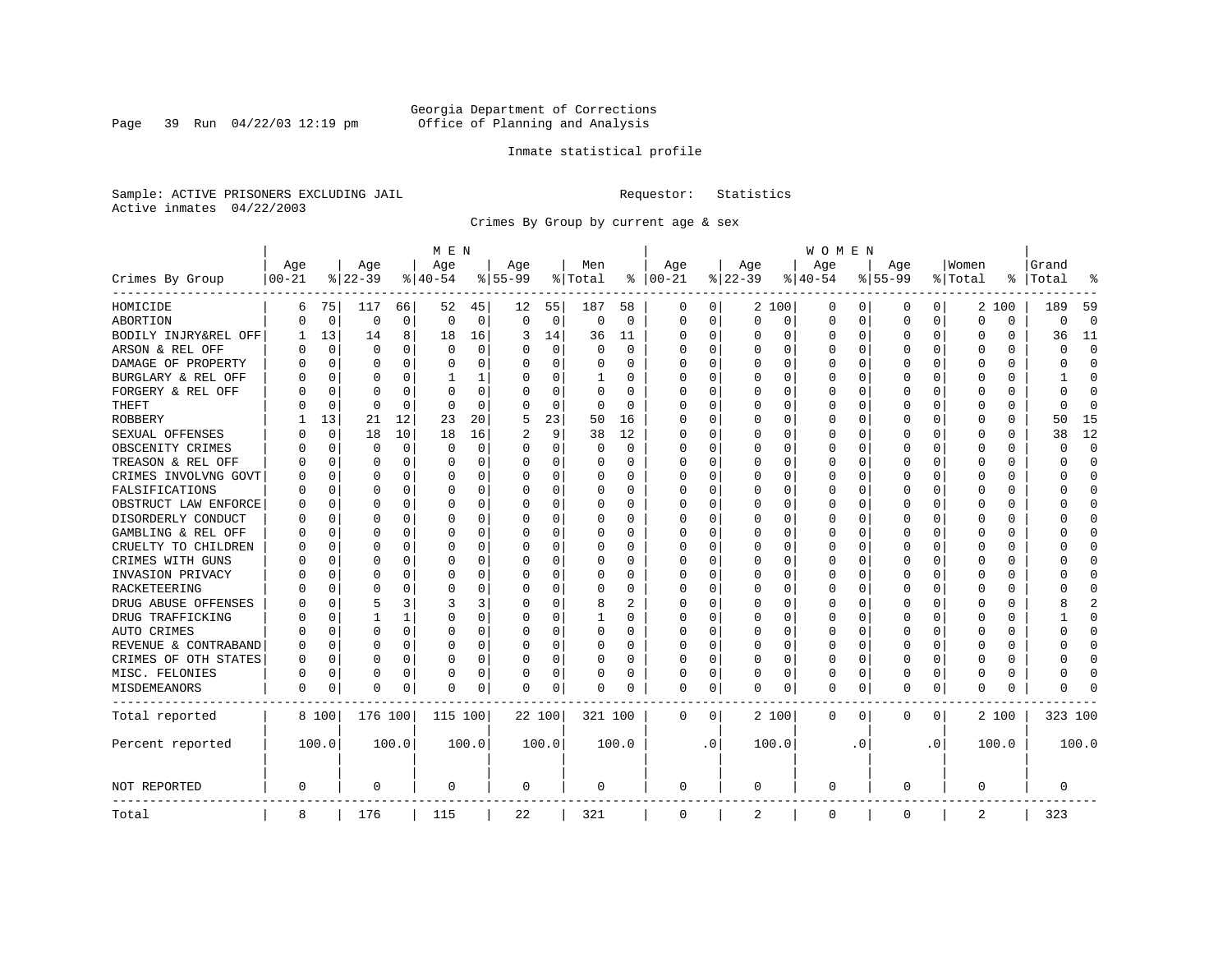Page 40 Run  $04/22/03$  12:19 pm

#### Inmate statistical profile

Sample: ACTIVE PRISONERS EXCLUDING JAIL **Requestor:** Statistics Active inmates 04/22/2003

Most Serious Offense by current age & sex

| M E N                                                                                                                              |          |          |           |                |           |                |           |          |         |          | WOMEN         |           |           |       |           |           |             |           |          |              |           |          |  |
|------------------------------------------------------------------------------------------------------------------------------------|----------|----------|-----------|----------------|-----------|----------------|-----------|----------|---------|----------|---------------|-----------|-----------|-------|-----------|-----------|-------------|-----------|----------|--------------|-----------|----------|--|
|                                                                                                                                    | Aqe      |          | Aqe       |                | Age       |                | Age       |          | Men     |          | Aqe           |           | Aqe       |       | Aqe       |           | Aqe         |           | Women    |              | Grand     |          |  |
| Most Serious Offense 00-21                                                                                                         |          |          | $ 22-39 $ |                | $8 40-54$ |                | $8 55-99$ |          | % Total |          | $8   00 - 21$ |           | $ 22-39 $ |       | $ 40-54 $ |           | $8155 - 99$ |           | % Total  |              | %   Total | ႜ        |  |
| NOTE: In the table below, misdemeanors come first, and are in lower-case letters. AFTER THAT COME FELONIES, IN UPPER-CASE LETTERS. |          |          |           |                |           |                |           |          |         |          |               |           |           |       |           |           |             |           |          |              |           |          |  |
| <b>MURDER</b>                                                                                                                      |          | 86       | 117       | 69             | 52        | 49             | 12        | 55       | 187     | 62       |               |           |           | 2 100 | O         |           |             | 0         |          | 2 100        | 189       | 62       |  |
| KIDNAPPING                                                                                                                         |          | 14       | 14        | 8              | 18        | 17             | 3         | 14       | 36      | 12       |               |           |           | 0     |           | $\Omega$  |             |           | O        | 0            | 36        | 12       |  |
| <b>BURGLARY</b>                                                                                                                    |          | $\Omega$ | 0         | <sup>0</sup>   |           |                |           | 0        |         | $\Omega$ |               |           |           | U     |           | $\Omega$  |             | O         |          | 0            |           | $\Omega$ |  |
| ARMED ROBBERY                                                                                                                      |          | 14       | 20        | 12             | 23        | 22             |           | 23       | 49      | 16       |               |           |           | U     |           |           |             |           |          | 0            | 49        | 16       |  |
| HIJACKING MOTOR VEHI                                                                                                               |          | $\Omega$ |           | $\mathbf{1}$   | $\Omega$  | $\Omega$       |           | $\Omega$ |         | $\Omega$ |               |           |           |       |           |           |             |           |          | 0            |           | $\Omega$ |  |
| <b>RAPE</b>                                                                                                                        |          |          | 14        | 8              | 14        | 13             |           | 9        | 30      | 10       |               |           |           |       |           |           |             |           |          |              | 30        | 10       |  |
| AGGRAV SODOMY                                                                                                                      |          |          |           |                |           | U              |           | 0        |         | $\Omega$ |               |           |           | U     |           |           |             |           |          | 0            |           | $\Omega$ |  |
| AGGRAV SEXUAL BATTER                                                                                                               |          |          |           | 0              |           |                |           | U        |         | $\Omega$ |               |           |           |       |           |           |             |           |          | 0            |           |          |  |
| CHILD MOLESTATION                                                                                                                  |          | $\Omega$ |           |                |           |                |           |          |         | $\Omega$ |               |           |           |       |           |           |             |           |          | 0            |           |          |  |
| AGGRAV CHILD MOLESTA                                                                                                               |          |          |           |                |           | $\overline{a}$ |           |          |         | 2        |               |           |           |       |           |           |             |           |          | 0            |           |          |  |
| VIOL GA CNTRL SBST A                                                                                                               |          |          |           |                |           |                | U         | U        |         | $\Omega$ |               |           |           |       |           |           |             |           |          | 0            |           |          |  |
| S/D CONT SUB SCHOOL                                                                                                                |          |          |           |                |           | 0              | U         | 0        |         | $\Omega$ |               |           |           |       |           |           |             |           |          | 0            |           |          |  |
| S/D COCAINE                                                                                                                        |          | $\Omega$ |           | $\overline{a}$ | n         | O              | U         | O        |         |          |               |           |           |       |           | $\Omega$  |             | O         | ∩        | 0            |           |          |  |
| POSS OF COCAINE                                                                                                                    |          | $\Omega$ |           |                |           | 3 <sub>1</sub> | 0         | 0        |         |          |               |           |           |       |           |           |             |           |          | 0            |           |          |  |
| ATT/CONSPRCY COMMT C                                                                                                               | $\Omega$ | $\Omega$ |           |                |           | <sup>n</sup>   | U         | 0        |         |          |               |           |           | U     | ∩         | $\Omega$  | O           | $\Omega$  | $\Omega$ | <sup>n</sup> |           |          |  |
| Total reported                                                                                                                     |          | 8 100    | 176 100   |                | 115 100   |                |           | 22 100   | 321 100 |          | $\Omega$      | $\Omega$  |           | 2 100 | $\Omega$  | $\Omega$  | 0           | $\Omega$  |          | 2 100        | 323 100   |          |  |
| Percent reported                                                                                                                   |          | 87.5     |           | 96.0           |           | 92.2           |           | 100.0    |         | 94.7     |               | $\cdot$ 0 |           | 100.0 |           | $\cdot$ 0 |             | $\cdot$ 0 |          | 100.0        |           | 94.7     |  |
| Not reported                                                                                                                       |          |          |           |                | 9         |                | $\Omega$  |          | 17      |          | U             |           | ∩         |       |           |           | U           |           | $\Omega$ |              | 17        |          |  |
| Total                                                                                                                              | 8        |          | 176       |                | 115       |                | 22        |          | 321     |          |               |           | 2         |       |           |           | 0           |           | 2        |              | 323       |          |  |